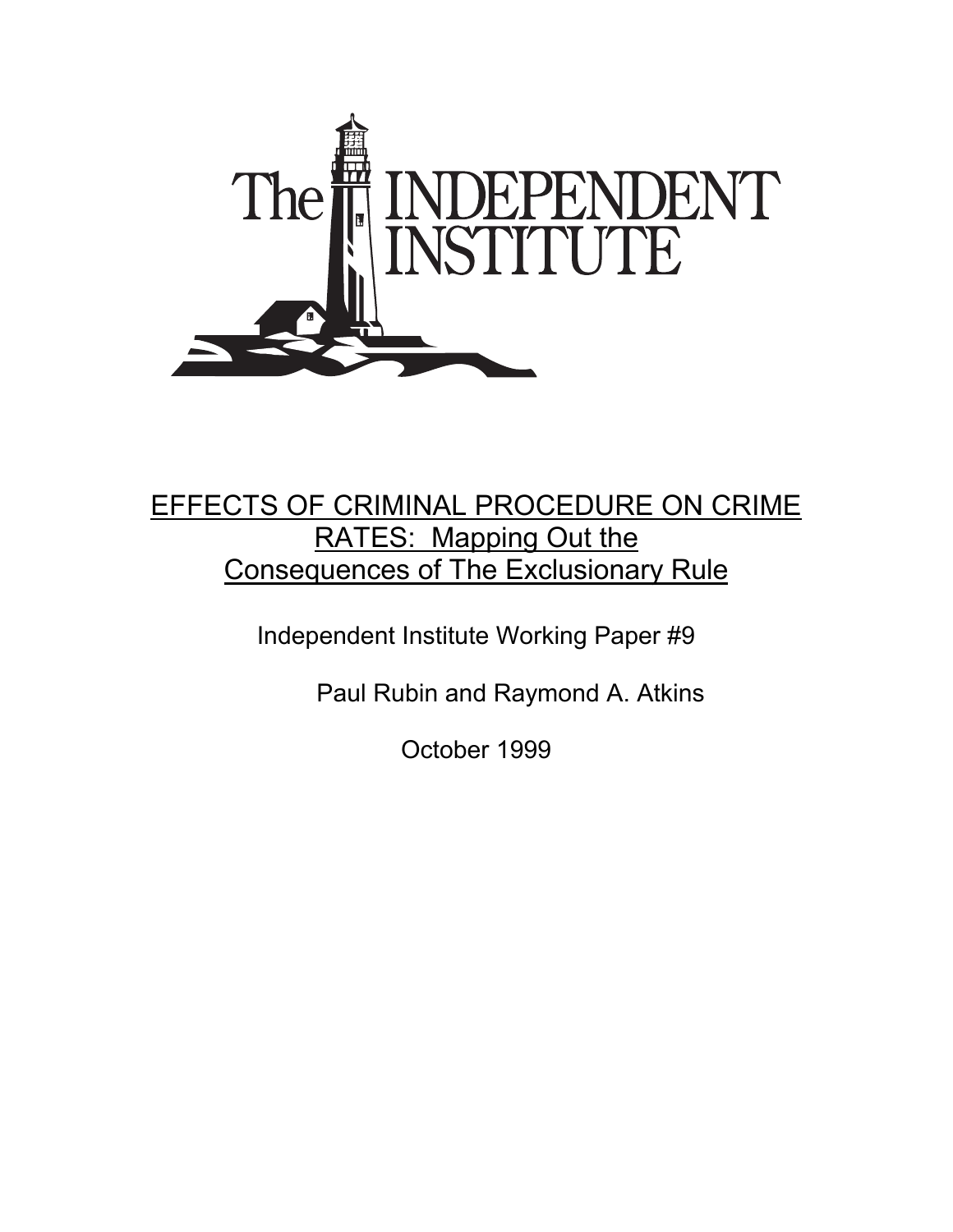# **EFFECTS OF CRIMINAL PROCEDURE ON CRIME RATES: Mapping Out the Consequences of The Exclusionary Rule**

Raymond A. Atkins, Covington and Burling, Paul H. Rubin, Emory University October 23, 1998

Correspondence:

Paul H. Rubin Department of Economics Emory University Atlanta, GA 30322-2240 Voice: 404-727-6365 Fax: 404-727-3082 Email: prubin@emory.edu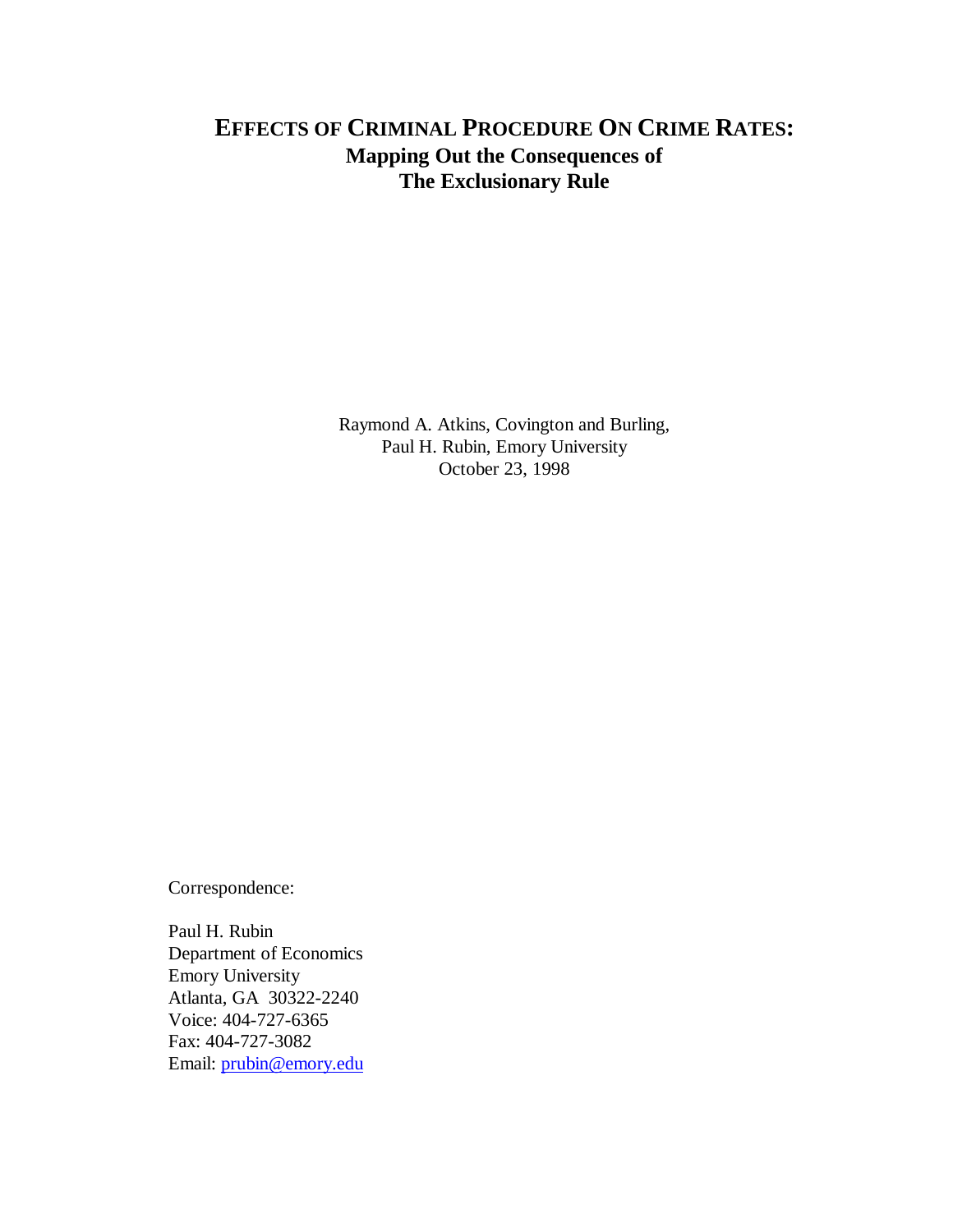# **EFFECTS OF CRIMINAL PROCEDURE ON CRIME RATES: Mapping Out the Consequences of The Exclusionary Rule<sup>1</sup>**

#### **Abstract**

-

In 1961, in its *Mapp v. Ohio* ruling, the Supreme Court declared that every state must exclude from criminal trials evidence obtained in violation of the Fourth Amendment, the "exclusionary rule." At the time the Court issued its ruling, twenty-four states allowed ill-gotten evidence in their criminal trials, and twenty-four excluded it. Commentators who have looked only at the cases in which evidence is actually excluded have found that there is little impact of the rule. The economic model of the search warrant process predicts an increase in crime rates after the Court forced states to adopt the exclusionary rule as police officers substitute away from searches towards alternatives they consider less effective. Our empirical analysis supports these theoretical predictions. A statistically and economically significant increase in crimes followed the Court's enactment of the exclusionary rule, ranging from 3 percent increases in larceny to 30 percent increases in assault. The major impact of this ruling was on smaller cities. In addition to the *Mapp v. Ohio* ruling, we also examined two other major rules imposed on the states by the Court. These are the rule granting indigent defendants the right to counsel, imposed in the *Gideon v. Wainwright* ruling of 1962, and the *Miranda v. Arizona* ruling of 1966, granting the right to remain silent and have an attorney present during questioning. While the effects are not as large as those of *Mapp v. Ohio*, these two rulings also increased crime rates in those states affected by the new rules.

 $<sup>1</sup>$  This paper has benefited from the suggestions and observations of the following people: Peter H.</sup> Aranson, Martin J. Bailey, Robert E. Carpenter, Paul G. Cassell, Christopher Curran, Andrew Dougherty, Isaac Ehrlich, Barry Hirsch, D. Bruce Johnsen, John Lott, Richard Posner, Hugh Spall, and Richard Murphy. This research was sponsored by a grant from the Donner Foundation. Data for the empirical section was made available, in part, by the Inter-University Consortium for Political and Social Research (ICPSR study numbers 8076 & 7716).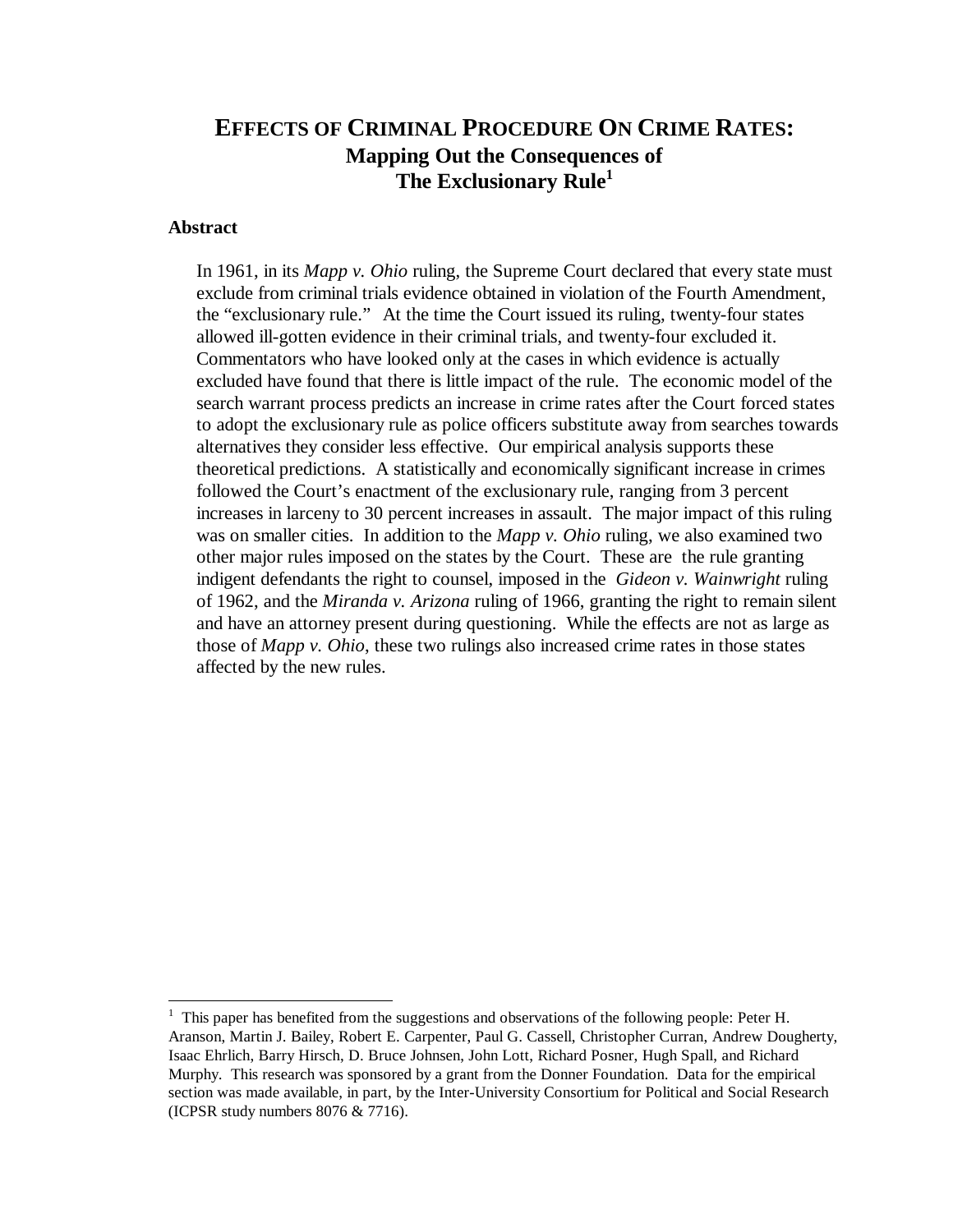#### **I. INTRODUCTION**

Since the work of Becker, $2$  economists have studied the impact of various aspects of the criminal justice system on crime rates. However, there has been little analysis of the effects of criminal procedure.<sup>3</sup> This is surprising because in the 1960s the Supreme Court revolutionized criminal procedure in the U.S. and its rulings were and remain controversial. The relevant decisions include the *Miranda v. Arizona*<sup>4</sup> ruling of 1966, giving all citizens the right to a lawyer when arrested; the *Gideon v. Wainwright*<sup>5</sup> ruling of 1963, giving all citizens the right to a lawyer at trial; and the *Mapp v. Ohio*<sup>6</sup> ruling of 1961, excluding from trial evidence obtained without a search warrant. Each of these changes was a radical transformation of the criminal justice system; consequently, there was great interest in observing the effects of these new procedural rules. At the time of these decisions, however, the empirical techniques and theoretical models available to analyze the criminal justice system were unable to predict or detect the effects of the Supreme Court's rulings. Although techniques have now developed, this gap in the literature persists.<sup>7</sup> Economists and other students of crime who embrace the rational

<sup>&</sup>lt;sup>2</sup> Gary S. Becker, "*Crime and Punishment: An Economic Approach*," 76 J. POLITICAL ECONOMY 169 (1968).

<sup>3</sup> An exception is Isaac Ehrlich & George D. Brower, "*On the issue of Causality in the Economic Model of Crime and Law Enforcement: Some Theoretical Considerations and Experimental Evidence*," 77 AMERICAN ECON. REV.: PAPERS & PROCEEDINGS 99 (May 1987). This paper incorporated all changes in criminal procedure into a weighted proxy, which was introduced as an explanatory variable in a multipleequation system to explain movement in national crime rates over three decades. The analysis supports the proposition that criminal procedure is a significant determinant of criminal behavior, but, as we show, a much more detailed analysis is possible. In contrast, economics journals are filled with extensive empirical analysis into the effect of changes in punishment, conviction rates, clearance rates, unionization, gun control, and various socio-economic factors on criminal behavior.

<sup>4</sup> 384 U.S. 436 (1966).

<sup>&</sup>lt;sup>5</sup> 372 U.S. 335 (1963).

<sup>&</sup>lt;sup>6</sup> 367 U.S. 643 (1961).

 $\frac{7}{1}$  Several others have examined empirically the effect of criminal procedure on police productivity and criminal behavior, although not on crime rates. The effect of *Miranda* has been investigated using modern statistical techniques by Paul G. Cassell: "*Miranda's Social Costs: An Empirical Reassessment*," 90 NORTHWESTERN UNIV. L. REV. 391 (1996); Paul G. Cassell, "*All Benefits, No Costs: The Grand Illusion of Miranda's Defenders*," 90 NORTHWESTERN UNIV. L. REV. 1084, 1090 (1996); and Paul G. Cassell and Richard Fowles, "*Handcuffing the Cops? A Thirty-Year Perspective on Miranda's Harmful Effects on Law Enforcement*," 50 STANFORD LAW REVIEW, 1055 (April, 1998.) Cassell found a dramatic decrease in confessions when *Miranda* was enacted. Professor Cassell's studies rely upon both regression analysis and investigation of crime statistics. Because *Miranda* was enacted by the Supreme Court, and there were no states that had voluntarily enacted a similar rule, the analysis is complicated by the possibility that a uniform shock to the criminal justice system occurred simultaneously with the Court's decision and is responsible for the changes. However, his analysis suggests that the radical transformation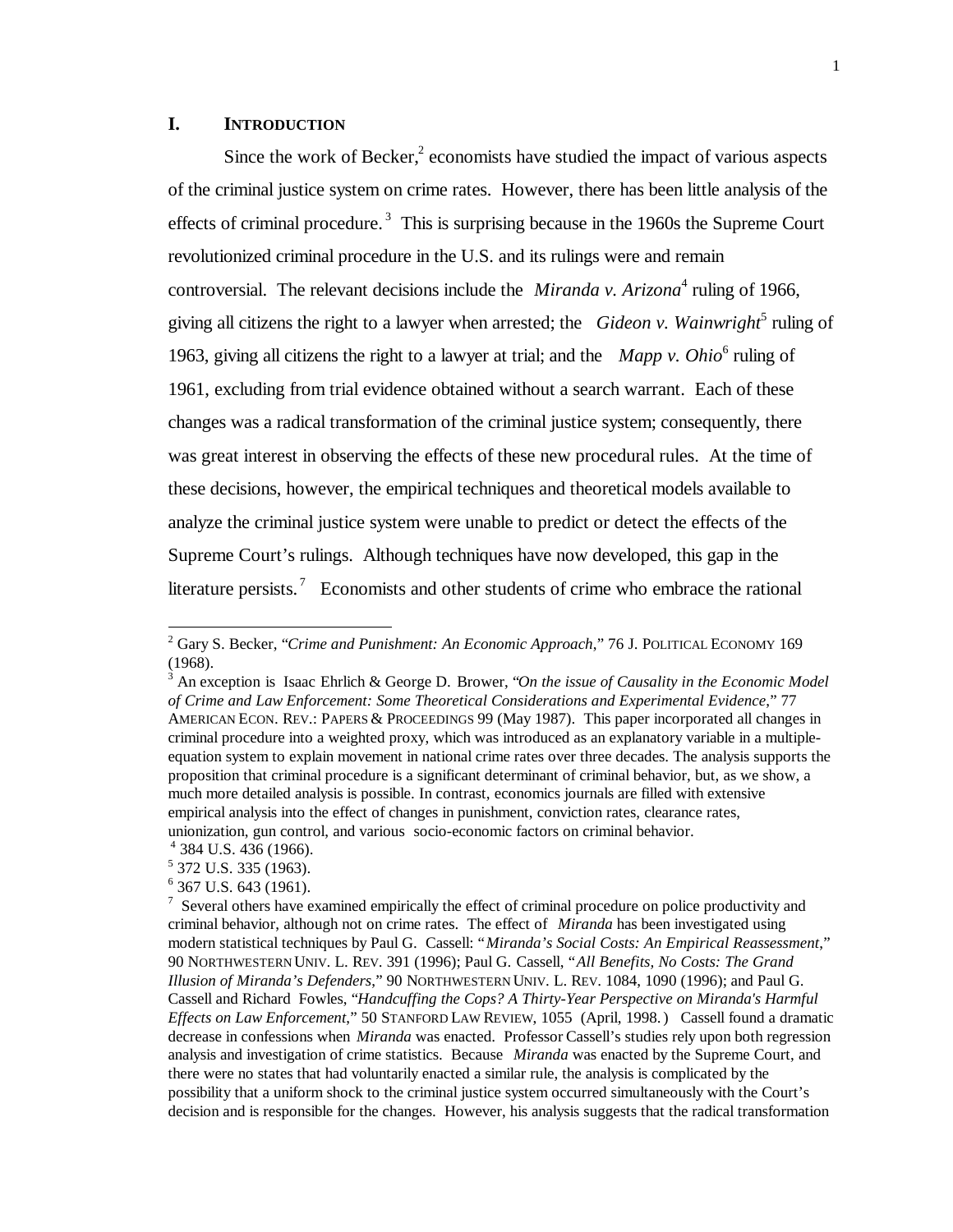models of criminal behavior have ignored this aspect of the system, instead focusing upon the detection and sentencing phases of the process.

Although recent changes in criminal procedure have been marginal, the earlier decisions of the Supreme Court that we examine were radical shifts in the criminal justice system. These rulings allow us to test the economic theories of criminal behavior in the context of changes in criminal procedure. Of the Supreme Court cases mentioned, the *Mapp v. Ohio* ruling of 1961 is best suited for empirical analysis for several reasons. First, when the Supreme Court decided *Mapp*, exactly half of the states had already enacted a similar rule. (See Table 1.) This creates a control group to be used in the statistical analysis. It is a perfect example of a "natural experiment." <sup>8</sup> Second, the exclusionary rule established in *Mapp* has been debated vigorously, both in the past, when the controversial decision was made, and in the present, with Congress recently considering altering the exclusionary rule.<sup>9</sup> Changing this rule was also part of the "Contract with America."  $10$ Finally, much of the importance of the other procedural rules stems from *Mapp*.For example, the possibility of excluding evidence from trial greatly augments the value and impact of the Fifth Amendment's right to counsel.  $11$  For these reasons, this study will focus primarily on the predicted and actual effect of the exclusionary rule on crime rates.

The rational choice model of criminal behavior predicts that if the *Mapp* ruling did affect the behavior of police— altering either the probability of conviction or detection then citizens should respond by increasing their level of unlawful activity. Since the exclusionary rule increases the costs of police investigations, the police will respond by substituting away from those activities that require a warrant towards those that do not.

-

in criminal procedure had a large impact upon police productivity, as seen by the dramatic change in violent crime clearance rates.

<sup>8</sup> See Bruce D. Meyer, "Natural and Quasi-Experiments in Economics," 13 *Journal of Business and Economic Statistics* 151 (April).

<sup>9</sup> Jarett B. Decker, "*The 1995 Crime Bill: Is the GOP the Party of Liberty and Limited Government*?*,*" 229 POLICY ANALYSIS 20 (June 1995).

<sup>10</sup> Ed Gillespie and Bob Schellhas, editors, *Contract with America*, Times Books, New York, 1994, pp. 52-53.

 $11$  For some non-obvious and interesting implications of alternative procedural rules, see William J. Stuntz, "*The Uneasy Relationship Between Criminal Procedure and Criminal Justice*," 107 YALE LAW JOURNAL 1 (October 1997). For example, Stuntz argues that it is cheaper to contest procedural than factual claims, so that the system will be biased towards disputing procedural issues and away from examining factual matters.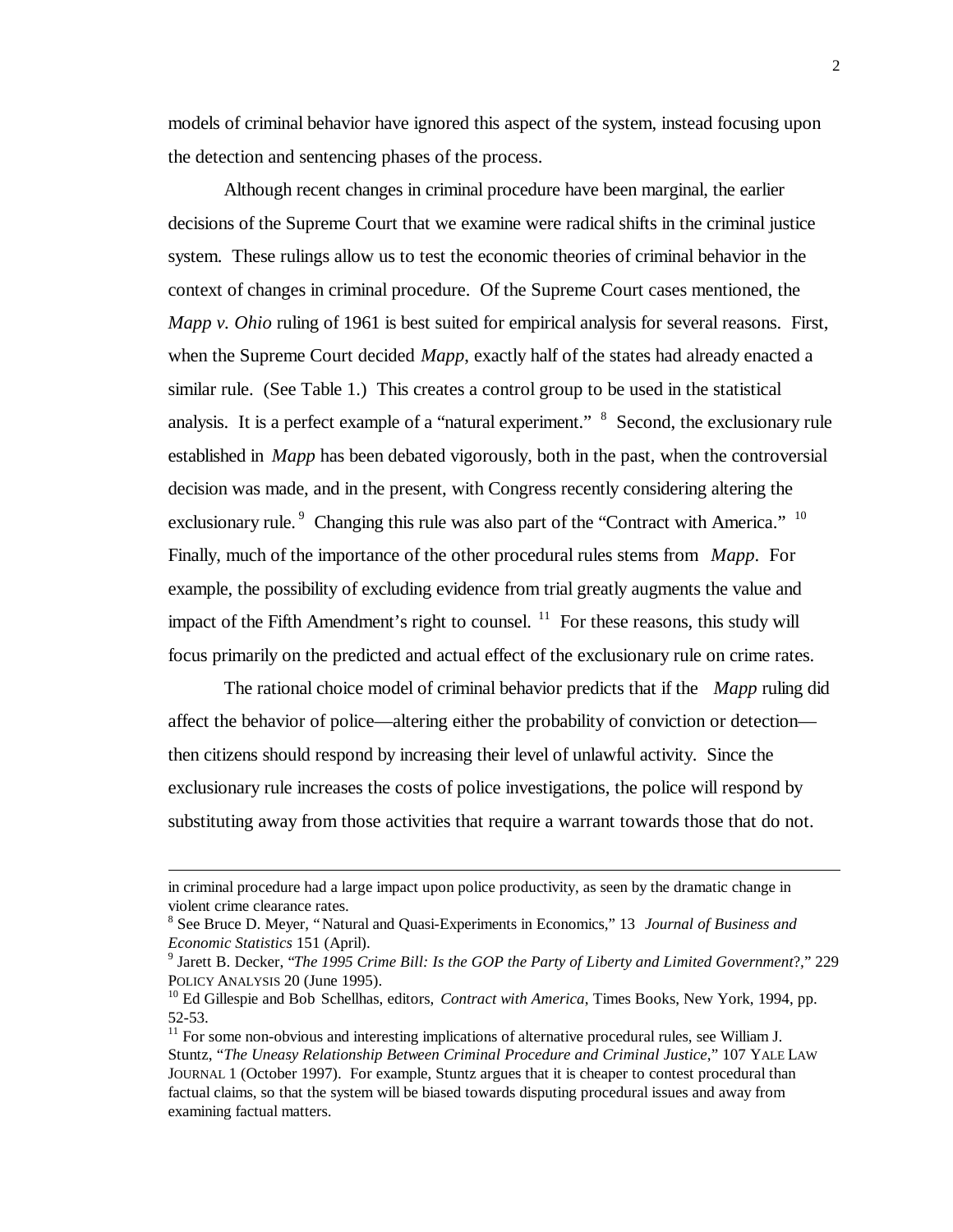As this change in police behavior is understood by the criminals, they too alter their behavior. The theoretical impact on crime rates due to the exclusionary rule is therefore expected to be positive as the decisions by judges affect the police and, eventually, criminals.

This prediction is supported by the data. The evidence reveals a significant impa ct on crime rates following the involuntary adoption of an exclusionary rule as the penalty for an unlawful search and seizure. This finding is dramatically at odds with current academic and judicial beliefs regarding the impact of the exclusionary rule. This finding is similarly in conflict with numerous older studies of the *Mapp* ruling, studies that failed to detect any significant adverse effect. These studies, however, generally overlooked the effect of the exclusionary rule on the decisions of the investigator and the criminal, focusing instead on the decisions of the prosecutor and the trial judge. As a measure of the cost and effect of the exclusionary rule, the older studies examined the number of cases thrown out or lost at trial because of unlawfully obtained or tainted evidence. But this is not a proper measure; we expect the police to adapt to the new requirements and to adjust their investigative techniques. The courts would exclude evidence only in the rare instances where the police misjudged the new requirements. The dominant effect of the exclusionary rule should be for the police to substitute to alternative methods of investigation that they consider less effective.

Section II describes the early history of the exclusionary rule lead ing up to *Mapp v. Ohio* and examines the older studies of the *Mapp* ruling. Section III provides a formal model of the search warrant process. Our empirical work is presented in two sections, dictated by data availability. Section IV analyzes state crime data from 1958-1967; and Section V investigates 396 cities from 1948-1969. This section also includes an empirical analysis of related Supreme Court rulings. Section VI summarizes the empirical findings, and Section VII summarizes the paper and discusses policy implications.

#### **II. BACKGROUND**

## A. The Exclusionary Rule : *Mapp v. Ohio*

The Fourth Amendment was established to protect the rights of U.S. citizens to be free from personal invasion by protecting them from the intrusive investigative techniques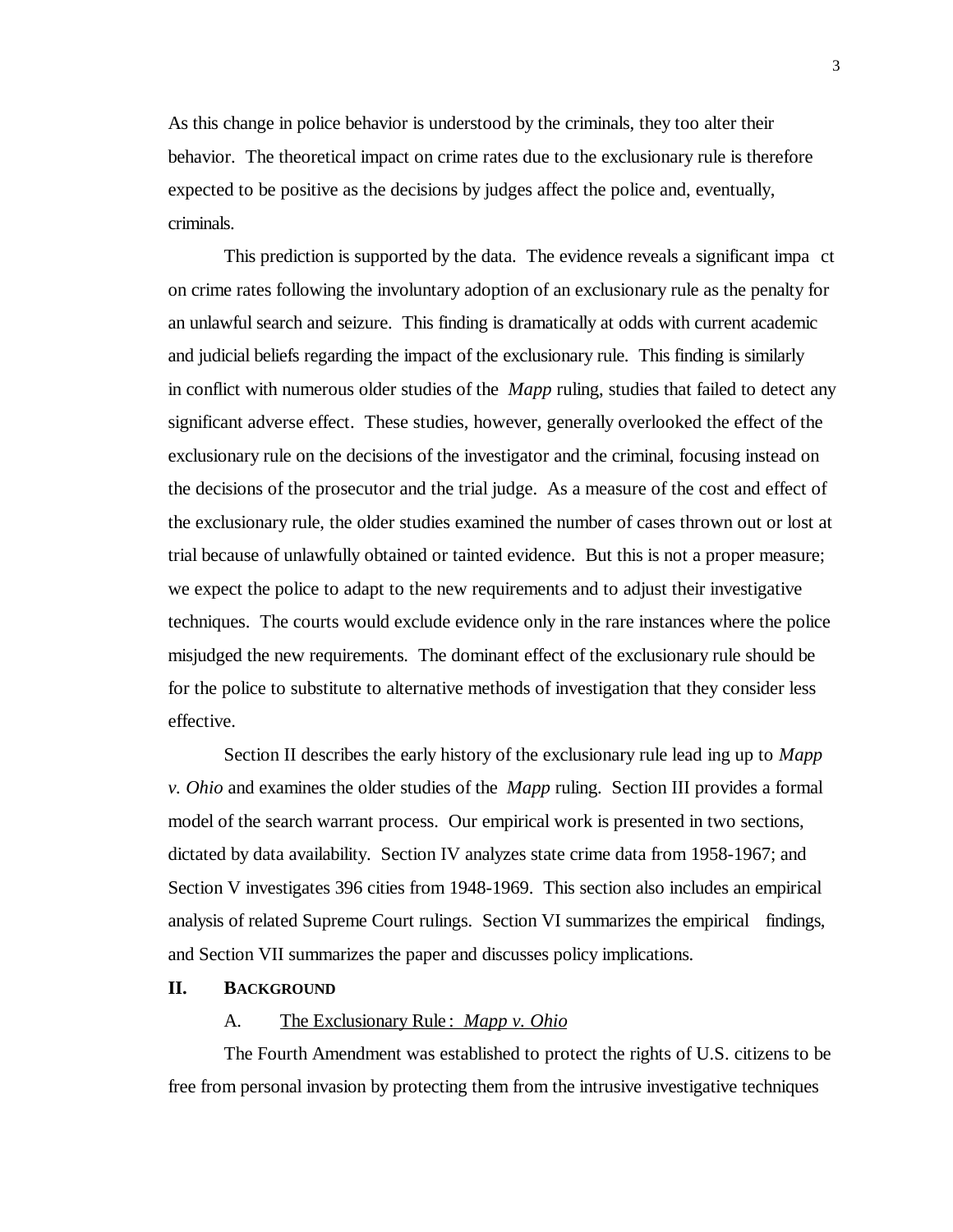of the federal government.<sup>12</sup> The amendment, as interpreted by the Supreme Court, states that searches must be performed with a valid warrant.  $13$  The amendment does not indicate how it is to be enforced and is silent about the punishment for illegal searches. The details of enforcement were left for the judicial system to determine. Excluding evidence as a method of enforcing the Fourth Amendment was first considered by the Supreme Court in 1914. In Weeks v. United States,<sup>14</sup> the federal district court was presented at trial with private papers confiscated without the use of a warrant. In this landmark case, the Supreme Court established the United States as the only country that excluded valid evidence from trial in order to protect its citizens from the government.<sup>15</sup>

The *Weeks* decision, combined with several subsequent decisions, forced the federal district courts to exclude evidence gathered illegally by federal officers. But this ruling did not extend the protections of the Fourth Amendment and the exclusionary rule to state action. The Court considered this issue in *Wolf v. Colorado*<sup>16</sup> and determined that the Fourth Amendment was "implicit in 'the concept of ordered liberty' and as such enforceable against the states through the Due Process Clause."<sup>17</sup> Although the Court determined that all of the states were subject to the Fourth Amendment, it did not

 $12$  "The right of the people to be secure in their persons, houses, papers, and effects, against unreasonable searches and seizures, shall not be violated; and no Warrants shall issue, but upon probable cause, supported by Oath or affirmation, and particularly describing the place to be searched, and the persons or things to be seized." U.S. AMEND. IV.

<sup>&</sup>lt;sup>13</sup> The Fourth Amendment does not in fact require a search warrant prior to all searches and seizures. Rather, the language suggests that "reasonable" searches and seizures are permitted with or without a search warrant issued with probable cause. The Supreme Court—in a series of decisions—declared the general, bright-line rule that a search without a search warrant is *per se* unreasonable. While there has been some movement by the Court back to a reasonableness standard, a warrant is still generally required. <sup>14</sup> Weeks v. U.S., 232 U.S. 383 (1914).

<sup>15</sup> *See generally* Craig M. Bradley, "*The Emerging International Consensus as to Criminal Procedure*," 14 MICH. J. INT'L. L. 171 (1993). As was stated by Professor Wilkey, "one proof of the irrationality of the exclusionary rule is that no other civilized nation in the world has adopted it. " Wilkey, "*The Exclusionary Rule: Why Suppress Valid Evidence*?" 62 JUDICATURE 215, 216 (1978). However, several countries including Canada, Germany, Australia, and Italy have a discretionary exclusionary rule. *See* Robert Harve & Hamar Foster, "*When the Constable Blunders: A Comparison of the Law of Police Interrogation in Canada and the United States*," 19 SEATTLE U. L. REV. 497 (1996); Craig M. Bradley, "*The Exclusionary Rule in Germany*," 96 HARV. L. REV. 1032, 1032-35 (1983).

<sup>&</sup>lt;sup>16</sup> 338 U.S. 25 (1949). To impose an exclusionary rule on all of the states, the Supreme Court needed to resolve two important constitutional questions. First, did the Due Process Clause of the Fourteenth Amendment dictate the inclusion of the Fourth Amendment, therefore allowing the Supreme Court to regulate the criminal proceedings of the individual states? And second, was the exclusionary rule a constitutionally mandated remedy for a breach of the Fourth Amendment by state officials? 17 *Wolf*, 338 U.S. at 27-28.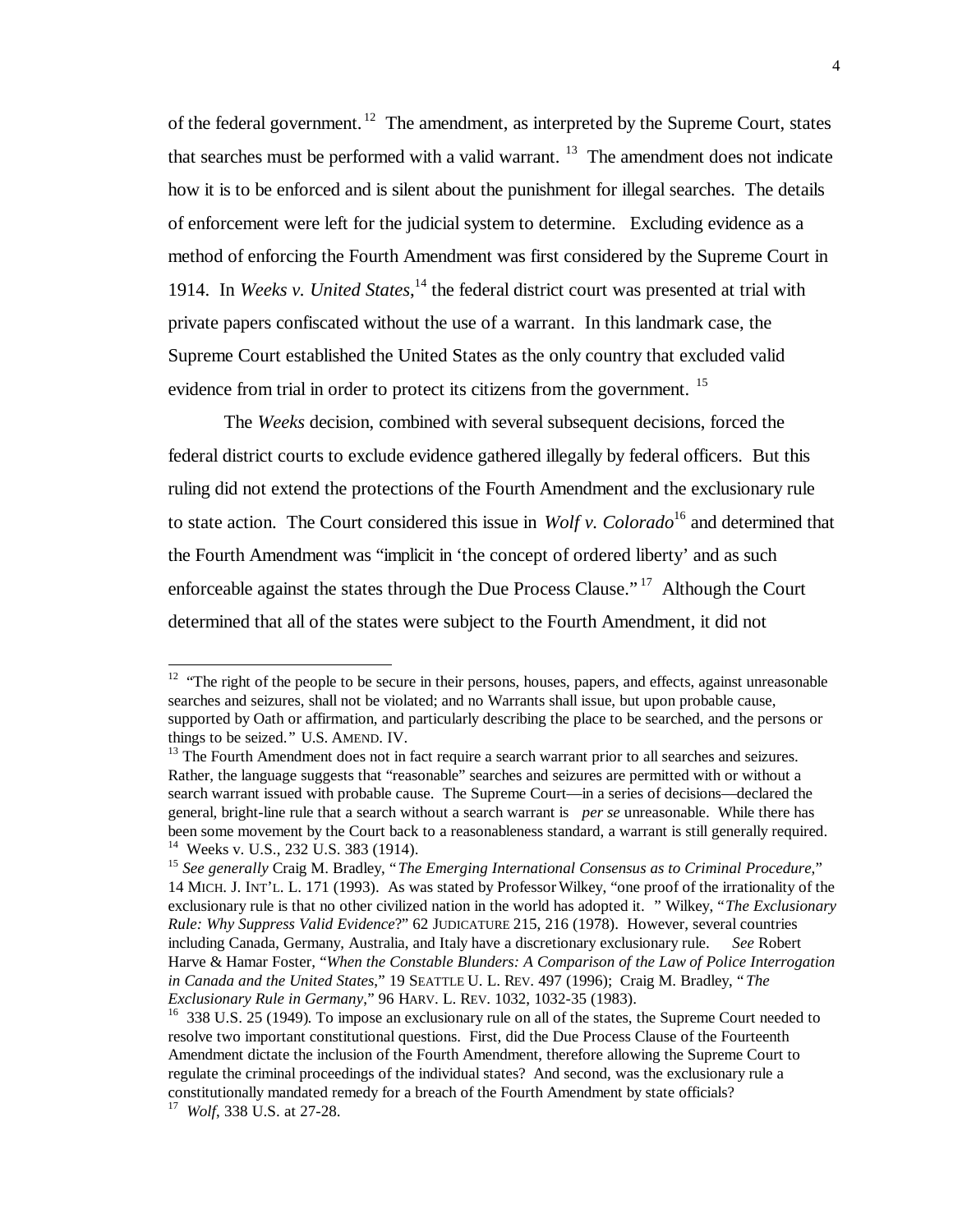command the exclusionary rule as the only acceptable method of enforcement. The Court recognized that the exclusionary rule was only one possible enforcement mechanism available to the states. Other remedies that the individual states might employ included civil and criminal liability placed on the officers who performed the searches and on the police departments permitting the searches. The Court concluded that as long as those individual states without an exclusionary rule had viable alternatives, it would be unnecessary to impose a universal exclusionary rule.

The *Wolf* ruling survived for twelve years. During this time, several states voluntarily moved to an exclusionary rule, supporting the argument that the states would self-select the most efficient rule that fit their particular circumstances. However, in 1961, the Supreme Court decided, in *Mapp v. Ohio*, <sup>18</sup> to overturn *Wolf* and to force the states to adopt an exclusionary rule. The Court argued that all other alternatives had failed and that the exclusionary rule was the only viable course. The Supreme Court argued further that judicial integrity itself mandated the universal enactment of the exclusionary rule because courts would, otherwise, be passively supporting the illegal behavior of the government by allowing the use of the ill-gotten gains at trial.

#### B. Previous Empirical Studies

In the 1960s and 1970s there were several attempts to me asure the effect of *Mapp*. <sup>19</sup> The results of these empirical studies of the effect of *Mapp* were conflicting, making it difficult for the legal community to determine what impact, if any, *Mapp* actually had. After examining the studies as of 1976, Justice Blackmun reached a similar assessment: "The final conclusion is clear. No empirical researcher, proponent or opponent of the rule, has yet been able to establish with any assurance whether the rule has a deterrent effect."<sup>20</sup> This lack of a concrete empirical result, coupled with increasing political and judicial concerns, prompted further analysis into the cost of the exclusionary

-

 $18$  367 U.S. 643 (1961).

<sup>19</sup> Note, *"Effect of Mapp v. Ohio on Police Search and Seizure Practices in Narcotics Cases*," 4 COLUMBIA J. OF LAW AND SOCIAL PROBLEM 87 (1968); Nagel, S. S, "*Testing the Effects of Excluding Illegally Seized Evidence*," WISCONSIN L. REV. 275-310 (1965); Oaks, D.H., "*Studying the Exclusionary Rule in Search and Seizure*," 37 UNIV. CHICAGO L. REV. 665, 665-757 (1970); Spiotto, J.E., "*Search and Seizure: An Empirical Study of the Exclusionary Rule and Its Alternatives*," 1 J. LEGAL STUD 243 (1972); Bradley Canon, "*The Exclusionary Rule: Have Critics Proven That It Doesn't Deter Police*," 62 JUDICATURE 398 (1979).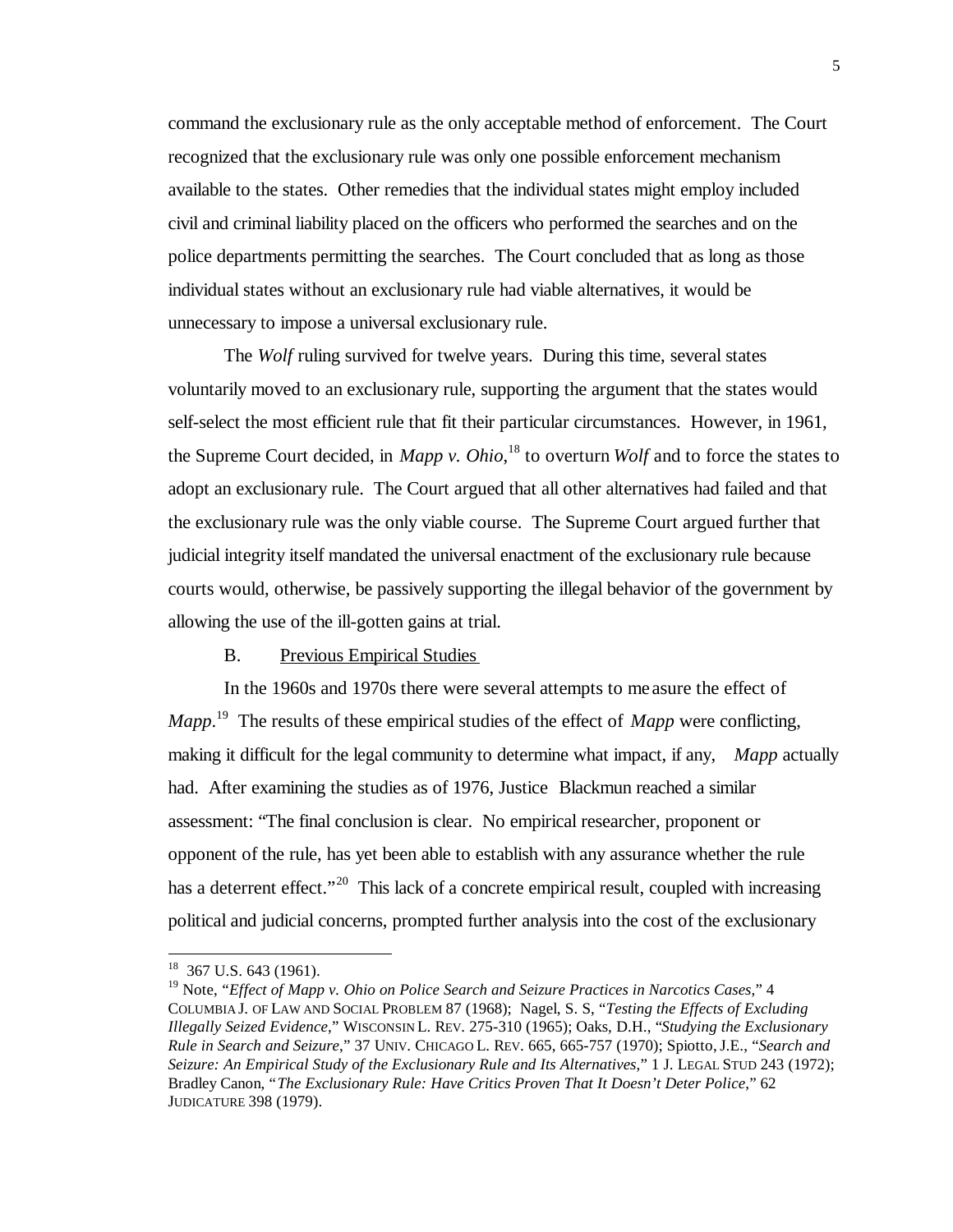rule. But Canon's work marked the last attempt to understand what impact the *Mapp v. Ohio* ruling had on the criminal justice system in 1961. The host of studies performed in the late 70s examined the contemporary system, looking at the number of suspects released or the time spent on evidentiary issues to determine the cost of the exclusionary rule.

The studies of the late 70s and early 80s are ultimately responsible for the widely held belief that the exclusionary rule has little effect on crime rates in the United States.<sup>21</sup> These studies focused upon the number of cases lost at trial, and generally discovered that the percentage of cases lost due to an exclusionary issue was small. From this research, the judicial and political community presumed that there were few repercussions on the crime rate because few criminals were released. But this assumption overlooks the significant secondary effects of the exclusionary rule. If the exclusionary rule changes the behavior of police and alters the probability of apprehension, then the rational choice model predicts an increase in the number of crimes committed. Thus, the police may adhere to the exclusionary rule and commit fewer illegal searches, but an important secondary effect might be fewer crimes investigated, as the police weigh the benefits of investigating a crime against the costs involved. <sup>22</sup>

Although the more recent studi es focus on different costs of the exclusionary rule, their general findings demonstrate clearly that one of the costs of the exclusionary rule, the number of cases lost at trial, is not outrageous. The American Bar Association in 1988

<sup>&</sup>lt;sup>20</sup> United States v. Janis, 428 U.S. 443, 450 n. 22 (1976).

<sup>21</sup> *E.g*., *see* The Comptroller General, "*Impact of the Exclusionary Rule on Federal Criminal Prosecutions*," B-171019 (1979); The National Institute of Justice, "*The Effects of the Exclusionary Rule: A Study in California*," U.S. Department of Justice (1983); Canon, B. "*The Exclusionary Rule: have critics proven that it doesn't deter police*," 62(8) JUDICATURE 398 (1979); Canon, B. "*Is the Exclusionary Rule in Failing Health? Some New Data and a Plea Against a Precipitous Conclusion*," 62 KENTUCKY L. J. 681 (1974); Crocker, L. "*Can the Exclusionary Rule be Saved*?" 84 THE J. OF CRIM. L. & CRIMINOLOGY 310 (1993); Davies, T.Y. "*A Hard Look At What We Know (and still need to know) About The 'Costs' Of The Exclusionary Rule: The NIJ Study And Other Studies of 'Lost' Arrests*," 3 AMERICAN BAR FOUNDATION RESEARCH JOURNAL 611 (1983); Nardulli, P.F. "*The Social Cost of the Exclusionary Rule: An Empirical Assessment*," AMERICAN BAR FOUNDATION RESEARCH JOURNAL 585 (1983); Schlesinger, S.R. "*The Exclusionary Rule: Have Proponents Proven That It is a Deterrent to Police*," 62(8) JUDICATURE 404 (1979); Wilkey, M.R. "*The Exclusionary Rule: Why Suppress Valid Evidence*," 62(5) JUDICATURE (1978).

<sup>22</sup> Atkins, *supra* note 7.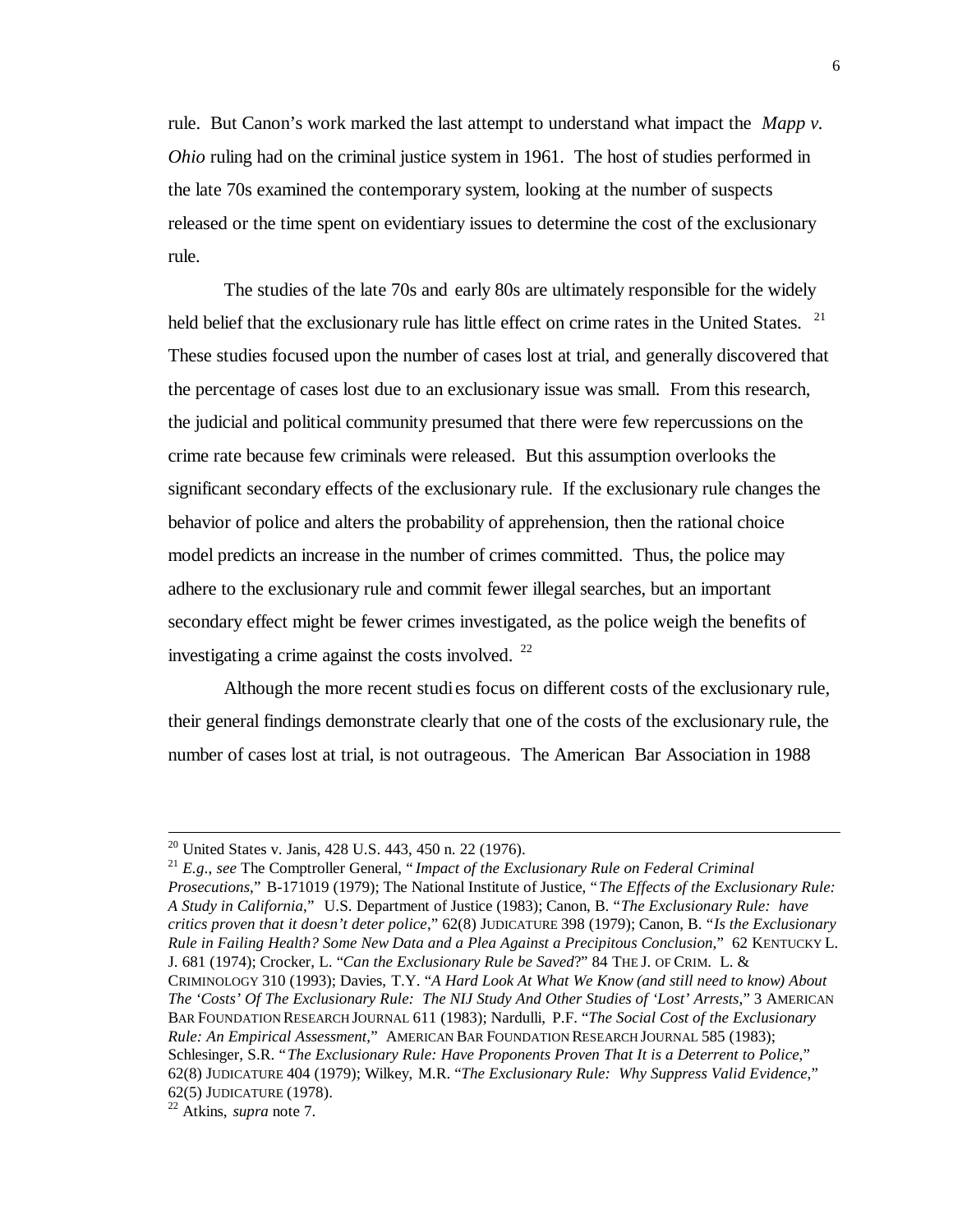summarized the results of these contemporary studies:  $2<sup>3</sup>$ 

- Between 0.2% and 0.8% of all adult felony cases are screened out by prosecutors because of illegal searches.
- Adding together data from all stages of the felony process, the cumulative loss from illegal searches ranges from 0.6% and 2.35%.
- In felony arrests for offenses other than drugs and guns, the number of illegal searches is lower.
- 2.3% of drug cases are screened out and the total cumulative loss ranges from 2.8% to 7.1%.

From these and other findings, the special committee wrote: "the conclusion that the exclusionary rule neither causes serious malfunction of the criminal justice system nor promotes crime is strongly supported by practically all of our . . . witnesses and by our telephone survey results."<sup>24</sup> This characterizes the mainstream academic opinion of the exclusionary rule— proponents agree that the exclusionary rule deters the police but consider a possible effect on criminals preposterous and irrelevant. Of course, these small numbers of excluded cases are quite consistent with a world in which the police adapt to the exclusionary rule and use alternative methods of obtaining evidence. Since police are being forced to use alternatives that are less preferred than search, we would expect the result to be higher crime rates, even if few or even no cases are ultimately lost at trial because of illegally obtained evidence.

We first provide a more formal theoretical model of this process. We then set forth an empirical analysis to test this theory.

#### **III. AN ECONOMIC MODEL OF THE SEARCH WARRANT PROCESS<sup>25</sup>**

In the search warrant process there are three major participants: the judge, the police, and the criminal. The basic analysis here assumes that each player is rational, choosing actions that maximize his or her objective function, and all players are

<sup>&</sup>lt;sup>23</sup> ABA Special Committee on Criminal Justice in a Free Society, "Criminal Justice in Crisis," 21, 844 (1988).

 $^{24}$  *Id.* 

<sup>25</sup> This section is a shortened version of Raymond A. Atkins, " *The Warrant Process*," Unpublished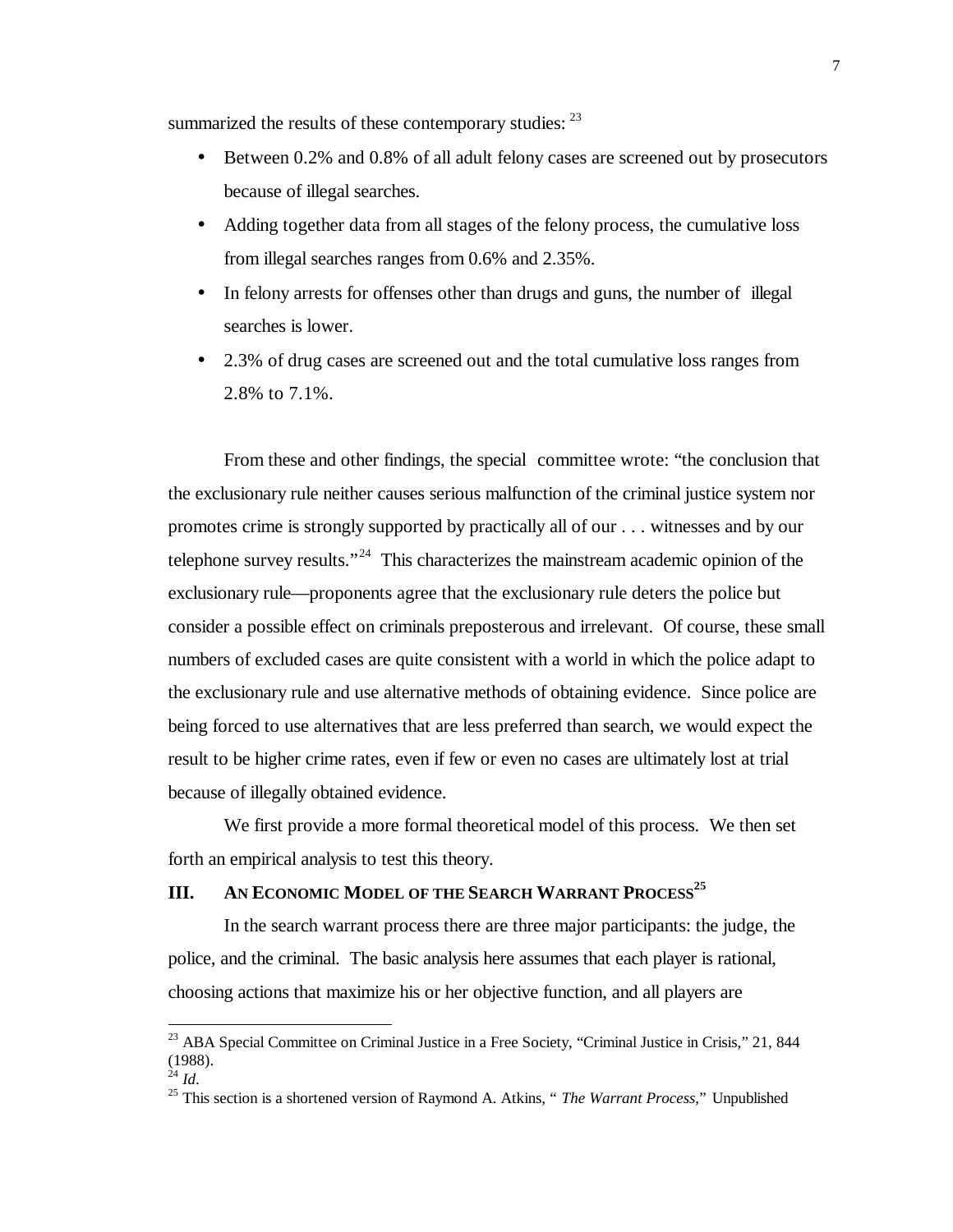symmetrically informed . The goal is to focus on how the judge's choice of the probable cause standard effects criminals and the police.

A criminal chooses whether or not to commit a crime in the opportunity se t by weighing the subjective costs and benefits. Each crime has an associated benefit, distributed over a range  $[\mathbf{b}_\mathbf{l}, \mathbf{b}_\mathbf{h}]$  according to a probability density function  $\mathbf{f}(\cdot)$  and cumulative density function  $\mathbf{F}(\cdot)$ . The criminal has an opportunity cost of committing a crime, **Op**, and an expectation of the sentence, **S**, if caught. These costs and benefits of committing a crime are represented in monetary terms. Assuming risk neutrality, the criminal will maximize utility by maximizing expected wealth.

When a crime is committed, evidence **E** is generated, which is sufficient to convict the criminal with probability **Pc**. But the police cannot directly observe this evidence until they search the suspect. An important distinction between a search and a sample carries through the entire model. A *search* occurs when the police get a warrant and search for evidence. A *sample* occurs when the police draw a signal about a suspect guilt without conducting a search. What is observable from a sample without search is a *signal* of guilt. One signal,  $S_h$ , is more likely to be seen when the suspect is guilty; the other,  $S_l$ , when innocent. These signals may be interpreted as an alibi, the criminal's arrest record, witness testimony, or any other indication of guilt or innocence that can be observed without searching the suspect. The signals,  $S_i$ , of the evidence level have the following distribution:

|            | <b>Suspect Guilty</b> |     | <b>Suspect Not Guilty</b> |             |
|------------|-----------------------|-----|---------------------------|-------------|
| Signal $S$ | High                  |     | 1- u                      | 1 > u > 1/2 |
|            | Low                   | 1-u |                           |             |

Each period, the police draw an additional signal, which are all independently distributed (with a constant cost **c**), or go to the judge and get a warrant (with cost **s**). If the police obtain the warrant, they search the suspect and observe the incriminating evidence. The police suffer a cost, **w**, when they search an innocent man, and they suffer a cost  $K(b)$  when they fail to catch a criminal. We assume  $K(b)$  is increasing in **b**, the

Manuscript, Emory University, Department of Economics 1998.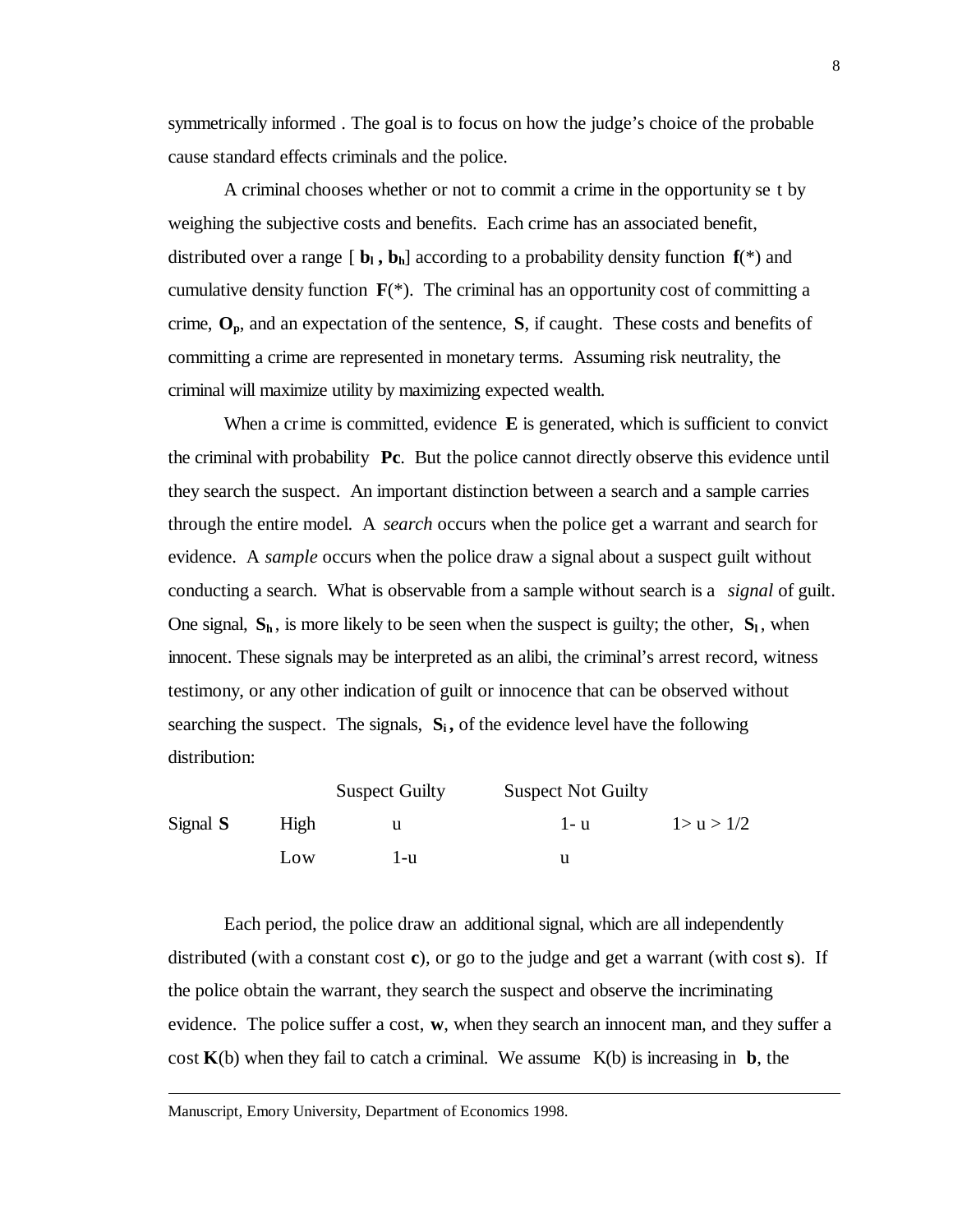benefits from the criminal act. This assumption reflects the idea that the general public and the higher governmental officials who control the police budget impose a cost on the police for not capturing a criminal. Given these costs and benefits of starting an investigation, the police must determine an optimal stopping rule for this sequential sampling problem that minimizes the net cost of investigating a crime.

Solving for the expected number of samples and the probability that a criminal will be caught becomes problematic as the number of suspects increases. To simplify the analysis, we assume that there are two suspects for each crime, one of whom is the criminal. <sup>26</sup> The police must then decide whether or not to start an investigation and, if an investigation is started, which suspect will be searched first. But since the courts set the level of evidence necessary for a search, the police must first meet the probable cause requirement as determined by the warrant-issuing judge. This requirement does not preclude the police from sampling further, if the expected cost of continued sampling is less than the cost of searching the current suspect.

In each period the police begin with a belief about each suspect's guilt, and an expectation of future signals. An optimal stopping rule chosen by the police will establish a critical belief about a suspect's guilt where the expected cost of continuing to sample is just equal to the benefit from additional information. Wald<sup>27</sup> proposed one method to determine the boundaries of the optimal stopping rule when the sampler may continue sampling indefinitely. His method, called the sequential probability ratio test, was created to address the possibility of multiple exclusive hypotheses. In this case, there are two hypotheses: H1, suspect one is guilty, and H2, suspect two is guilty.

Let  $S_i$  represent an observation that has probability  $f_1(S_i)$  under  $H_1$  and  $f_2(S_i)$ under  $H_2$ . Further, let **r** be the police's belief that hypothesis one is true. Then a critical region can be defined {  $\gamma$ , δ} such that if  $\rho > \delta$  then accept H<sub>1</sub>; if  $\rho < \gamma$  then accept H<sub>2</sub>; and if  $\gamma < \rho < \delta$  then continue sampling. At each stage, an additional observation is drawn that

 $26$  This assumption could be replaced to allow for the possibility that the criminal is not included within the suspect group. A simple model incorporating this idea would postulate a fixed probability P that the criminal is a suspect. But this would muddy the analysis without changing any of the results.

<sup>27</sup> Abraham Wald, *Sequential Analysis*, New York: John Wiley (1947).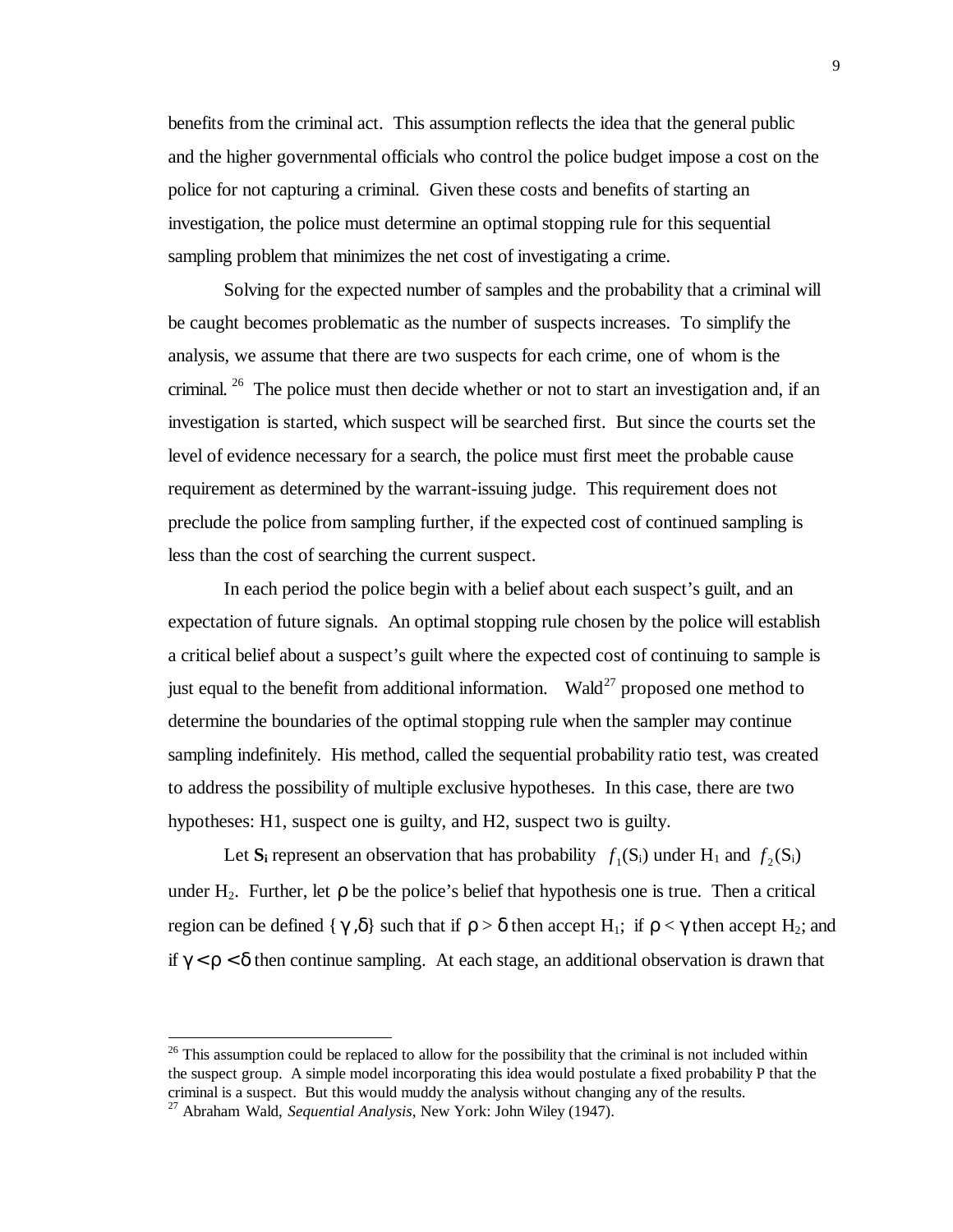updates the police's beliefs according to Bayes rule, allowing each period's belief to be written as a function of the initial belief, ρ, and the series of observations **S<sup>i</sup>**

such that  $\rho$ 

 $\overline{a}$ 

$$
p_{i} = \frac{\mathbf{r} \prod_{j=1}^{i} f_{1}(Sj)}{\mathbf{r} \prod_{j=1}^{i} f_{1}(Sj) + (1-\mathbf{r}) \prod_{j=1}^{i} f_{2}(Sj)}
$$

*i*

and sampling is stopped if  $\rho_i$  is outside the critical range.

In order to calculate the expected number of samples, given a critical region ( $\gamma$ ,λ), it is convenient to re-define the signals received, such that  $S_i=1$  if the signal that period is high, and  $S_i = -1$  if the signal is low. The sum of signals,  $\sum S_i$ , is a sufficient statistic for the police's belief about suspect 1's guilt, and the critical region is redefined to determine the bounds on this statistic. The probability that the police choose to search suspect one, based on its samples of the suspects, is equal to the probability that  $\sum S_i$  reaches the upper bound **a** before it reaches the lower bound **-b**. Let  $\pi_w(-b,a) = P_w(\sum S_i$  reaches -b before it reaches a  $| H_w$  is true) and let  $E_w[n]$  -b,a] equal the expected number of samples before a decision is reached given that  $H_w$  is true. Then without approximation, these variables can be solved<sup>28</sup> as<sup>29</sup>

$$
\pi_{\mathbf{w}}(-\mathbf{b},\mathbf{a}) = \frac{\left(\frac{1-u}{u}\right)^{a+b} - \left(\frac{1-u}{u}\right)^b}{\left(\frac{1-u}{u}\right)^{a+b}} \text{ and } \mathbf{E}_{\mathbf{w}}[\mathbf{n}] - \mathbf{b},\mathbf{a}] = \frac{a - (a+b)\mathbf{p}_{\mathbf{w}}(-b,a)}{(2u-1)} \text{ for } \mathbf{u} \neq 1/2.
$$

These two equations will determine the expected number of samples, the expected cost of an investigation, and the probability of a criminal being caught.

<sup>28</sup> David Blackwell and M.A. Girshick, *Theory of Games and Statistical Decisions*, New York: John Wiley (1954).

<sup>29</sup>The solution to this Markov process is fully explained in Shelton M. Ross, *Introduction to Probability Models*, New York: Academic Press (1980) p. 163. If P(I) is the probability that a is reached before b, where I is the sum of signals, and the probability that I increases by one is u, then  $P(I)= u^*P(I+1) + (1-t)P(I+1)$ u)\*P(I-1). Using the fact that P(a)=1 and P(b)=0, this Markov process with absorbing barriers can be determined by solving the system of equations generated. The probability of reaching a before b is then specified for all values of I. Set I=0 and the Blackwell equations are the result.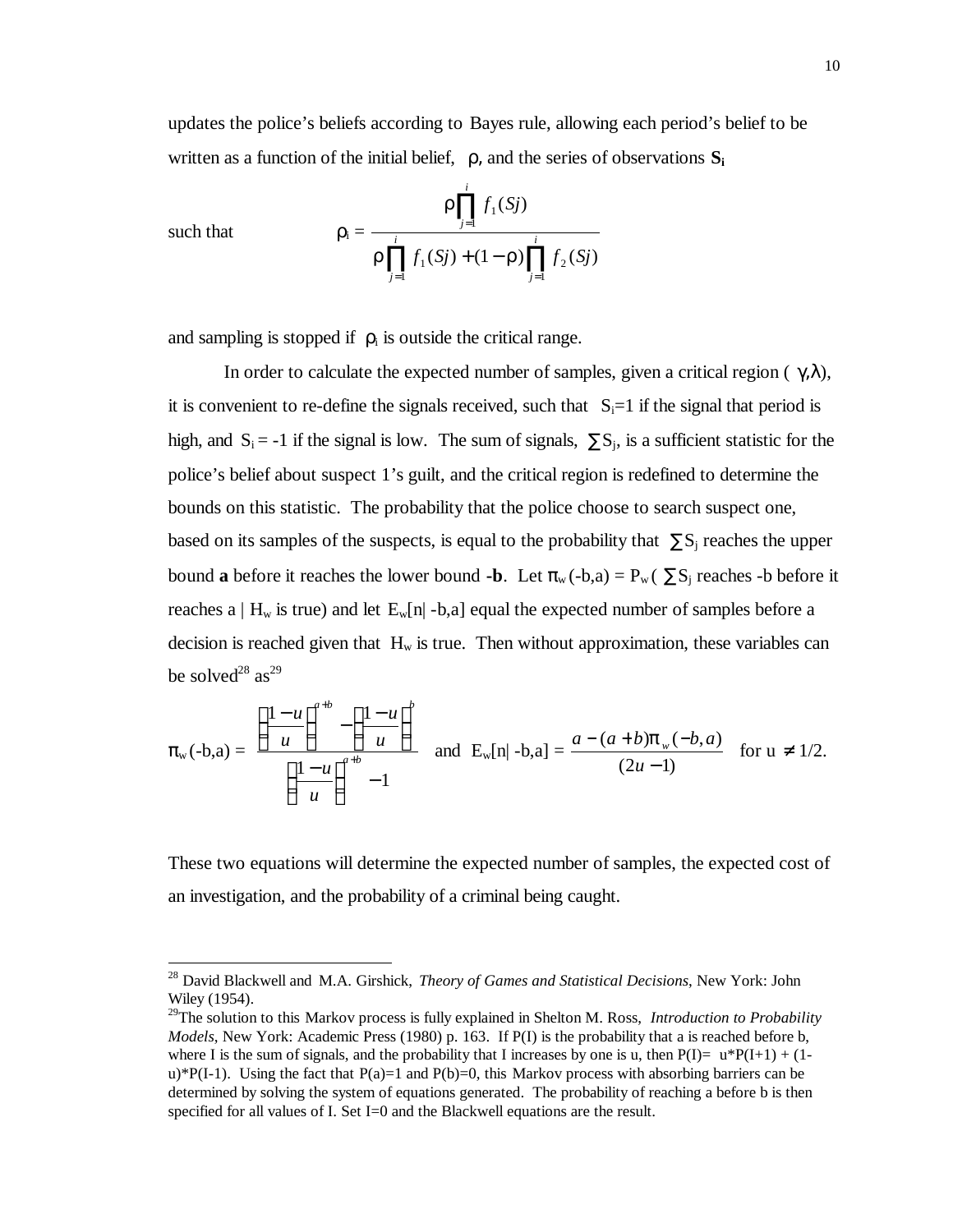The expected cost of the optimal search procedure will determine whether or not the police start an investigation. Because the sampling costs are constant, if it is optimal to collect the first signal it will always be optimal to collect the next signal, until the decision criterion is reached. Because the loss function has not changed, the police face the same decision in the second period, but with better information. Once the police start to sample, the model predicts a perfect clearance rate for the police.  $30$  The only way the criminal can escape detection is if the police decide it is too costly to search for him or her . If the court's warrant requirement is **p**— where **p** is the level that the sum of signals must reach before a warrant is issued— then the expected cost of an investigation, before sampling begins, is given by:

 $E[C] = \rho \{ (s + w) \times \pi_1(-p, p) + c \times E_1[n | -p, p] \} +$ 

 $(1-p)$   $\{(s+w) \times [1 - \pi_2(-p, p)] + c \times E_2[n | -p, p]\} + s$ 

The police will begin an investigation if  $E[C]$  is less that  $K(b)$ . If  $b^*$  is the critical benefit from a crime such that  $E[C] = K(b^*)$ , then for all crimes with **b** greater that  $b^*$ , the police will investigate, and for all crimes with **b** below **b**\*, they will not.

Due to the opportunity costs of committing a crime, the citizen will not commit any crime for which  $\mathbf{b} < \mathbf{O}_p$ , regardless of the probability of conviction and the sentence received. The remaining expected cost of a crime is a consequence of the sentence received if caught, the expectation of which will determine whether a citizen commits the crime. In this model, the police have a perfect clearance rate for all crimes they investigate and the police's decision to investigate depends critically upon whether the crime involves a benefit to the offender (assumed to be correlated with the police's objective function) above a critical value  $\mathbf{b}^*$ . Accordingly, the probability that a criminal will be caught depends on the benefits of the crime committed. Crimes with benefits exceeding **b**\* are

 $30$  One complication of the model, which would replace the perfect clearance rate with a much more realistic less-than-perfect clearance rate, would allow for the true evidence to depreciate with time. In that model, during each period the evidence would have a fixed probability of disappearing, as drugs may be flushed away, memories fade, and physical evidence is contaminated. Any time taken by the police in sampling the suspects will increase the probability that the criminal will escape conviction. But this simple twist introduces serious mathematical complications into the model. Since the police will also consider the depreciation of evidence, the expectation of depreciation over time needs to be calculated . This, however, will depend upon the distribution of N, the number of samples before a decision is reached, which is unknown.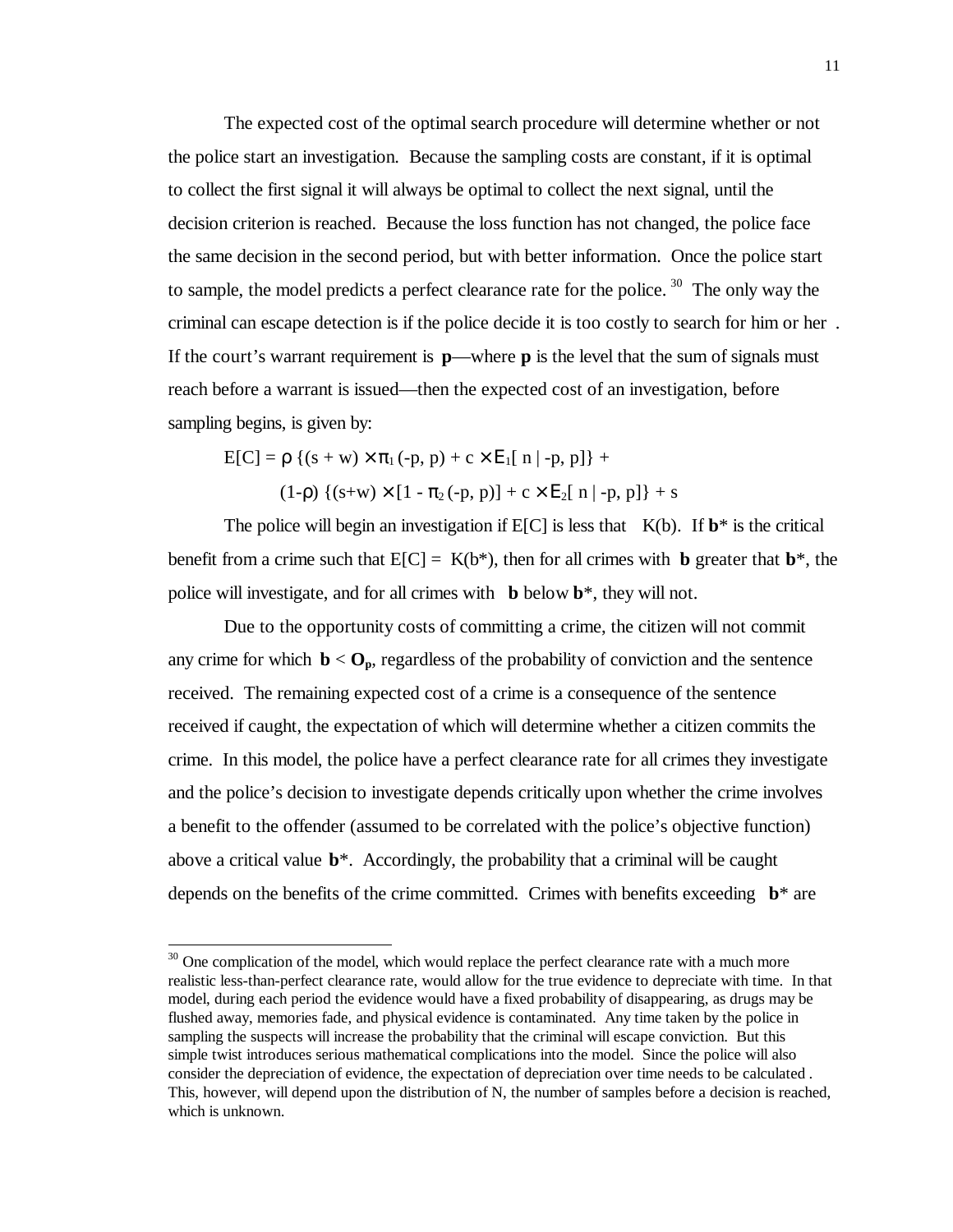certain to be detected accurately (probability of one); crimes with benefits below **b**\* certain not to be detected (probability zero). The crime rate is defined as  $\phi(b*,O_{p},P_{c},S)$  =  $F(b^*)$  -  $F(O_p)$  +  $F(b_h)$  -  $F(O_p + Pc^*S)$ , or the proportion of criminal opportunities that are taken.

It is now possible to consider the potential impact of the Supreme Court's *Mapp v. Ohio* ruling on police investigation decisions and the eventual crime rates. The ruling may be interpreted as increasing the probable cause requirement imposed upon the police by the judicial system. This will increase the bounds for the police's optimal stopping rule and will increase the expected cost of an investigation. Therefore, this economic model of the search warrant process predicts that the Supreme Courts decision to heighten the warrant requirement will result in a decrease in the number of investigations undertaken. As the police adapt to the heightened judicial requirements, so to will the criminals respond to the change in police investigations . Thus, contrary to the assumptions underlie the previous empirical research of the *Mapp* ruling, imposing an exclusionary rule on the states may have increased the crime rates, without revealing a significant number of cases dismissed at trial. Employing two panel data sets, we explore the predictions of this economic model and the *Mapp v. Ohio* ruling.

#### **IV. EMPIRICAL ANALYSIS— FIFTY STATES, 1958-67 DATA**

#### A. The Data

-

The crime data was gathered from the Uniform Crime Reports, which are compiled by the FBI, and was used in many of the earlier studies, primarily because it is the only complete crime data set available from before 1970.<sup>31</sup> This data has several well recognized problems. First, it consists only of reported crimes, meaning both the victim and the police must report the crime to the FBI. Second, the data is not really uniform, as the number of cities reporting to the FBI increased over the 1957-1967 period. And finally, the data is compiled by a political organization with its own agenda. Nonetheless, since the exclusionary rule was enacted in 1961 and the Uniform Crime Reports are the only state crime data available,  $32$  we rely on these crime figures for our empirical analysis.

<sup>31</sup> U.S. DEPARTMENT OF JUSTICE, FEDERAL BUREAU OF INVESTIGATION, "*Crime in the United States: Uniform Crime Reports*."

 $32$  Except for homicide data compiled in the Vital Statistics Report.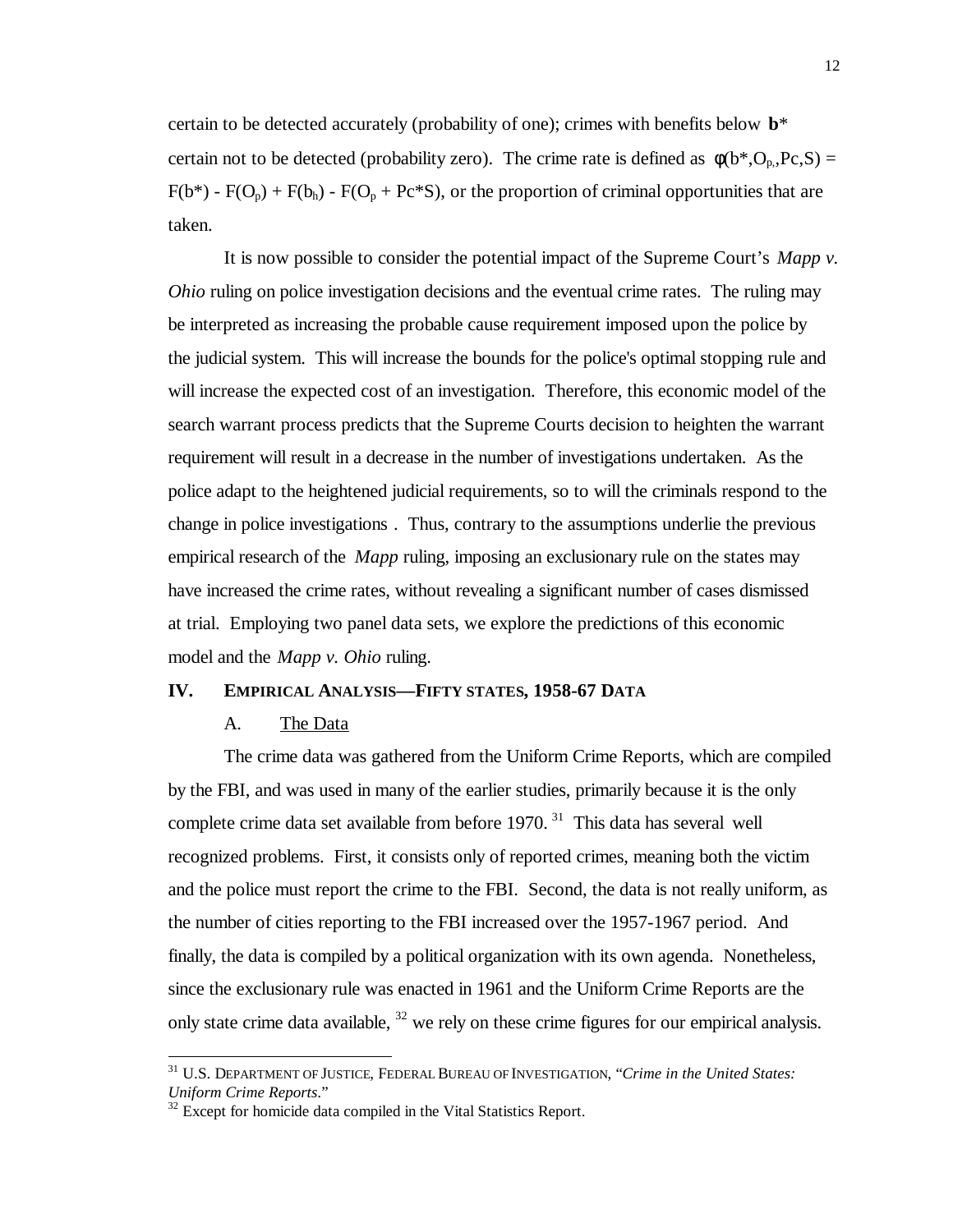A more significant problem is the absence of information on the severity of punishment for each offense type. This data is not available, at the state level, for the years from 1958-67. If the level of punishment did not change significantly across states, then the fixed effect model with group dummy variables will capture all of this effect, and the regressions will compute unbiased estimates. Similarly, if the severity of punishment changed in a uniform way each year (i.e., in the same way for all the states), then employing period effects in the fixed effect specification will produce unbiased estimates. But if the criminal sentences otherwise changed, or if the level of punishment was affected by the *Mapp* ruling, then our regressions may be misspecified and the estimates biased. We cannot test this with the national data set, but the consistency of results between alternative data sets indicates that it is unlikely to be a problem. Moreover, if penalties do change in response to *Mapp*, it is likely that they will increase to adjust for the increased cost of solving crimes. If so, then any effect we find of the rule will tend to understate its true magnitude.<sup>33</sup>

#### B. Model Specifications

 $\overline{\phantom{a}}$ 

The primary model specification for this data set will be a fixed effect model with period and group effects. This model permits the constant term to vary for each of the 48 states, so that many of the differences in crime rates between the states are captured in the constant terms. While we included the various explanatory variables,  $x_{it}$ , to capture broad movements in crime, it remains possible that we have failed to include some vital explanatory variable that had a broad and uniform effect on the crime rates of all the states. The introduction of the time-specific dummy variables addresses this concern. The principal model takes the form:  $34$ 

$$
Log(CRIME)_{it} = a_i + b'x_{it} + g MAPP + e_{it}
$$
 (1)

One additional specification is examined. In the model, the variable Log(POLEXP) is

<sup>&</sup>lt;sup>33</sup> We have access to Isaac Ehrlich's 1960 data, which does include data on probabilities and severity of punishment. This data is available from the Inter-University Consortium for Political and Social Research at www.icpsr.umich.edu. We have rerun Ehrlich's regressions with an additional variable for whether illegal evidence was admissible in the state in 1960. We find that admissibility was not significant in explaining crime rates, holding the probability of capture and conviction constant, but did significantly lower the probability of capture and conviction. (Detailed results available upon request from the authors.)

<sup>&</sup>lt;sup>34</sup> CRIME includes the crime rates for murder, assault, robbery, burglary, larceny, and auto theft. Thus,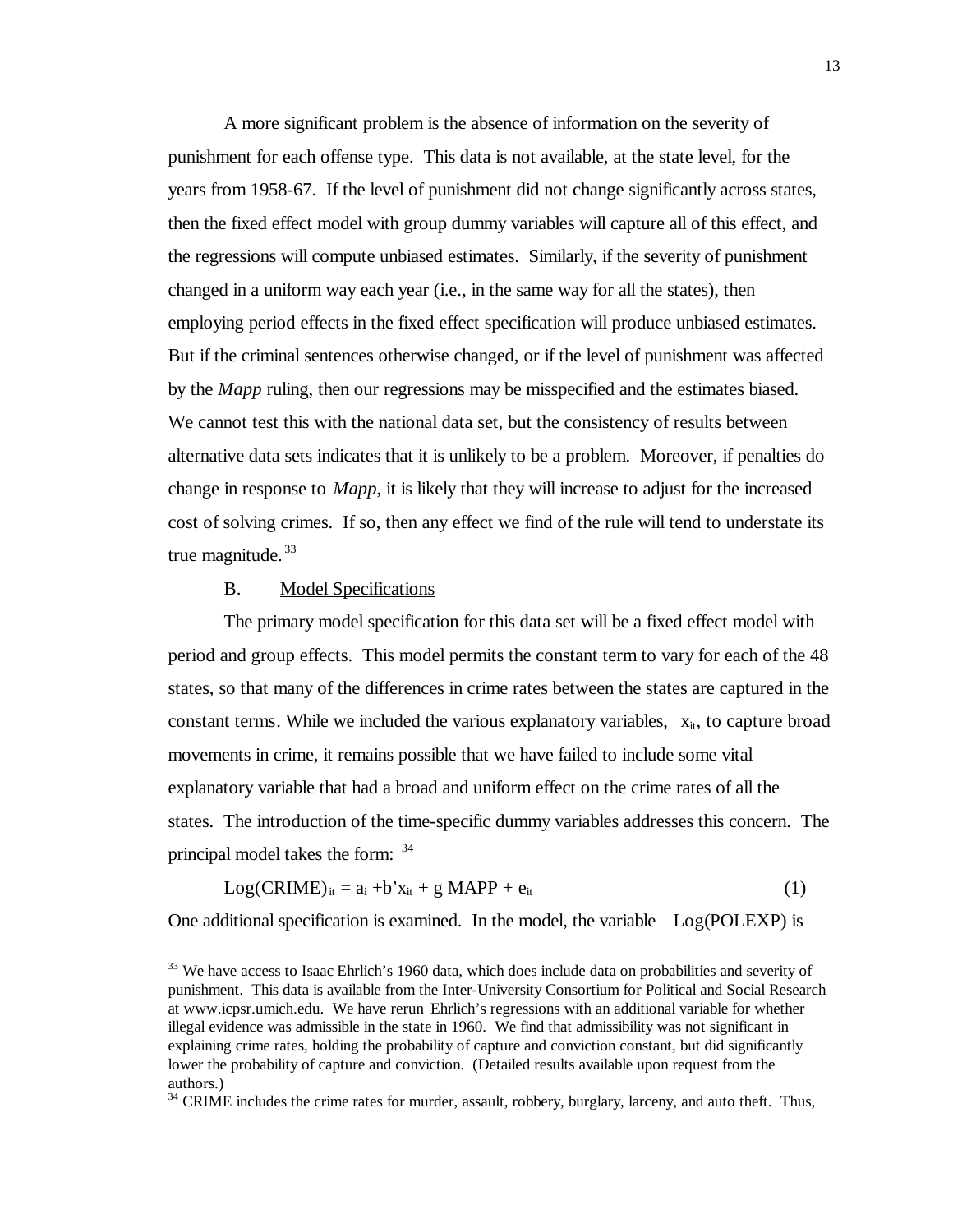more than likely endogenous and a function of CRIME. Therefore, we examine another specification that takes the form:

Log(CRIME)<sub>it</sub> = 
$$
a_i + b' x_{it} + g \text{ MAPP}_{it} + \lambda \text{ Log(POLEXP)}_{it} + e_{it}
$$
 (3)  
Log(POLEXP)<sub>it</sub> =  $\alpha_i + \beta \text{ Log(CRIME)}_{it} + \chi \text{ INCOME}_{it} + \delta \text{ MAPP} + d_{it}$   
s.t. COV( $e_{it}$ ,  $d_{it}$ ) = 0  $\forall$  i,t

The MAPP variable is a dummy variable that will capture the effect of the Supreme Court's *Mapp v Ohio* decision. This dummy variable equals 1 if the year is 1962 or later and the state had not previously adopted the exclusionary rule. The explanatory variables in  $x_{it}$  are used to hold constant other factors that could account for changes in crime rates. The criteria for using the data was principally the availability of the state data, and secondarily variables found relevant in previous criminal empirical and theoretical works.

Gary Becker developed the economic analysis of criminal behavior, applying the theory of choice under uncertainty to a criminal's decisions.  $35$  Becker's rational choice model predicts that citizens will weigh the expected costs of committing a crime against the expected benefits, and will participate in all crimes with a positive expected outcome. Empirical analysis that attempts to estimate a supply function for criminal behavior must, therefore, find adequate proxies for the expected costs and benefits of committing crimes.

In this study, the variables gathered and introduced as explanatory variables for a state's crime rates are similar to those used by Isaac Ehrlich, whose pioneering empirical work verified that regression analysis and the rational choice model are useful tools in the analysis of criminal behavior.  $36$  Generally, the explanatory variables attempt to capture the expected costs of committing the crime and the expected benefits from the crime. The expected costs include the opportunity costs of lost wages, reputation, social standing, and future employment. These variables have long been recognized as being as important as the more obvious explicit cost of committing a crime: the sentence received, adjusted for

 $\overline{\phantom{a}}$ 

for each specification developed, we will perform six separate regressions.

<sup>35</sup> Gary S. Becker, "*Crime and Punishment: An Economic Approach*," 76 J. POLITICAL ECONOMY 169 (1968).

<sup>36</sup> Isaac Ehrlich, "*Participation in Illegitimate Activities: An Economic Analysis*," 81 J. OF POLITICAL ECONOMY 521 (1973).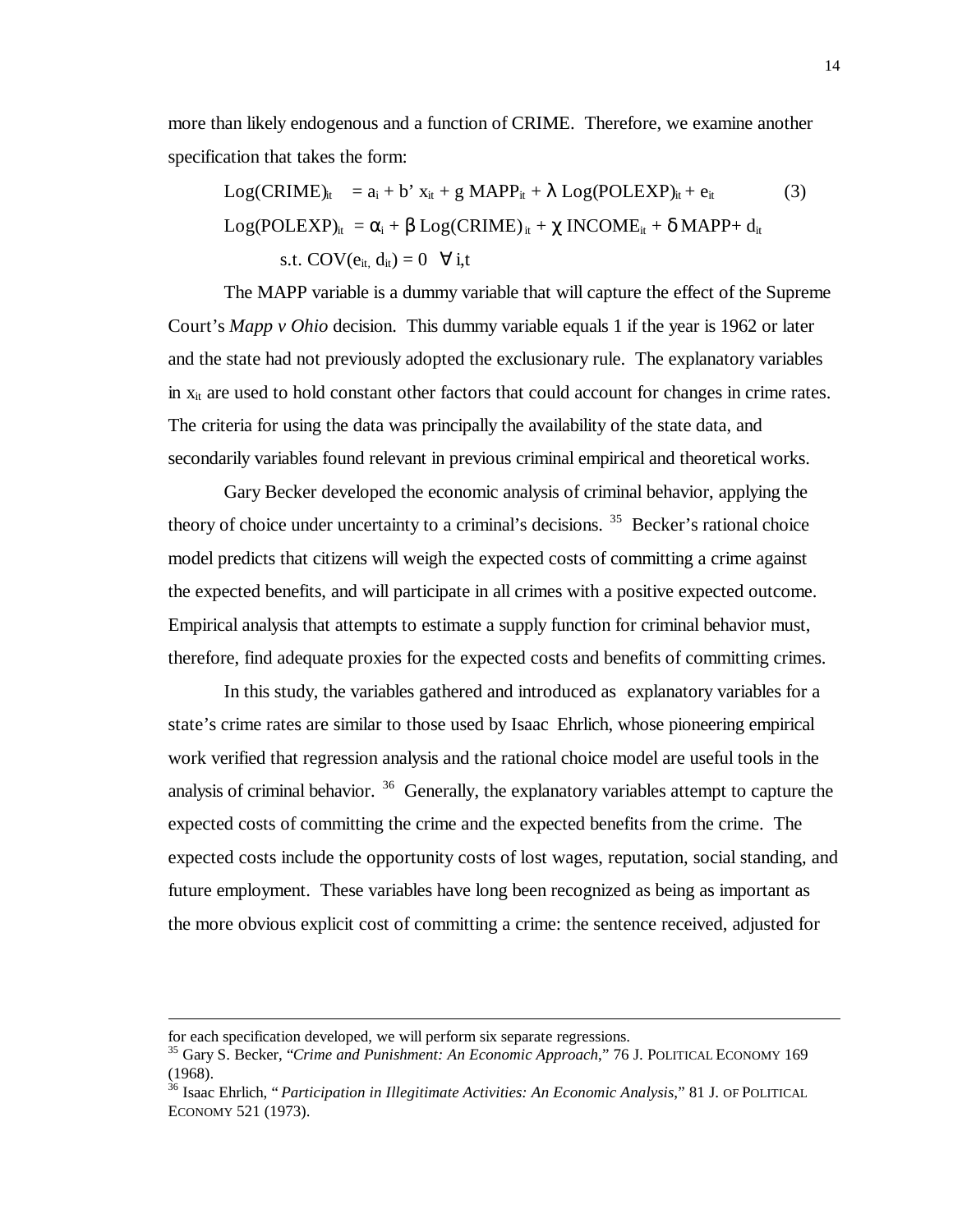the probability of being caught and convicted.  $37$  The data gathered to analyze the impact of *Mapp v. Ohio* on crime rates includes several of the standard proxies for these theoretical explanatory variables. The variables (defined in Table 2) include state police expenditure, unemployment rates, personal incomes, education levels, percentage of the population living within an urban setting, population age, and racial distributions. These variables are proxies for the probability of being caught, the opportunity cost of committing a crime, and the benefits from committing a crime.

#### C. Empirical Results

 $\overline{\phantom{a}}$ 

We begin our analysis with the state data gathered from 1958-67 to test the impact of exogenous changes in criminal procedure on state crime levels. With this data set, only the impact of *Mapp v. Ohio* is investigated.<sup>38</sup> Crime rates were broken down by the type of offense, which allows the analysis to consider the effect of *Mapp* upon different types of criminal activity. (Table 3 provides the FBI definition of the six crime types. ) Table 4 shows the results using a fixed effect model with group and period effects, which, we believe, is the best specification. Eight variables were included to explain the changes in crime rates for the decade surrounding the introduction of the exclusionary rule in 1961. Becker's rational choice model predicts the following signs for each variable: Log(PolExp), negative; Per18-20, positive; Employ, negative; PerWhite, negative; UpperEd, negative; Urban, no prediction; Rincome, positive.

In addition to the eight variables shown, 48 dummy variables were introduced to sweep the fixed state effects from the model. These dummy variables capture all of the interstate differences in crime due to constant differences between the states. For example, it is likely that the average temperature may account for some of the differences in murder rates between Vermont and Alabama. This difference is swept from the analysis by the group dummy variable, along with all other fixed state effects, such as the statutory required punishment or the level of corruption in the police precincts.

To supplement these group effects, the specification for Table 4 includes period

<sup>37</sup> See for example Jonathan M. Karpoff and John R. Lott, Jr., "*The Reputational Penalty Firms Bear from Commiting Criminal Fraud*," 36 JOURNAL OF LAW AND ECONOMICS 757 (October 1993).

<sup>38</sup> In the next section, we use the larger city data set to investigate the impact of *Miranda v. Arizona*, *Gideon v. Wainwright*, and *Wolf v. Colorado*.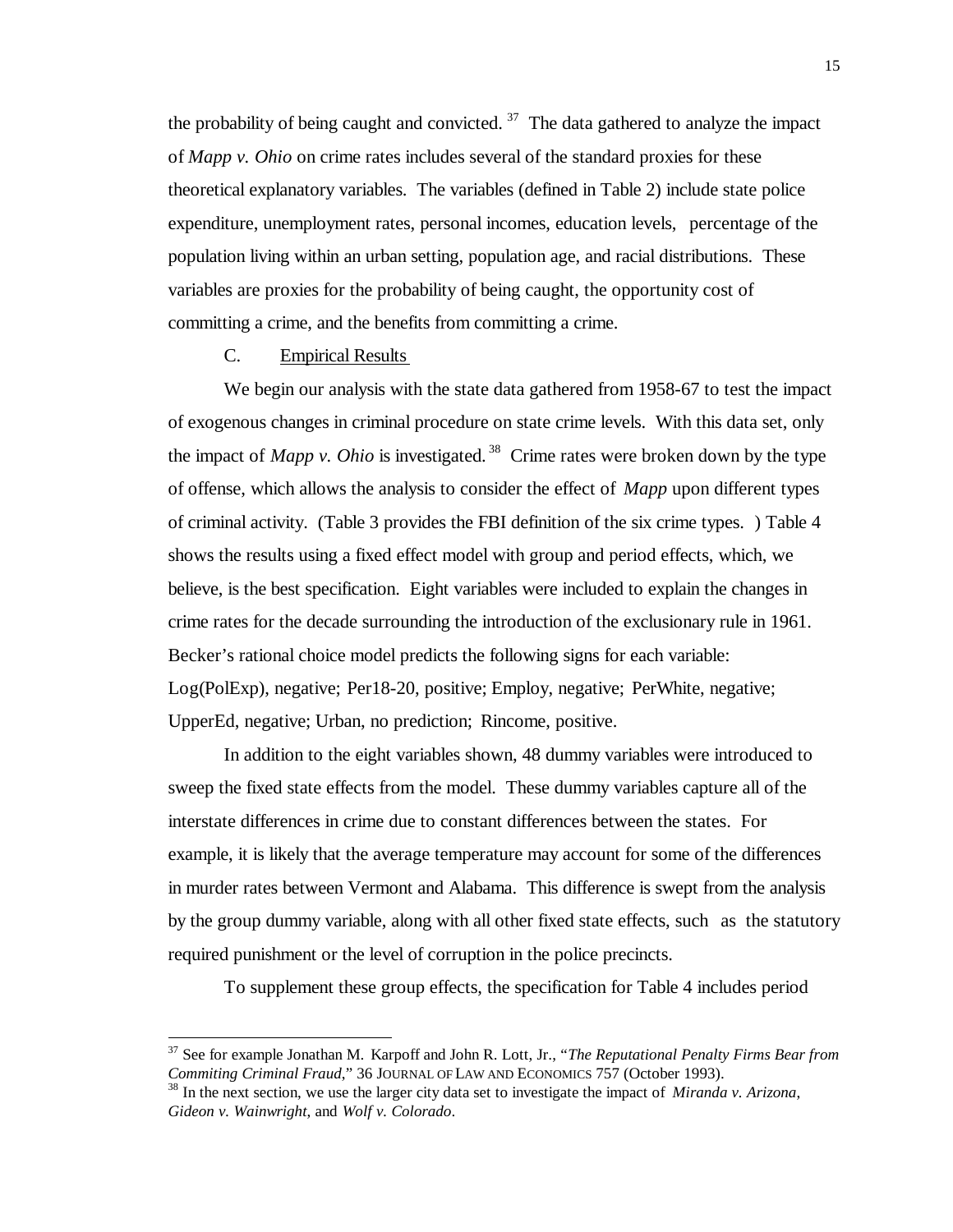effect dummy variables. This specification introduces 10 additional dummy variables, one for each year of the sample. These period effects capture any national trends in crime rates. The remaining differences in crime rates are explained by relevant characteristics of the state that change over the sample period and the MAPP dummy variable. Due to the period effects, the MAPP dummy variable captures any differences in crime rates between those states that used an exclusionary rule remedy and those that did not. These results show that in jurisdictions forced by the Supreme Court's ruling to exclude evidence, assaults increased by 16.5%, robbery by 7.3%, burglary by 6.0%, larceny by 3.8%, and auto theft by 4.3%. There was also a small but statistically insignificant increase in homicide rates.<sup>39</sup>

The results from the fixed effect model with group and period effects assumed that police expenditures are exogenously determined. This, of course, may not be true. If police expenditures are a function of crime rates, and thus endogenous to the model, our estimated OLS coefficients are inconsistent.  $40\degree$  To account for any potential simultaneousequation bias, we re-computed our estimates using a simultaneous-equation specification. The results are presented in Table 5. The significance of MAPP dropped slightly for some of the crime types, but the analysis and results are not dramatically different than the results from the single-equation specification.

The empirical findings from this analysis support the main prediction of the economic model of the search warrant process: that forcing states to adopt an exclusionary rule will have a detrimental impact on crime rates. We estimate with this data set that the exact magnitude of that effect, from 1961 to 1967, ranged from 3% for larceny crimes to 16% for assault.

 $\overline{\phantom{a}}$ 

<sup>&</sup>lt;sup>39</sup> To test the robustness of these results, several specifications were examined. These included the ordinary least squares results with no fixed or period effects, a fixed effect model with only group effects, a random effect model with only group effects, and a random effect model with both group and period effects. The random effects model produced nearly identical estimates as its fixed effect counterpart . OLS without group effect detected substantially larger effects from the *Mapp v. Ohio* ruling, but this may be due to endogenity bias that is corrected by the fixed effect model. Specification tests rejected the nonlogarithmic specification in favor of the logarithmic specification.

<sup>40</sup> WILLIAM GREENE, *Econometric Analysis*, 2nd Ed. p. 579 (1993)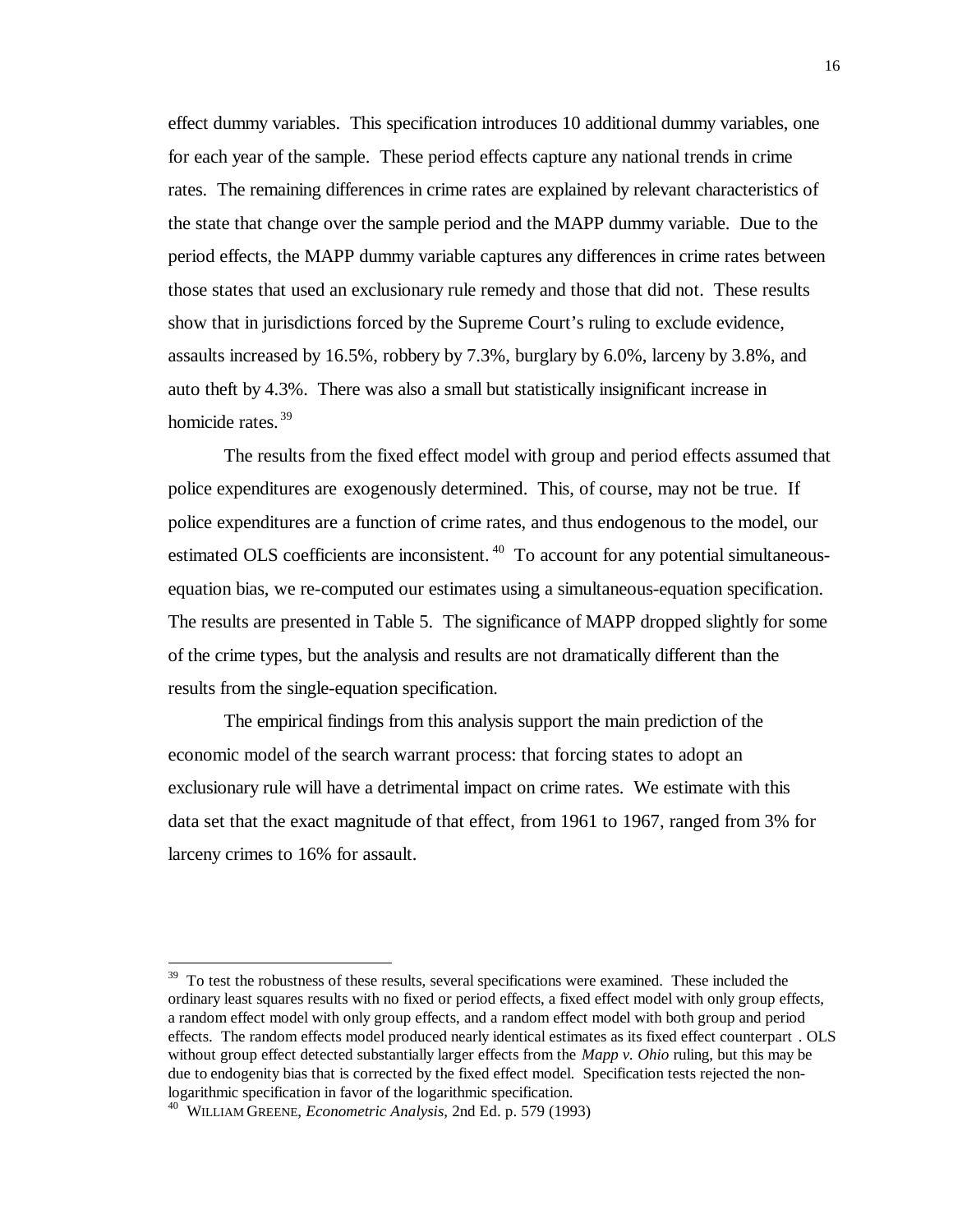#### **V. EMPIRICAL ANALYSIS— 396 CITIES, 1948-1969 DATA**

#### A. The Data

This data was gathered by Herbert Jacob and was made available by the Inter-University Consortium for Political and Social Research (www.icpsr.umich.edu). <sup>41</sup> The crime data from 396 cities was gathered. (The list of cities is available from the authors. ) The variables (defined in Table 6) available for some  $42$  of the years in this data set are:

- Crime rates for murder, rape, robbery, assault, burglary, theft, auto theft, violent crimes, and property crimes;
- Number of police officers & police expenditures;
- Population estimates;
- Median family incomes ;
- Percentage of adult population with 5th grade education;
- Percentage of population non-white;
- Civilian labor force & number of persons employed over 16 years old ;
- Number of persons aged 15-24 years old; and
- Percentage of families with inco me of less than \$3,000 per year.

This larger, city data set offers two advantages over the state panel data set: (1) the smaller unit of analysis and nearly 9,000 observations permit for more detailed investigation of the impact of *Mapp v. Ohio*; and (2) the varying sizes of the different cities allows us to examine the effect of *Mapp* on large and small cities. In addition , we explore two collateral questions with this data: (1) did the effect of the *Mapp* ruling diminish over time; and (2) did the *Wolf*, *Miranda* and *Gideon* rulings of the Supreme Court have effects on criminal behavior?

#### B. The Model Specifications

The principal specification for this data set is the fixed effect model with group and period effects and will take the form:

$$
Log(CRIME)_{it} = a_i + t_t + b'x_{it} + g MAPP + e_{it}
$$
\n(7)

 $\overline{\phantom{a}}$ 

<sup>&</sup>lt;sup>41</sup> ICPSR Study 8076 (Part I: Baseline).

 $42$  Some of the socioeconomic variables like median income, age, education, etc ., are only provided for the census years. Estimates were constructed based on a linear logarithmic function. Observations where crime rates, arrest rates, or police expenditures were missing are dropped from the analysis.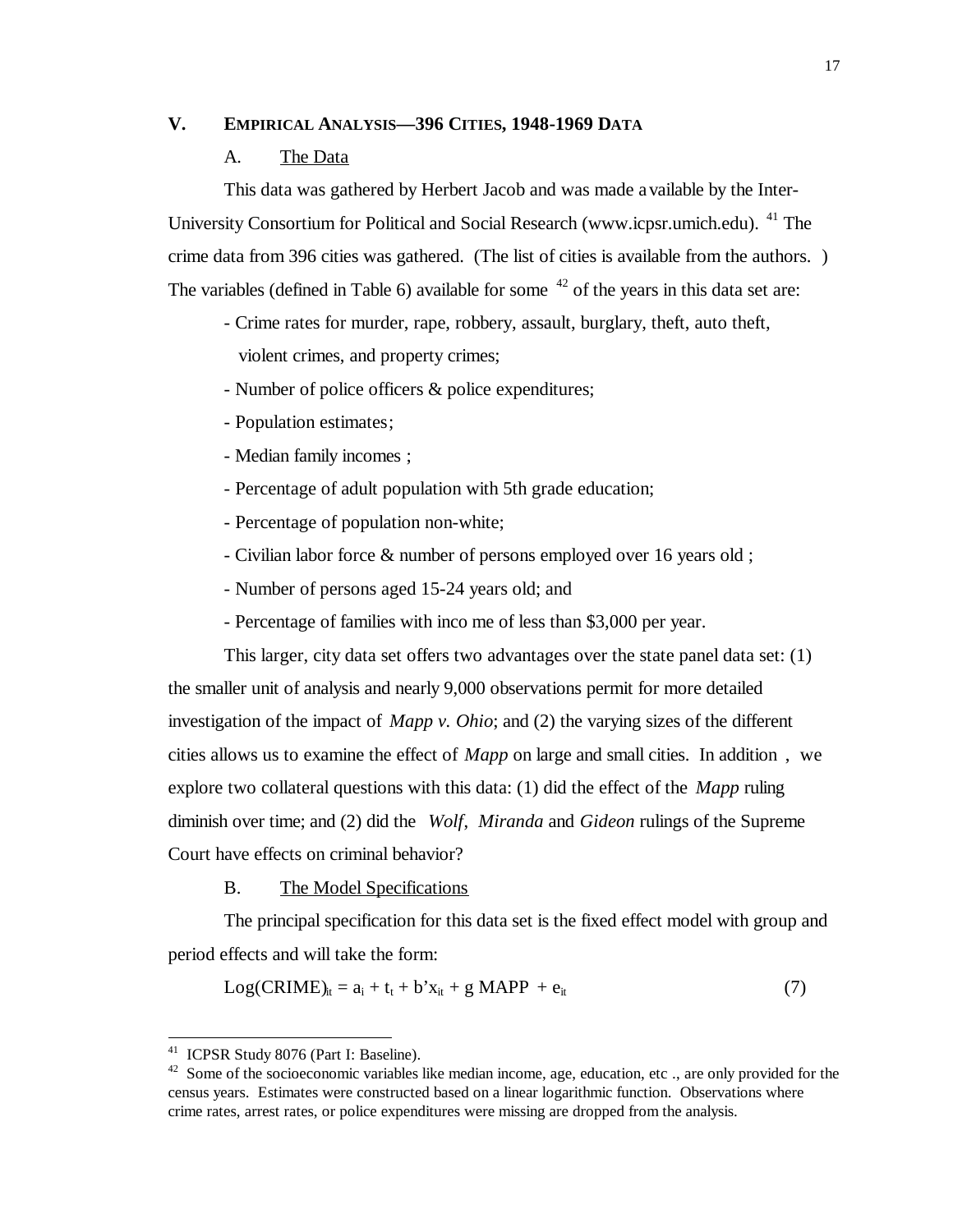The explanatory variables will include two new dummy variables: MappBurb, MappCity. MappBurb and MappCity attempt to determine if the Court's 1961 ruling had a different effect on highly populated cities than on smaller cities. A second specification we examine takes the form:

$$
Log(CRIME)_{it} = a_i + t_t + b'x_{it} + g' t_t \times MAPP + e_{it}
$$
\n(8)

This specification permits the effect of MAPP to change over time. Examination of the vector of estimates, g', will reveal the short-run and long-run impact of the Supreme Court's *Mapp* ruling.

#### C. Empirical Results: *Mapp*

-

The general results from the first data set carry through to this larger data set, with one interesting new observation: the exclusionary rule had a dramatically different effect on large urban cities than on smaller cities. These results are somewhat counterintuitive and unexpected. The effect on smaller cities was larger for almost every offense type. The only exception was assault; the *Mapp* ruling appeared to have an equally positive impact on assault rates in the smaller as in larger cities. One might expect that the smaller cities with lower crime rates would not be as significantly burdened by the heightened warrant requirement. But the data clearly says otherwise. The results are presented in Table 7. Included in Table 7 is the test statistic used to determine if the difference in the MAPP coefficients (MappBurb v. MappCity) is statistically significant. For all crime types other than assault, the *Mapp* ruling had a significantly lower effect in urban cities than in smaller suburban cities. The regression results show a tremendous impact in smaller cities, an effect that would be masked in the aggregated state data results due to the dominance of the larger urban cities. <sup>43</sup>

In addition to exploring the possibility that *Mapp* has a different effect on smaller cities than on urban cities, we use this larger disaggregated data set to explore the longterm versus short-term effect of *Mapp*. Two alternative hypotheses are explored. It is

<sup>&</sup>lt;sup>43</sup> As with the state data set, multiple specifications were examined with the city data set. These included a multiple equation specification, random effects model with period and group effects, and fixed and random effects with only group effects, all computed with the single equation and multiple equation specification. The results from Table 6 are representative of the results from all of these different specifications; the Mapp ruling was found to increase crime rates in those states that did not already exclude tainted evidence, and the effect was more pronounced in smaller cities.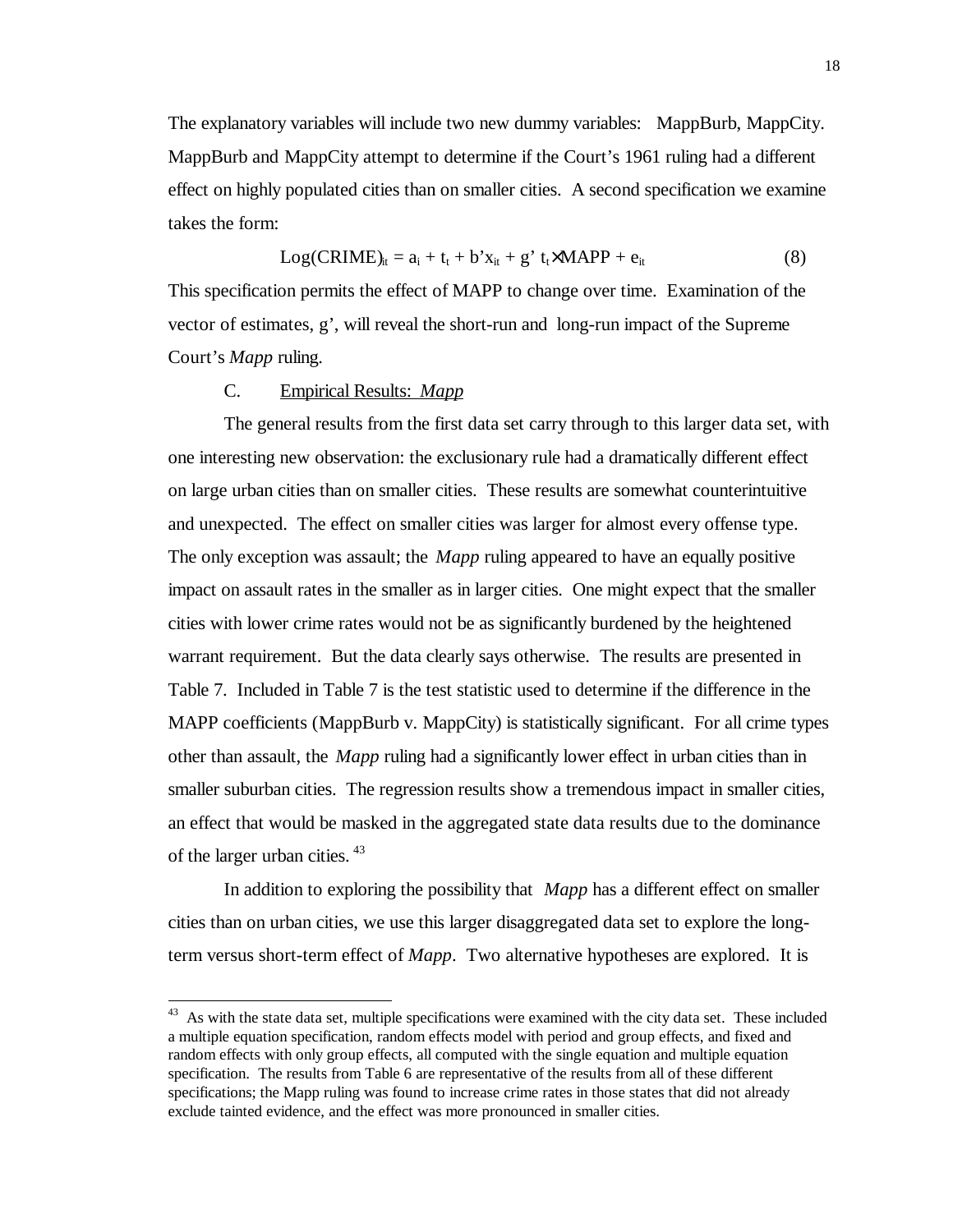possible that *Mapp* was merely a one-time shock to the criminal justice system, the effect of which would at first be dramatic but would quickly vanish as police, prosecutors and judges adjust to the new (but only marginally different) requirements. An alternative hypothesis might be that *Mapp* would initially have only a small impact, but this impact would grow over time as (1) federal courts begin to seriously review state officers' actions, and (2) the Supreme Court continues to heighten and refine the exclusionary rule requirements. For example, following the *Mapp* ruling, the Court declared that in addition to excluding unlawfully obtained evidence, state courts must exclude evidence tainted by that unlawfully obtained evidence, in other words evidence obtained as a direct result of the information revealed by the unlawful search and seizure. <sup>44</sup> The differential effect of *Mapp* on cities that did not have an exclusionary rule compared to those that did might also grow over time because in cities that already had an exclusionary rule police and criminals would have already adapted to this rule. In cities where the rule was newly imposed, it would have taken time for the police to adapt, and criminals would have not changed their behavior until they observed the effects of the changes in police behavior.

To examine the year-by-year effect of the *Mapp* ruling, several new dummy variables were introduced into the regression analysis. Each year was given its own MAPP dummy variable. For example, Mapp57 equals 1 if the state would be affected by the 1961 *Mapp* ruling and the year was 1957, and zero otherwise. These MAPPYEAR variables from 1951-1968 were introduced (four years were dropped in order to utilize a fixed effect model) and coefficients for those variables were estimated using the fixed effect model with group and period effects. Focusing only on those offense types for which a positive increases was detected, the dynamic effect of the *Mapp* ruling is revealed below:

-

<sup>44</sup> Wong Sun v. United States, 371 U.S. 471 (1964).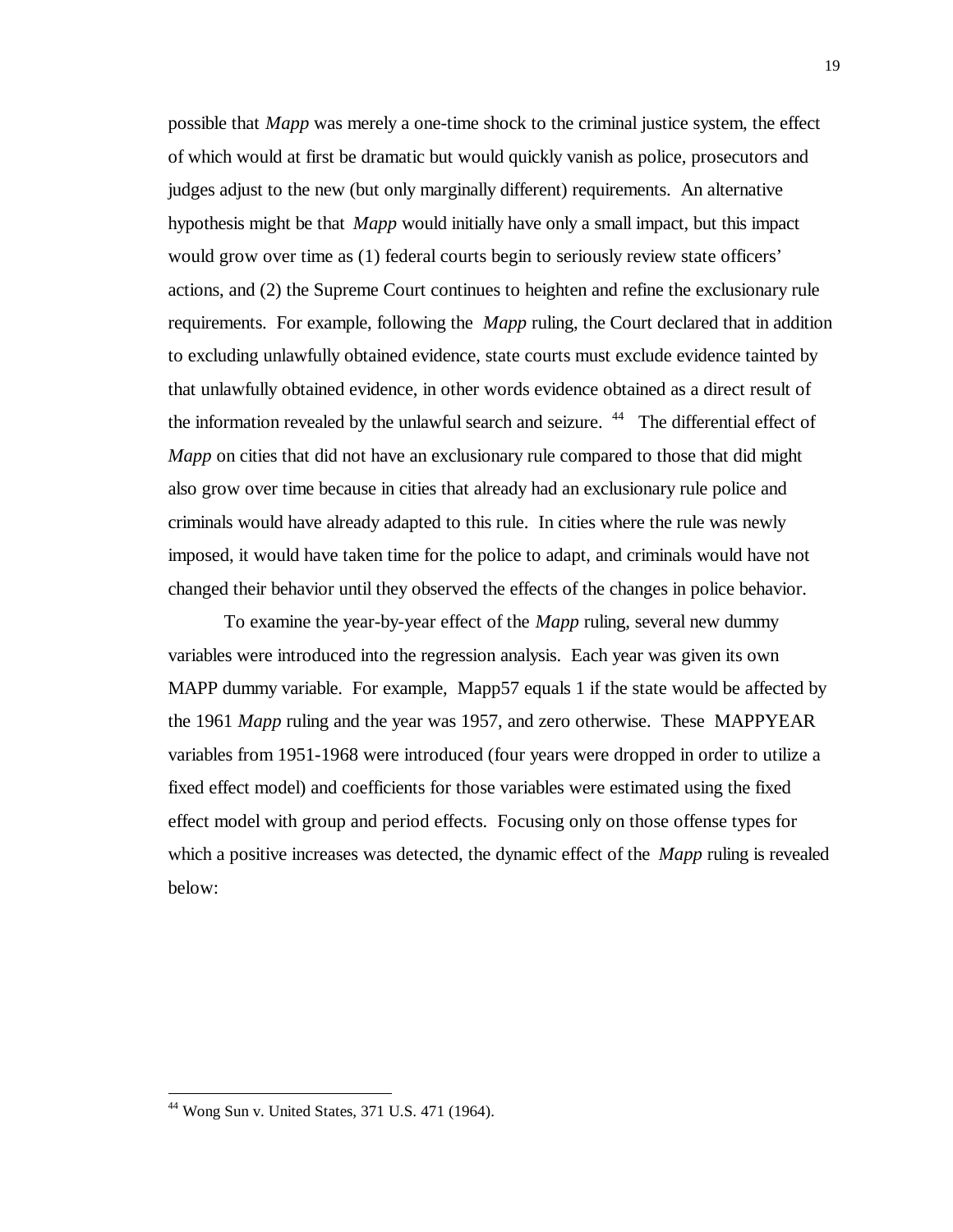

This graph illustrates the year-by-year impact of *Mapp*. Not surprisingly, from 1951- 1962, those states that did not exclude tainted evidence had lower crime rates. Following 1962, crime rates began to rise quickly as compared to the crime rates of those cities that already excluded unlawfully obtained evidence, an effect that continued to increase over time.

### D. Empirical Results: *Wolf, Miranda and Gideon*

Since a large number of cities are included in this data set, we are able to investigate the impact of three other controversial Supreme Court rulings in criminal procedure on crime rates: *Wolf v. Colorado*<sup>45</sup> in 1949; *Gideon v. Wainwright*<sup>46</sup> in 1963; and *Miranda v. Arizona*<sup>47</sup> in 1966. In *Wolf*, the Supreme Court incorporated the Fourth Amendment, thereby imposing its commands on state as well as federal actors. By truncating the sample to years 1948-1952, we test to see if the incorporation of the Fourth Amendment, without imposing any constitutional remedy, had any effect on crime rates. This specification will take the form:

$$
Log(CRIME)_{it} = a_i + t_t + b'x_{it} + g WOLF + e_{it}.
$$
\n(9)

This permits us to determine if *Wolf* had a different impact on those states that already excluded unlawfully obtained evidence than on those that admitted such evidence. WOLF

 $\overline{\phantom{a}}$ 

<sup>&</sup>lt;sup>45</sup> 338 U.S. 25 (1949).

<sup>46</sup> 372 U.S. 335 (1963).

<sup>384</sup> U.S. 436 (1966).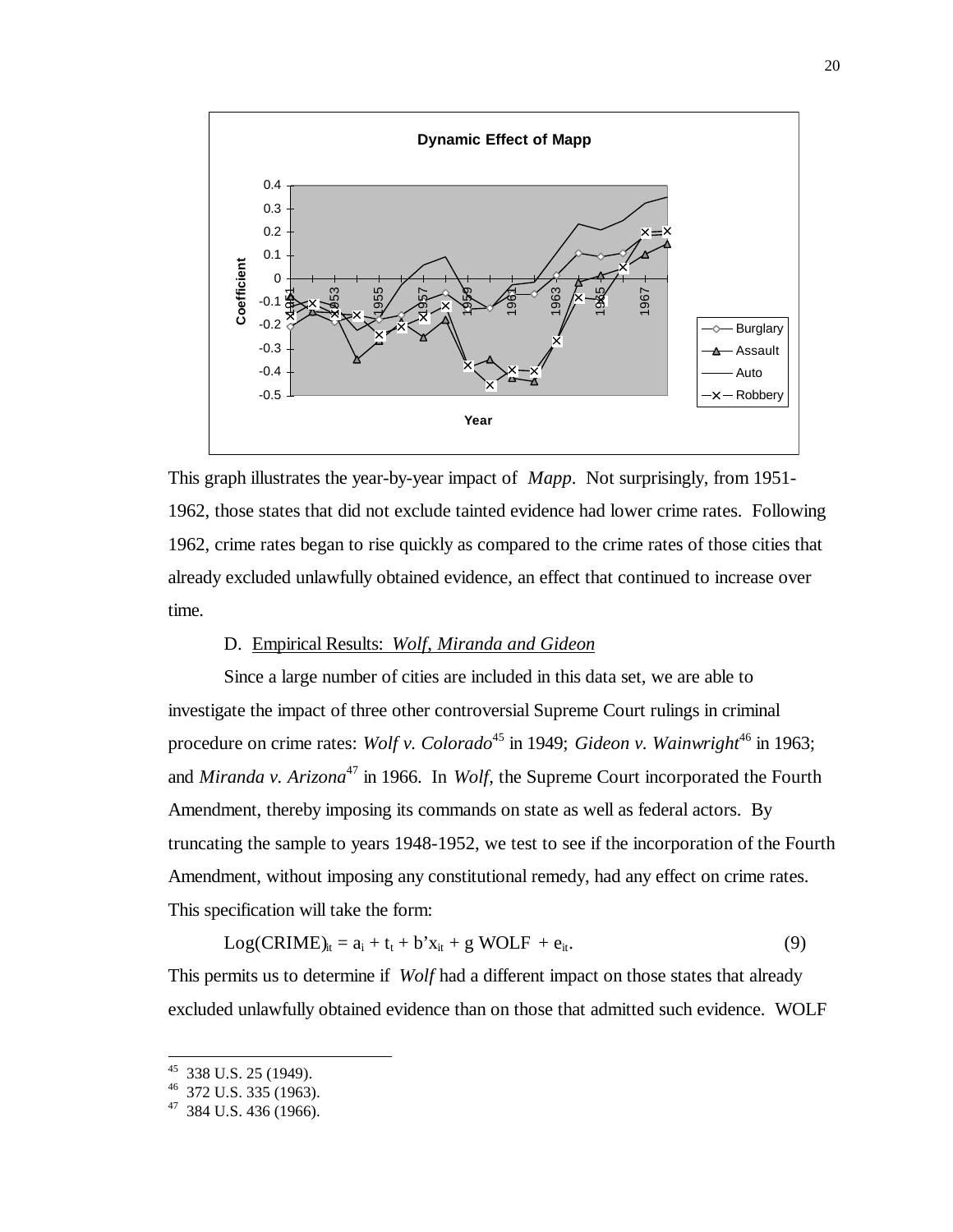is a dummy variable that equals one after 1949 if the state did not exclude evidence obtained unlawfully. Similarly, we test the impact of *Gideon* by including an additional explanatory variable into the fixed effect model with group and period effects. The new dummy variable, GIDEON, equals one if the year is 1963 or later and the state did not provide indigent defendants with counsel as of 1963, and zero otherwise. <sup>48</sup> To test for the impact of *Miranda v. Arizona*, we must employ a fixed effect model without period effects, to avoid multicolinearity. *Miranda*, unlike *Gideon*, *Mapp*, and *Wolf*, was a completely new rule developed by the Supreme Court with no comparable rule in any state, so that we do not have a control group of unaffected states.

In *Wolf*, the Supreme Court held that the directives of the Fourth Amendment bound the states. But the Court went on to declare that states could choose the method of enforcing Fourth Amendment rights. It seemed settled, following *Wolf*, that state court judges need not worry about continuing federal supervision and review of their decisions. To detect if *Wolf* had an impact on state judges, police, and criminals, we truncate our sample to look only at the years 1948-1952. The MAPP dummy variable is replaced with a WOLF dummy variable, which equals one after 1949 if the state did not exclude evidence and zero otherwise. The results are presented in Table 9. The results from the fixed effect model with group and period effects reveal that *Wolf v. Colorado* may have had a small (but statistically significant) negative impact on crime. Crime rates fell in those states free from the uncertainty regarding federal oversight of their decisions to use unlawfully obtained evidence at trial. We suggest that following *Wolf*, state courts felt more comfortable using unlawfully obtained evidence at trial, and the apparent sanctioning of that behavior by the Supreme Court resulted in slightly lower crime rates.

The effect of *Gideon v. Wainwright*, the landmark decision that gave every indigent defendant the right to trial, may have increased crime rates in those 15 states that

-

<sup>&</sup>lt;sup>48</sup> See Table 8 for a list of those states that provided indigent defendants counsel at trial. These tabulation are not as reliable as the *Mapp* split, because there is considerable uncertainty regarding which states did not, in fact, provide counsel to indigent defendants. While many states did not require trial judges to provide counsel to indigent defendants, letters from prosecuting attorneys and attorney generals indicate that it was the practice in many states to do so. *See* Yale Kamisar, *The Right to Counsel and the Fourteenth Amendment: A Dialogue on "The Most Pervasive Right" of an Accused*, 30 UNIV. CHICAGO L. REV. 1, 67 (1962). For the *Gideon* dummy variable, we presume the Supreme Court's ruling will have some effect on those states where indigent defendants had no *guaranteed* right to counsel.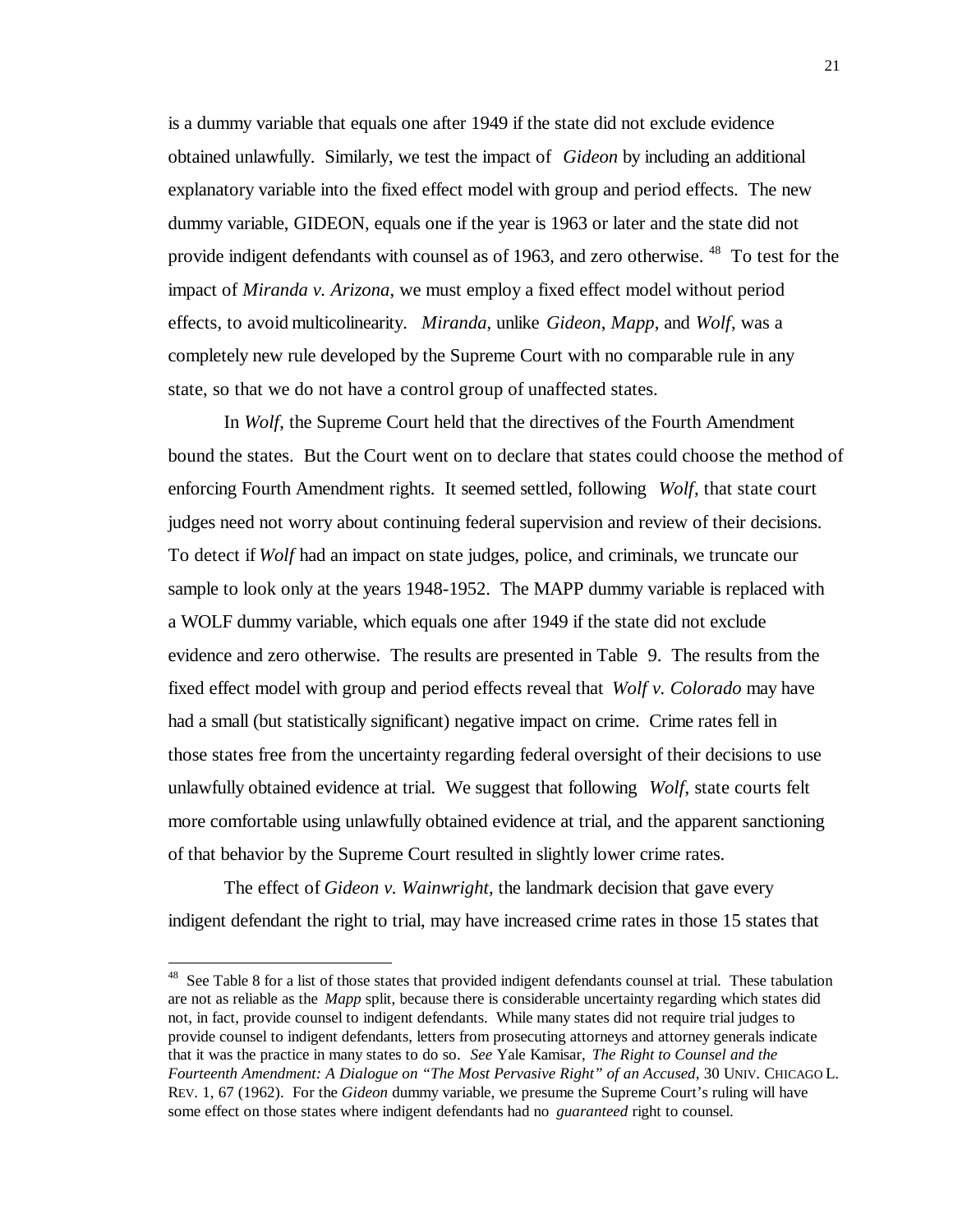chose not to provide counsel to these defendants. The regression results, provided in Tables 10 and 11, suggest that robbery and assaults dramatically increased following the *Gideon* ruling, with a larger and more significant increase in suburban cities than in urban cities. One puzzling phenomenon was observed— a decrease in burglaries in smaller cities. One might question why *Gideon* would have had such a dramatic impact on crime rates. The answer is simple—in some states, *Gideon* was applied retroactively. This meant that criminals currently incarcerated without having counsel present were eligible for a new trial. In Florida, the state that convicted Clarence Earl Gideon for breaking and entering, 1,976 prisoners were released outright and another 500 were back in court by January 1, 1964.<sup>49</sup> This mass release of indigent men (who could not afford an attorney) with a disposition for committing crimes could alone be responsible for the observed increase in crime following the *Gideon* ruling.

The analysis of *Miranda* tends to support the conclusion that this surprising Supreme Court decision seriously hampered police investigation techniques. Professor Cassell previously examined the impact of *Miranda* on national clearance rates and discovered a dramatic decrease in confessions after 1966.  $50$  The results of the regressions are provided in Tables 12 and 13. The fixed effect model, without period effects, estimates that by hampering police investigations, the Supreme Court may have increased total crime rates by 11% with its *Miranda* ruling.

### **VI. SUMMARY OF EMPIRICAL ANALYSIS**

When the Supreme Court decided to enact a universal exclusionary rule, it did not explicitly discuss the impact that rule would have upon the crime rates in the affected states. Although the Court may have understood that an effect was possible, the Justices needed to decide if one method of enforcement was required as the sole remedy capable of protecting our Fourth Amendment rights. To decide this, it may have been helpful to understand the effect of the rule on society, but this may not have altered their decision. The Court argued that the exclusionary rule would better protect individuals from unauthorized intrusion by government officials and probably would have concluded that

 $\overline{\phantom{a}}$ 

<sup>49</sup> ANTHONY LEWIS, *Gideon's Trumpet*, p. 215 (1964).

<sup>50</sup> *See* Cassell, *supra* note 7.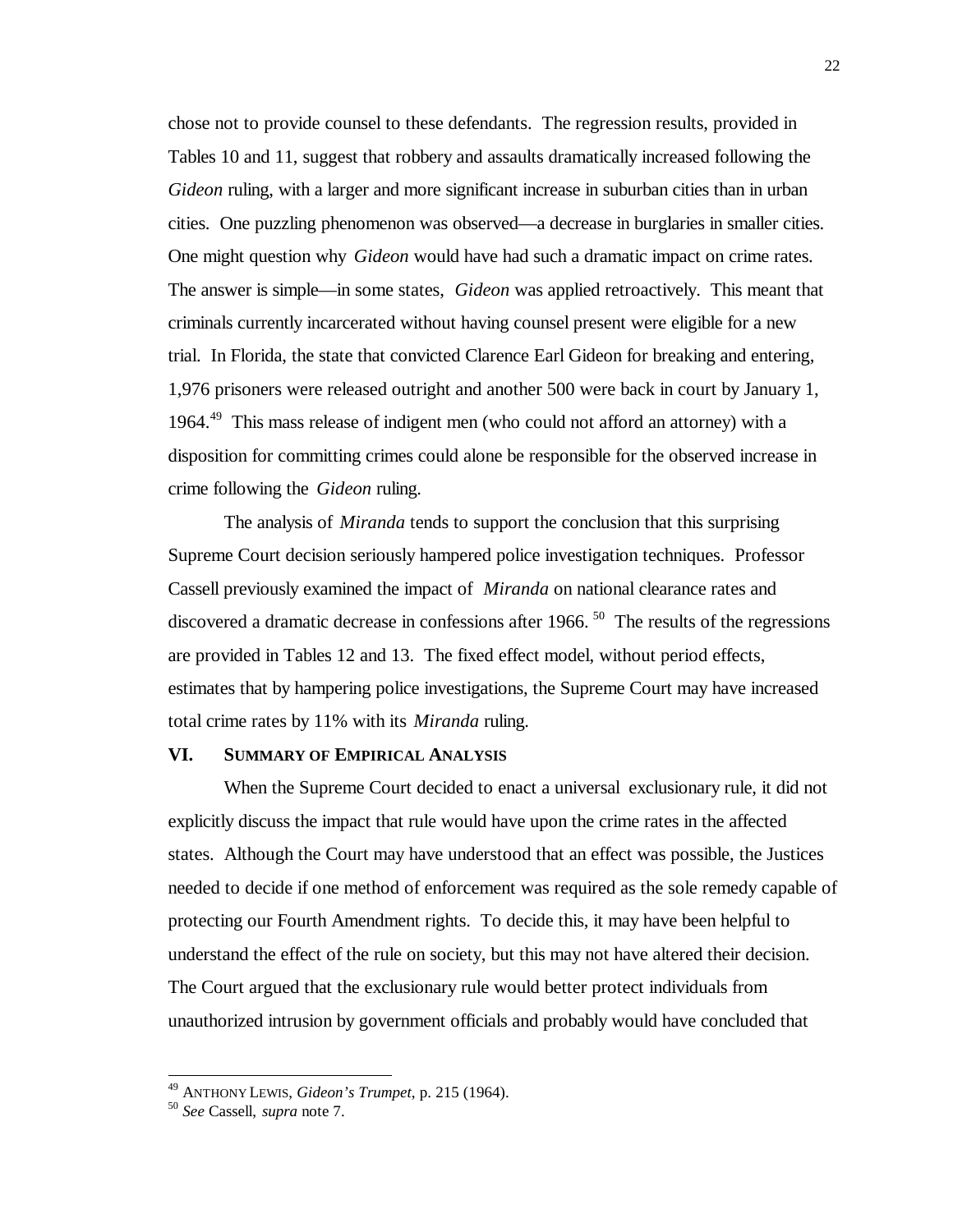the benefits to society outweighed the costs from higher crime rates. This is especially likely since the Fourth Amendment implicitly places an individual's privacy interest above society's interest in being free from criminal behavior.

The results of our regression analysis, using a variety of data and econometric techniques, supports our theoretical predictions— namely that forcing police to looklisten-and-wait before searching suspected criminals will have a dramatic impact on police investigation techniques and eventually on crime rates. Both the state data and the city data support this conclusion. And while the effect of *Mapp* on murder rates is ambiguous, the effect on other offense types is not. The imposition of the exclusionary rule by the Supreme Court on states unwilling to self-select that remedy has proven to have a predictably adverse impact on crime rates.

The data also indicates that two other controversial Supreme Court rulings, *Gideon* and *Miranda*, caused detectable increases in crimes rates. The effect of *Gideon* on assault and robbery crimes may have been due to the release of thousands of indigent criminals, rather than to the effect of providing counsel at trial. The *Miranda* ruling, which further limited the investigation techniques of police, is correlated with an  $11\%$ increase in total crimes and a nearly 33% increase in violent crimes.

More surprisingly, the *Wolf v. Colorado* decision appeared to have an impact on crime as well. While not as controversial a decision (although it was overturned by the *Mapp* ruling), the *Wolf* decision did sanction the use of unlawfully obtained evidence at trial by state courts. If prior to *Wolf*, the state courts were concerned over the general movement to apply all of the bill of rights to the states, and the long-standing federal remedy of the exclusionary rule for Fourth Amendment violations, they may have hesitated to use tainted evidence, fearing to involve the federal courts. Following *Wolf*, the Court may have dispelled this concern, spurring additional use of tainted evidence and thus lowering crime rates. The limited empirical analysis that we could perform supports this conclusion.

The analysis of the larger city data set permitted deeper inquiry to differentiate the impact of *Mapp* on urban and suburban cities. Contrary to our expectation, the data unambiguously illustrates that smaller cities bore the brunt of the Supreme Court's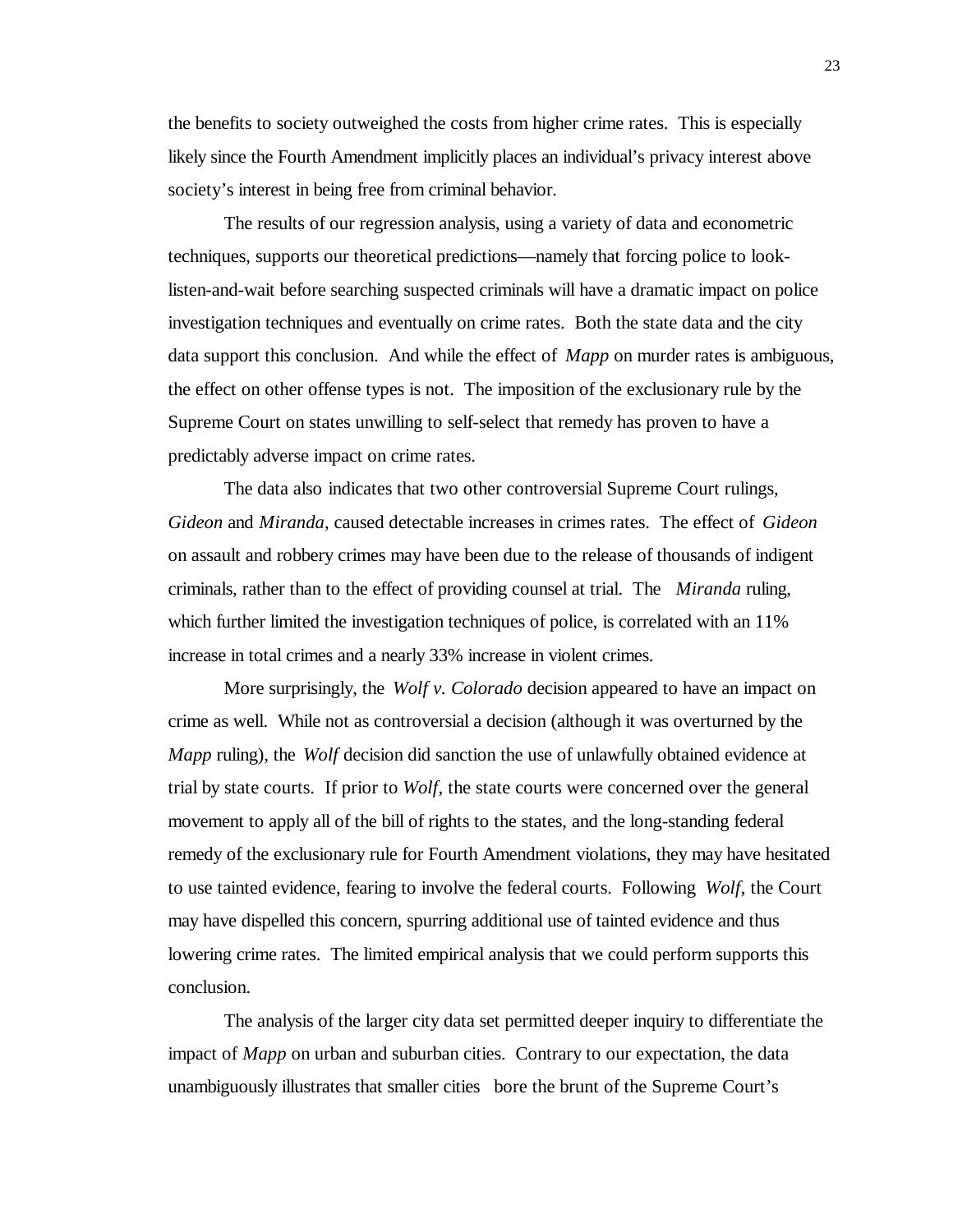decision. Because every study that examined the impact of *Mapp* focused only on larger cities, they missed the real effect of the new ruling. In may be that larger cities have greater flexibility and funding to adopt to the new procedures, or had more rigorously imposed the alternative civil sanctions. By only studying crime rates in larger cities, the older studies missed the most dramatic impact of the *Mapp* ruling.

For proponents of the exclusionary rule, the analysis of the dynamic impac t of the *Mapp* ruling is disheartening. Proponents have argued that any short-term impact of the exclusionary rule would quickly dissipate as police adopted to the rule and began to discover other ways to catch criminals. But the data fails to support this seemingly plausible theory. Rather, the long-term impact of the *Mapp* ruling increased steadily as the decade passed. While police have adopted new police investigation techniques (such as finger-printing and ballistics analysis) these new techniques, if anything, make losing tangible property due to the exclusionary rule even more costly. Not until more recently did the Court revoke Fourth Amendment habeous petitions,  $51$  enact the good-faith exception,<sup>52</sup> and shift the general Fourth Amendment law away from a warrant requirement and back towards a reasonableness standard. <sup>53</sup> Our empirical analysis suggests that such steps to relax the warrant requirements will lower crime rates.

#### **VII. CONCLUSION**

This analysis cannot be used to show that the exclusionary r ule should be replaced, or that the "good faith" doctrine should be used, or that the Supreme Court was incorrect in its decision. Rather, this is a positive analysis of a radical change in criminal procedure conducted to test currently held beliefs. At no time have we attempted to quantify the other costs of the exclusionary rule, which include the time spent on motions to suppress, the number of guilty suspects that escape conviction, and the decrease in police productivity as they alter their allocation of resources. More importantly, we do not examine the benefits of the exclusionary rule, nor do we posit or analyze any alternative procedure to control police misconduct. The goal of this research was to test the

-

<sup>51</sup> Stone v. Powell, 428 U.S. 465 (1976).

<sup>52</sup> United States v. Leon, 468 U.S. 897 (1984).

<sup>&</sup>lt;sup>53</sup> Wilson v. Arkansas, 115 S.Ct. 1914 (1995) (declaring that the knock and announce requirement is not a rigid constitutional requirement, but rather a component of the Fourth Amendment reasonableness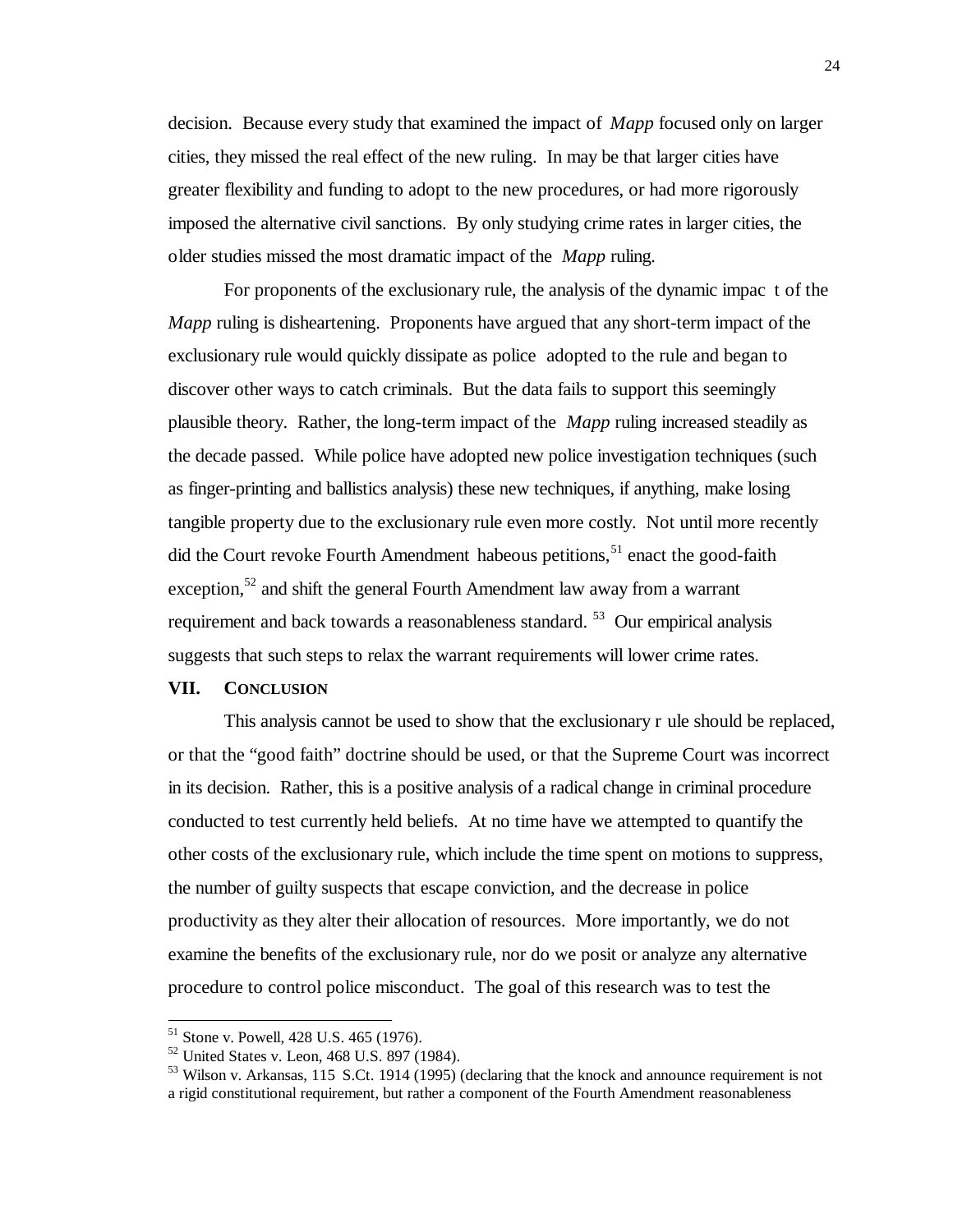application of the prevalent economic theories of criminal behavior in criminal procedure, which should alter any subsequent normative analysis of criminal procedure as its effect is incorporated in future analysis.

We accomplished this goal—as dramatic and predictable results from changing criminal procedure were observed. The findings of the fixed effect model with group and period effects are particularly strong. These findings show a positive and significant effect of the Supreme Court's alteration of criminal procedure on the crime rates of those states affected. The Court's decision to force states to provide indigent defendants counsel increased the number of assaults and burglaries. The novel ruling that created *Miranda* rights under the Fifth Amendment increased total crimes by 11%, with violent crimes increasing by 33% following this change in criminal procedure. But the most dependable results are the increases in crime rates associated with the Supreme Court's decision to force states to exclude unlawfully obtained evidence at trial. Looking at aggregated state data, this decision increased larceny by 3.8 %, auto theft by 4 %, burglary by 6%, robbery by 7.3% and assault by 16.5%. But these results mask gigantic impacts in smaller cities where the imposition of the exclusionary rule increased violent crimes by 31% and property crimes by 21%. This compares with a 15% increase in violent crimes in urban cities and only a 3% increase in property crimes in urban cities. These increases in crime rates are a weighty cost attached to each of the Supreme Court's decisions to change criminal procedure. Society may decide the benefits of our new protections are worth these costs, but an informed debate requires that these costs be known and considered.

 $\overline{\phantom{a}}$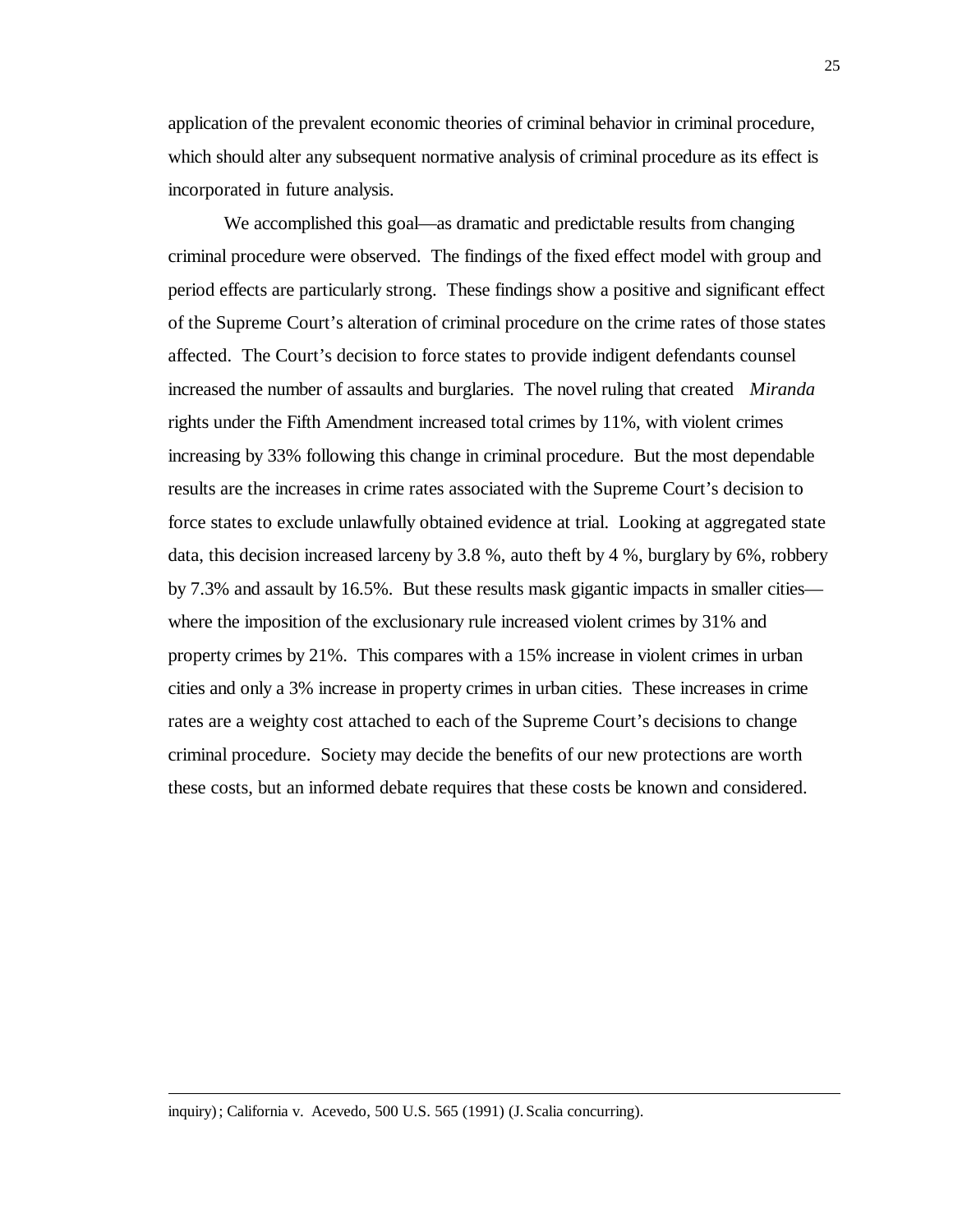# **TABLES**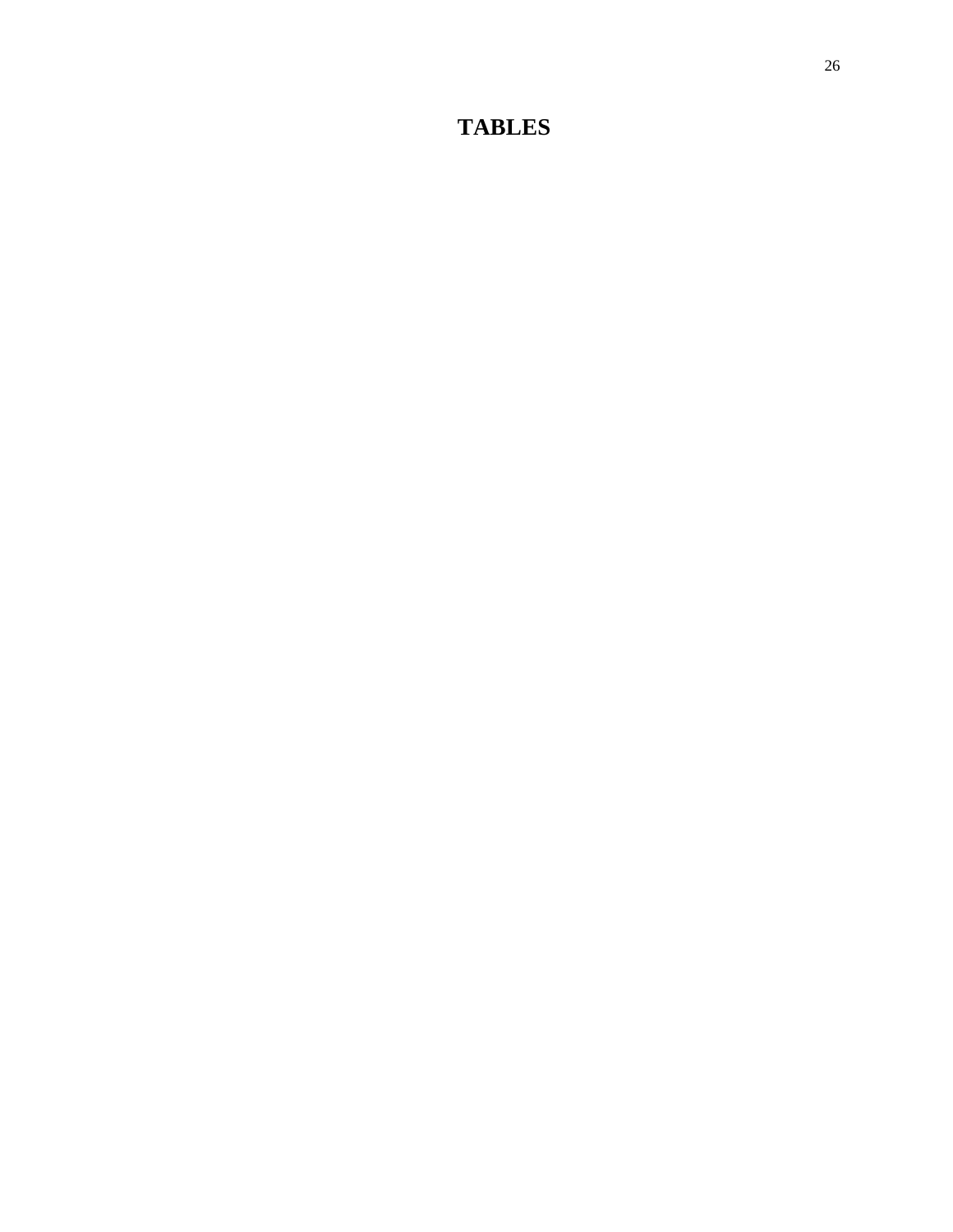|       | Admissible           | <b>Excludable</b> |
|-------|----------------------|-------------------|
|       | Arizona              | Alabama           |
|       | Arkansas             | California        |
|       | Colorado             | Delaware          |
|       | Connecticut          | Florida           |
|       | Georgia              | Idaho             |
|       | Iowa                 | Indiana           |
|       | Kansas               | Kentucky          |
|       | Louisiana            | Maryland          |
|       | Maine                | Michig an         |
|       | <b>Massachusetts</b> | Mississippi       |
|       | Minnesota            | Missouri          |
|       | <b>Nebraska</b>      | Montana           |
|       | Nevada               | North Carolina    |
|       | New Hampshire        | Oklahoma          |
|       | New Jersey           | Oregon            |
|       | New Mexico           | Rhode Island      |
|       | New York             | South Dakota      |
|       | North Dakota         | Tennessee         |
|       | Ohio                 | Texas             |
|       | Pennsylvania         | Washington        |
|       | South Carolina       | West Virginia     |
|       | Utah                 | Wisconsin         |
|       | Vermont              | Wyoming           |
|       | <u>Virginia</u>      | Illinois          |
| Total | 24                   | 24                |
|       |                      |                   |

**Table 1: State Exclusionary Rules, 1961**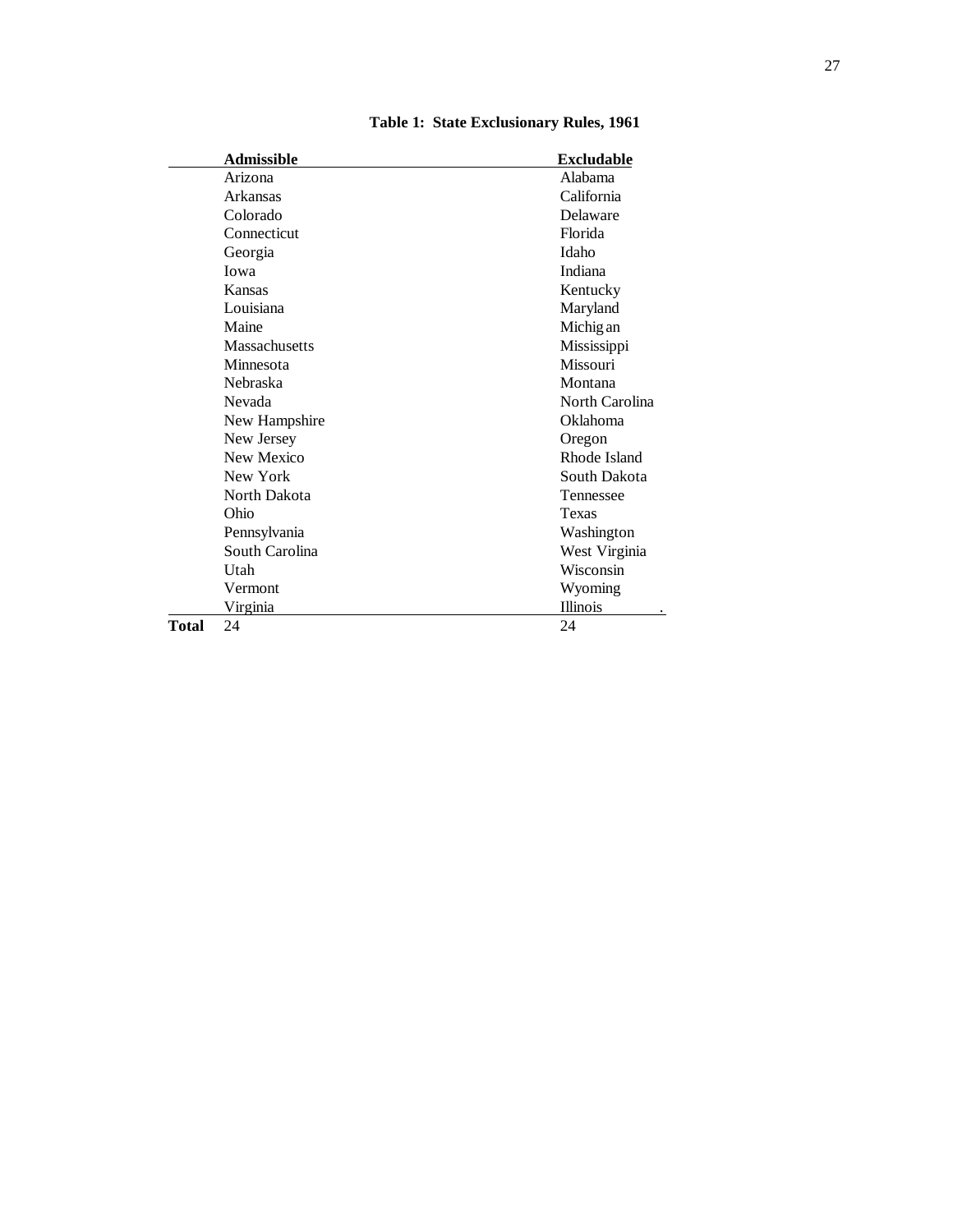| Variable (short name) | <b>Description</b>                                                                                                                                                                                                                                       |
|-----------------------|----------------------------------------------------------------------------------------------------------------------------------------------------------------------------------------------------------------------------------------------------------|
| LnPolExp              | The per capita police expenditures, expressed in constant dollars.<br><b>Source:</b> Compendium of State Government Finances<br>& Criminal Justice Expenditures and Employment                                                                           |
| Per18-20              | Percentage of the population between age 18 and 44.<br><b>Source:</b> Current Population Reports                                                                                                                                                         |
| Employ                | Percentage of the population employed.<br><b>Source:</b> Social Security Bulletin (Annual Statistical Supp.)                                                                                                                                             |
| PerWhite              | Percentage of the population that is white, extrapolated from census<br>data.<br><b>Source:</b> Statistical Abstract of the United States                                                                                                                |
| UpperEd               | Percentage of the population that are in upper schools divided by Per18-20.<br><b>Source:</b> Statistical Abstract of the United States                                                                                                                  |
| Urban                 | Percentage of the population living in the metropolitan area.<br><b>Source:</b> Statistical Abstract of the United States                                                                                                                                |
| Rincome               | Real per capita income.<br><b>Source:</b> Survey of Current Business                                                                                                                                                                                     |
| $Ln(C$ rime $)$       | Log of per capita crime rates. (These are the dependent variables)<br><b>Source:</b> Vital Statistics of the United States (homicide data)<br>Uniform Crime Reports (all other crime types)                                                              |
| <b>MAPP</b>           | The exclusionary rule dummy variable. This variable is ONE if the State had<br>an exclusionary rule enacted, and ZERO otherwise. After the Mapp v. Ohio<br>ruling in 1961, the <i>Mapp</i> variable equaled ONE for all States. (Year>61—<br>$Mapp=1$ ). |

## **Table 2: Variable Descriptions— State Data (1958-67)**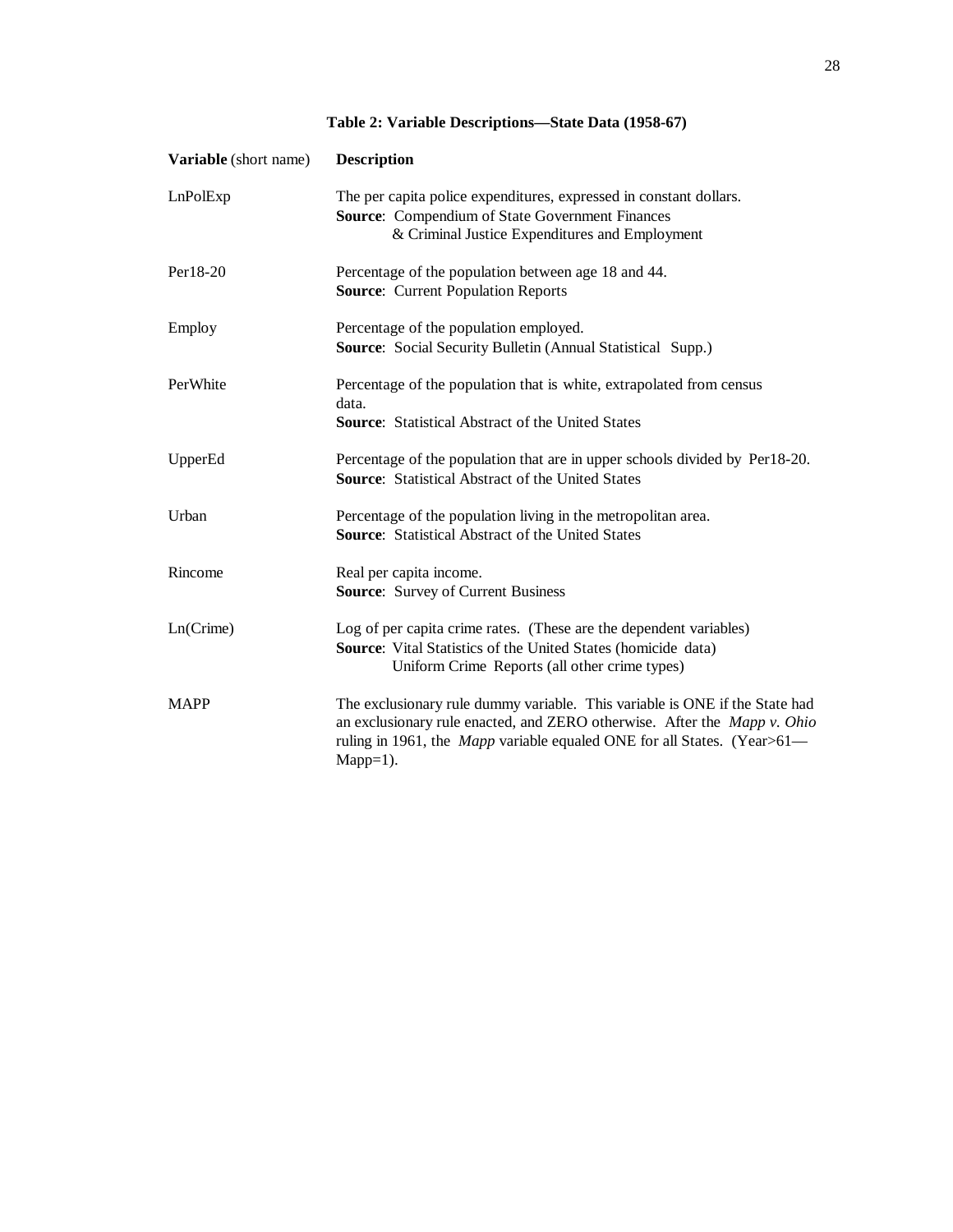#### **Table 3: Definitions of Crime Classifications**

- 1. MURDER (CRIMINAL HOMICIDE): MURDER AND NON-NEGLIGENT MANSLAUGHTER— All willful felonious homicides as distinguished from deaths caused by negligence. Excludes: Attempts to kill, assaults to kill, suicides, accidental deaths, and justifiable homicides. Justifiable homicide are limited to: (a) the killing of a person by a peace officer; and (b) the killing by a private citizen of a person in the act of committing a felony.
- 2. ROBBERY: Stealing or taking anything of value from the care, custody, or control of a person by force or violence or by putting that person in fear, such as strong-arm, robbery, stickups, armed robbery, assault to rob, and attempts to rob.
- 3. ASSAULT (AGGRAVATED ASSAULT): Assault with intent to kill or for the purpose of inflicting severe bodily injury by shooting, cutting, stabbing, maiming, poisoning or scalding by the use of acids, explosives, or other means. Excludes: Simple assault, assault and battery, fighting, etc.
- 4. BURGLARY (BREAKING OR ENTERING): Burglary, House-breaking, safe-cracking, or any breaking or unlawful entry of a structure with the intent to commit a felony or a theft. Includes attempts.
- 5. LARCENY THEFT (EXCEPT AUTO THEFT): Fifty dollars and over in value; Thefts of bicycles, automobile accessories, shoplifting, pocket-picking, or any stealing of property or article of value that is not taken by force and violence or fraud. Excludes Embezzlement, con games, forgery, worthless checks, etc.
- 6. AUTO THEFT: Stealing or driving away and abandoning a motor vehicle. Excludes taking for temporary or unauthorized use by those having lawful access to the vehicle.

Source: U.S. DEPARTMENT OF JUSTICE, FEDERAL BUREAU OF INVESTIGATION, *Crime in the United States: Uniform Crime Reports*, p. 61 (1970). Provided by Isaac Ehrlich, ISPCR study 7716.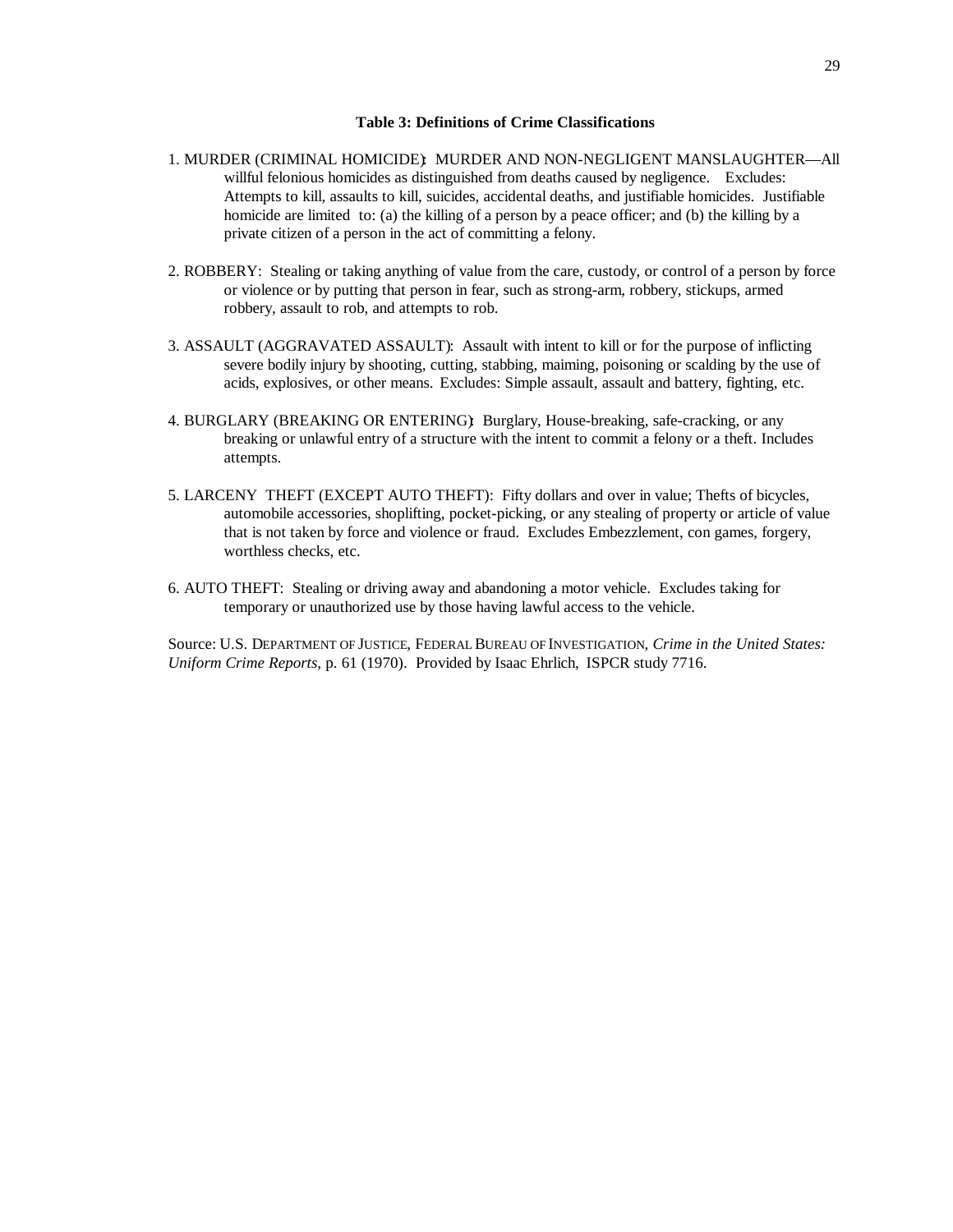|                            | <b>Murder</b> | <b>Assault</b> | <b>Robbery</b> | <b>Burglary</b> | Larceny     | Auto        |
|----------------------------|---------------|----------------|----------------|-----------------|-------------|-------------|
| <b>MAPP</b>                | 0.68923E-03   | 0.16561        | 0.073510       | 0.060396        | 0.038629    | 0.043159    |
| $(t$ -ratio)               | (0.015)       | (3.203)        | (1.743)        | (3.193)         | (1.907)     | (1.660)     |
| <b>LnPolExp</b>            | 0.21054       | 0.064962       | 0.059493       | 0.078749        | 0.025133    | $-0.027239$ |
| $(t-ratio)$                | (2.483)       | (0.686)        | (0.770)        | (2.272)         | (0.677)     | $(-0.572)$  |
| Per <sub>18-20</sub>       | $-0.90589$    | 1.1938         | $-8.3707$      | 8.0978          | $-7.6580$   | $-12.003$   |
| $(t-ratio)$                | $(-0.072)$    | (0.085)        | $(-0.732)$     | (1.579)         | $(-1.394)$  | $(-1.703)$  |
| <b>Employ</b>              | $-0.83571$    | 0.41451        | 0.65662        | $-0.78887$      | 0.67771     | 1.1806      |
| $(t$ -ratio)               | $(-0.687)$    | (0.305)        | (0.593)        | $(-1.589)$      | (1.274)     | (1.730)     |
| <b>PerWhite</b>            | 0.49864       | $-0.17289$     | 0.17934        | $-0.16091$      | 0.13664     | 0.19965     |
| $(t-ratio)$                | (0.791)       | $(-0.245)$     | (0.312)        | $(-0.623)$      | (0.494)     | (0.563)     |
| <b>UpperEd</b>             | 0.034259      | $-0.067563$    | 0.050231       | 0.16035         | $-0.28511$  | $-0.32076$  |
| $(t-ratio)$                | (0.099)       | $(-0.174)$     | (0.159)        | (1.131)         | $(-1.878)$  | $(-1.647)$  |
| <b>Urban</b>               | $-0.023527$   | $-0.010073$    | $-0.021405$    | $-0.020127$     | 0.026246    | $-0.020144$ |
| $(t-ratio)$                | $(-1.767)$    | $(-0.672)$     | $(-1.750)$     | $(-3.669)$      | (4.467)     | $(-2.671)$  |
| <b>Rincome</b>             | 0.26035E-3    | 0.35789E-04    | 0.45650E-03    | 0.11804E-03     | 0.14584E-03 | 0.39905E-03 |
| $(t-ratio)$                | (3.440)       | (0.422)        | (6.601)        | (3.805)         | (4.389)     | (9.358)     |
| $R^{\wedge}2$<br>$N = 480$ | 0.9058        | 0.92           | 0.94           | 0.95            | 0.96        | 0.943       |

| Table 4: State Data (1958-67)—Fixed Effect Model (Group and Period Variables) |  |  |
|-------------------------------------------------------------------------------|--|--|
|                                                                               |  |  |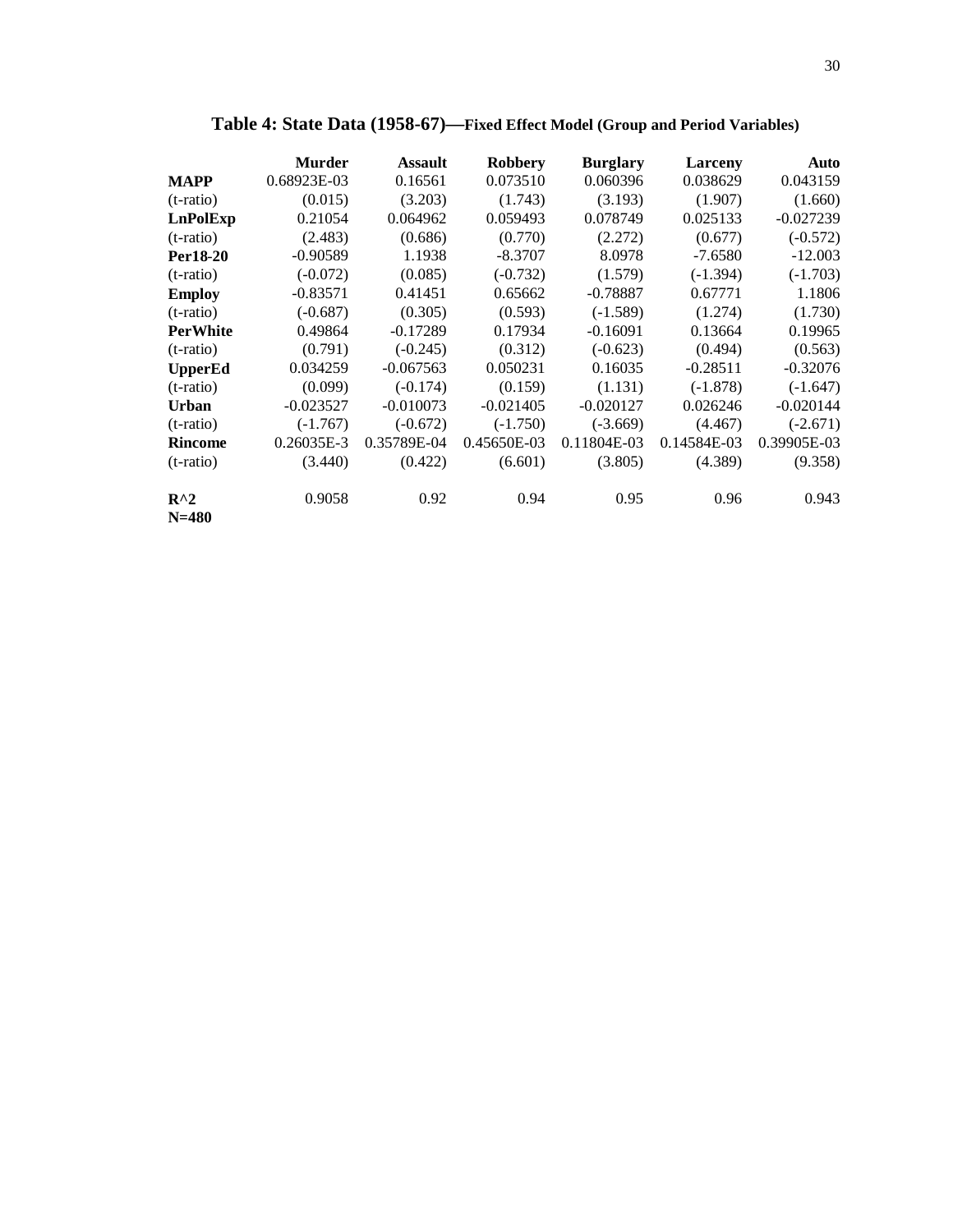#### **Table 5(a): State Data (1958-67) Fixed Effect (Group & Period) with Multiple Equations**

|                | <b>Murder</b>                      | <b>Assault</b> |              | <b>Murder</b>                        | <b>Assault</b> |
|----------------|------------------------------------|----------------|--------------|--------------------------------------|----------------|
|                | Dependent Variable = $Ln (C$ rime) |                |              | <b>Dependent Variable = LnPolExp</b> |                |
|                | Coefficient                        | Coefficient    |              | Coefficient                          | Coefficient    |
|                | $(t-ratio)$                        | $(t$ -ratio)   |              | $(t-ratio)$                          | $(t-ratio)$    |
| LnPolExp       | 1.3402                             | 1.2450         | $Ln(C$ rime) | 0.67222                              | $-0.74092$     |
|                | (2.095)                            | (1.740)        |              | (3.859)                              | $(-3.666)$     |
| MAPP           | 0.020257                           | 0.18652        | <b>MAPP</b>  | 0.022267                             | 0.098572       |
|                | (0.350)                            | (2.993)        |              | (0.562)                              | (1.764)        |
| Per18-20       | $-28.872$                          | $-25.493$      | RIncome      | $-0.1614E-3$                         | $0.2140E-3$    |
|                | $(-1.412)$                         | $(-1.128)$     |              | $(-2.046)$                           | (2.465)        |
| Employ         | $-0.57085$                         | $-0.31263$     | PopEst       | $-0.6234E-4$                         | $-0.2194E-3$   |
|                | $(-0.380)$                         | $(-0.193)$     |              | $(-1.705)$                           | $(-8.400)$     |
| PerWhite       | 1.3299                             | 0.86560        |              |                                      |                |
|                | (1.422)                            | (0.841)        |              |                                      |                |
| UpperEd        | $-0.58696$                         | $-0.61581$     |              |                                      |                |
|                | $(-1.167)$                         | $(-1.115)$     |              |                                      |                |
| Urban          | $-0.042864$                        | $-0.018505$    |              |                                      |                |
|                | $(-2.736)$                         | $(-1.078)$     |              |                                      |                |
| $\mathbf{R}^2$ | 0.8574                             | 0.8878         |              | 0.7950                               | 0.6822         |
|                |                                    |                |              |                                      |                |

#### **Table 5(b): State Data (1958-67) Fixed Effect Model (Group & Period) with Multiple Equations**

|             | <b>Robbery</b> | <b>Burglary</b>                                                            |                 | <b>Robbery</b> | <b>Burglary</b> |
|-------------|----------------|----------------------------------------------------------------------------|-----------------|----------------|-----------------|
|             |                | Dependent Variable = $Ln (C$ rime)<br><b>Dependent Variable = LnPolExp</b> |                 |                |                 |
|             | Coefficient    | Coefficient                                                                |                 | Coefficient    | Coefficient     |
|             | $(t-ratio)$    | $(t-ratio)$                                                                |                 | $(t-ratio)$    | $(t-ratio)$     |
| LnPolExp    | 2.4801         | 0.56260                                                                    | $Ln(C$ rime $)$ | 0.42558        | 1.0111          |
|             | (2.633)        | (2.043)                                                                    |                 | (2.580)        | (2.809)         |
| <b>MAPP</b> | 0.10657        | 0.068014                                                                   | <b>MAPP</b>     | $-0.011304$    | $-0.055895$     |
|             | (1.299)        | (2.836)                                                                    |                 | $(-0.345)$     | $(-1.485)$      |
| Per18-20    | $-61.862$      | $-3.9920$                                                                  | RIncome         | $-0.1378E-3$   | $-0.1347E-3$    |
|             | $(-2.080)$     | $(-0.459)$                                                                 |                 | $(-1.620)$     | $(-1.692)$      |
| Employ      | 0.95886        | $-0.64533$                                                                 | PopEst          | $-0.1914E-3$   | $-0.1994E-3$    |
|             | (0.449)        | $(-1.034)$                                                                 |                 | $(-11.555)$    | $(-11.539)$     |
| PerWhite    | 1.7532         | 0.19165                                                                    |                 |                |                 |
|             | (1.295)        | (0.484)                                                                    |                 |                |                 |
| UpperEd     | $-1.1172$      | $-0.11099$                                                                 |                 |                |                 |
|             | $(-1.537)$     | $(-0.522)$                                                                 |                 |                |                 |
| Urban       | $-0.06088$     | $-0.02967$                                                                 |                 |                |                 |
|             | $(-2.694)$     | $(-4.491)$                                                                 |                 |                |                 |
| $R^2$       | 0.7833         | 0.9238                                                                     |                 | 0.8564         | 0.8568          |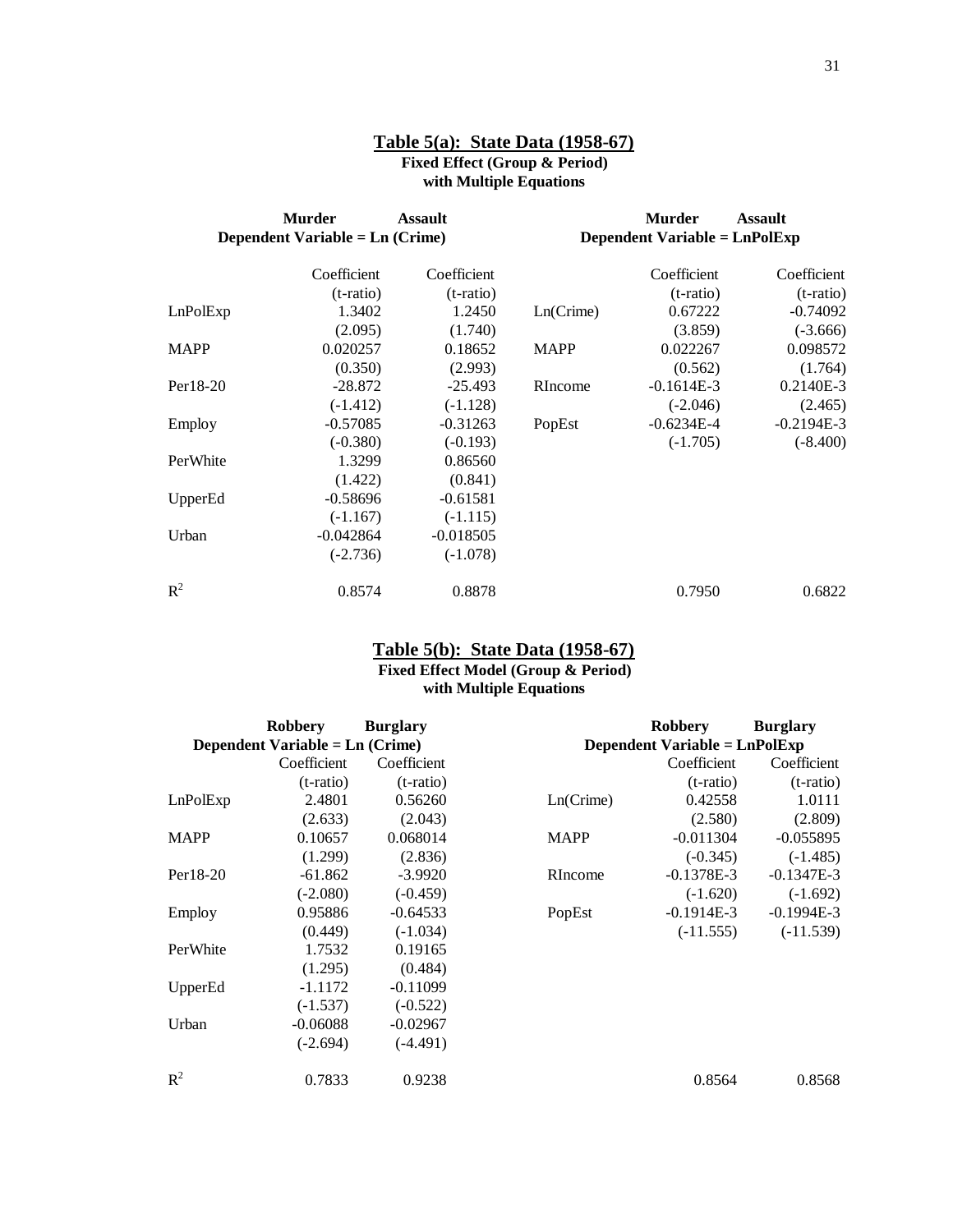#### **Table 5(c): State Data (1958-67) Fixed Effect (Group & Period) with Multiple Equations**

|             | Larceny                            | Auto        |              | Larceny                              | Auto         |  |
|-------------|------------------------------------|-------------|--------------|--------------------------------------|--------------|--|
|             | Dependent Variable = $Ln (C$ rime) |             |              | <b>Dependent Variable = LnPolExp</b> |              |  |
|             | Coefficient                        | Coefficient |              | Coefficient                          | Coefficient  |  |
|             | $(t-ratio)$                        | $(t-ratio)$ |              | $(t-ratio)$                          | $(t-ratio)$  |  |
| LnPolExp    | 0.96211                            | 2.5391      | $Ln(C$ rime) | 0.034322                             | 0.42996      |  |
|             | (2.473)                            | (2.832)     |              | (0.170)                              | (1.377)      |  |
| <b>MAPP</b> | 0.052127                           | 0.077872    | <b>MAPP</b>  | $-0.4026E - 2$                       | $-0.027083$  |  |
|             | (1.539)                            | (0.997)     |              | $(-0.139)$                           | $(-0.767)$   |  |
| $Per18-20$  | $-28.385$                          | $-66.792$   | RIncome      | 0.3560E-4                            | $-0.1187E-3$ |  |
|             | $(-2.311)$                         | $(-2.359)$  |              | (0.645)                              | $(-0.948)$   |  |
| Employ      | 0.65244                            | 1.1660      | PopEst       | $-0.1823E-3$                         | $-0.1879E-3$ |  |
|             | (0.740)                            | (0.574)     |              | $(-13.023)$                          | $(-11.920)$  |  |
| PerWhite    | 0.78659                            | 1.8778      |              |                                      |              |  |
|             | (1.406)                            | (1.457)     |              |                                      |              |  |
| UpperEd     | $-0.73168$                         | $-1.4971$   |              |                                      |              |  |
|             | $(-2.438)$                         | $(-2.164)$  |              |                                      |              |  |
| Urban       | 0.012756                           | $-0.056932$ |              |                                      |              |  |
|             | (1.367)                            | $(-2.647)$  |              |                                      |              |  |
| $R^2$       | 0.8926                             | 0.5056      |              | 0.8932                               | 0.8733       |  |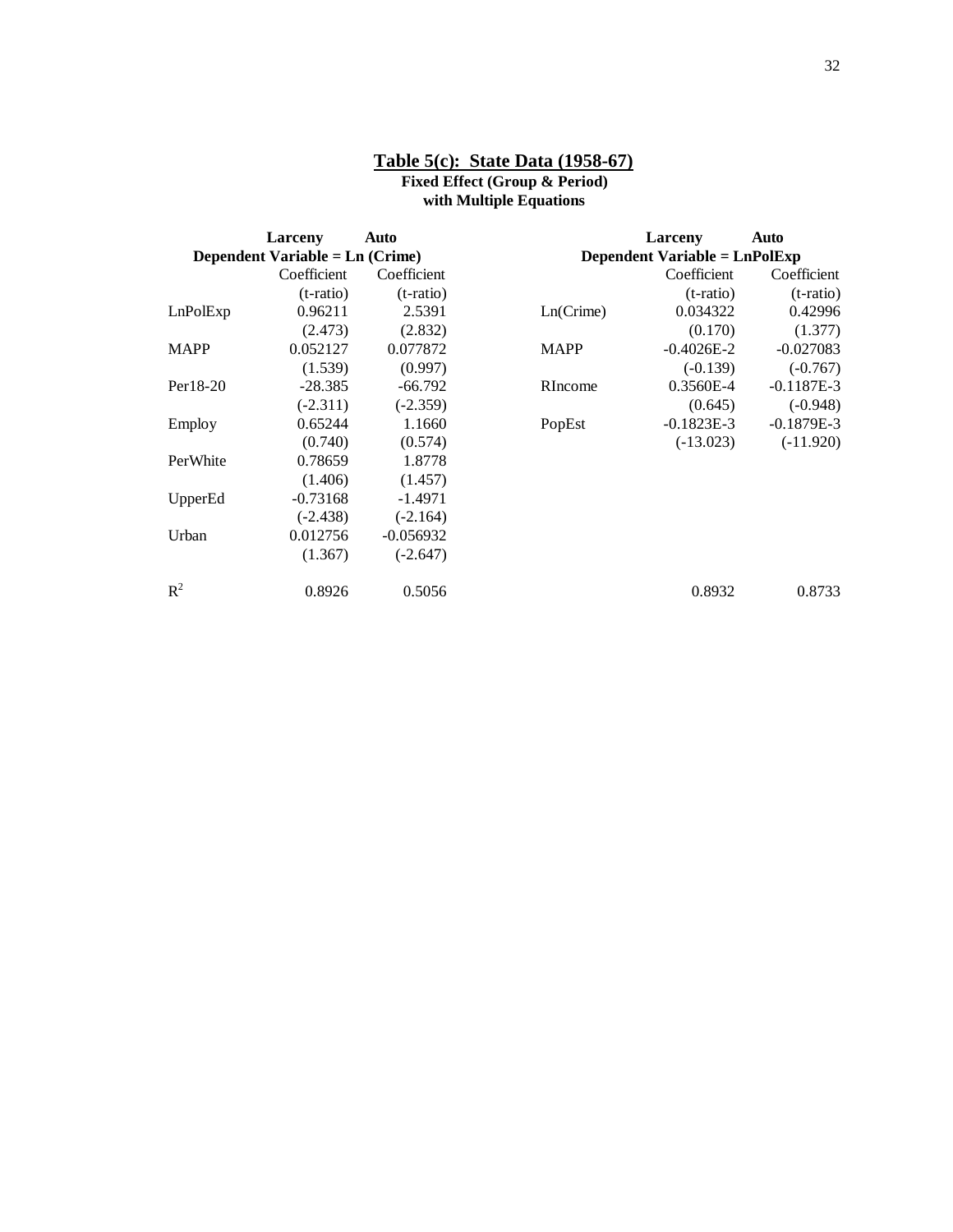| Variable (short name) | <b>Description</b>                                                                                                                 |
|-----------------------|------------------------------------------------------------------------------------------------------------------------------------|
| Ln(Crime)             | The natural log of the per-capita crime ra te.<br>Source: Uniform Crime Reports (1948-78)                                          |
| LnPolExp              | The natural log of the per-capita police expenditures<br>Source: US Bureau of Census, City Gov. Finances                           |
| PoorEst               | Percentage of families with income less than \$3000.<br>Source: Census data for 1950, 1960, 1970                                   |
| PerEmploy             | Percentage of the cities population employed and<br>over 16 years old.<br>Source: Census data for 1950, 1960, 1970                 |
| MedInc                | Median family income divided by the CPI.<br><b>Source: City County Data Book</b>                                                   |
| EduEst                | Percentage of the population 25 years and older with<br>less than a fifth grade education.<br><b>Source: City County Data Book</b> |
| NonWhite              | Percent of non-white population.<br>Source: Census data for 1950, 1960, & 1970                                                     |
| Per14-25              | Percentage the population aged 15-24.<br>Source: Unknown                                                                           |
| PopEst                | Intercensus Population Estimate.                                                                                                   |
| MAPP                  | A dummy variable equaling one if the state did not<br>exclude evidence as of 1961 & the year > 1961.                               |
| MappCity              | A dummy variable equaling one if $MAPP = 1$ and<br>the city is classified as a central city by Jacob.                              |
| MappBurb              | A dummy variable equaling one if $MAPP = 1$ and<br>the city is classified as a suburban city by Jacob.                             |
| WOLF                  | A dummy variable equaling one if the state did not<br>exclude evidence as of 1949 $\&$ the year > 1949.                            |
|                       |                                                                                                                                    |

## **Table 6: Variable Descriptions— TEN CITY & 396 CITY DATA**

EXCLUDE A dummy variable that equal s one the year a state voluntarily adopts the exclusionary rule . For all but four states, this dummy variable is always zero.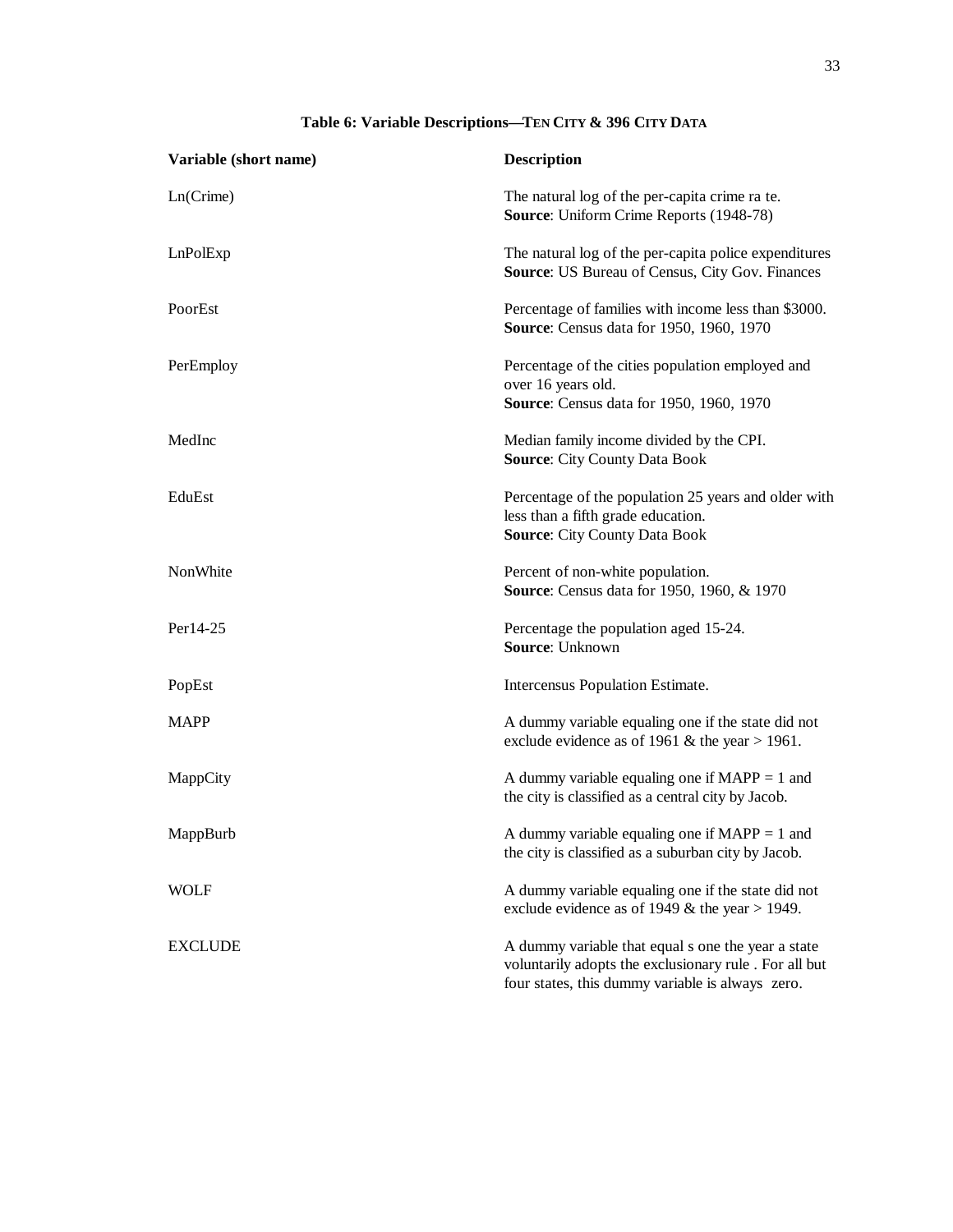|                | <b>Murder</b> | <b>Assault</b> | <b>Robbery</b> | <b>Burglary</b> | Larceny     | Auto        |
|----------------|---------------|----------------|----------------|-----------------|-------------|-------------|
| MappCity       | $-0.079604$   | 0.14071        | 0.067453       | 0.066802        | $-0.036706$ | 0.15597     |
| $(t-ratio)$    | $(-1.166)$    | (3.371)        | (2.555)        | (3.951)         | $(-2.594)$  | (8.050)     |
| MappBurb       | $-0.82032$    | 0.16885        | 0.27442        | 0.22463         | 0.15116     | 0.48792     |
| $(t-ratio)$    | $(-6.916)$    | (2.366)        | (6.046)        | (7.705)         | (6.189)     | (14.615)    |
| <b>EXCLUDE</b> | 0.10808       | $-0.019267$    | $-0.24782$     | $-0.054485$     | $-0.053487$ | 0.37457E-2  |
| $(t-ratio)$    | (1.027)       | $(-0.300)$     | $(-6.056)$     | $(-2.071)$      | $(-2.401)$  | (0.124)     |
| LnPolExp       | 0.028011      | 0.073117       | 0.061372       | 0.14832         | 0.19091     | 0.019775    |
| $(t-ratio)$    | (0.307)       | (1.316)        | (1.729)        | (6.509)         | (9.968)     | (0.758)     |
| PoorEst        | $-0.011383$   | $-0.93612E-2$  | 0.086455       | 0.21537E-01     | 0.82611E-2  | 0.014287    |
| $(t$ -ratio)   | $(-0.470)$    | $(-0.588)$     | (9.078)        | (3.508)         | (1.640)     | (2.040)     |
| PerEmploy      | 0.60914       | $-1.0249$      | $-0.62631$     | $-0.15887$      | 0.18416     | 0.62421     |
| $(t-ratio)$    | (0.968)       | $(-2.678)$     | $(-2.566)$     | $(-1.014)$      | (1.403)     | (3.475)     |
| MedInc         | $-0.011718$   | 0.15590E-3     | 0.10380E-3     | 0.11877E-3      | 0.13270E-3  | 0.15607E-3  |
| $(t-ratio)$    | $(-3.433)$    | (7.628)        | (7.962)        | (14.158)        | (18.887)    | (16.260)    |
| EduEst         | $-0.086359$   | 0.038347       | $0.10001E-4$   | $-0.045057$     | $-0.028406$ | $-0.015072$ |
| $(t-ratio)$    | $(-4.431)$    | (3.267)        | (0.001)        | $(-9.309)$      | $(-7.009)$  | $(-2.719)$  |
| NonWhite       | 0.052507      | 0.011005       | 0.038010       | 0.02514         | 0.015906    | 0.038217    |
| $(t-ratio)$    | (8.779)       | (3.001)        | (16.218)       | (16.674)        | (12.558)    | (22.131)    |
| Per14-25       | $-0.90489$    | 10.413         | 8.0700         | 5.2111          | 2.6766      | 3.8912      |
| $(t-ratio)$    | $(-0.523)$    | (10.034)       | (12.151)       | (12.209)        | (7.474)     | (7.966)     |
| Constant       | $-1.8907$     | $-2.9186$      | $-2.7356$      | 0.83783         | 2.1137      | $-1.3339$   |
| $(t-ratio)$    | $(-3.054)$    | $-7.802$       | $(-11.447)$    | (5.457)         | (16.399)    | $(-7.592)$  |
| $R^2$          | 0.2958        | 0.7215         | 0.8449         | 0.8327          | 0.8698      | 0.8126      |
| N              | 5518          | 5723           | 5607           | 5633            | 5601        | 5632        |
| T-Statistic    | 6.046         | $-0.384$       | $-4.416$       | $-5.244$        | $-7.453$    | $-9.632$    |
| Burb=City      |               |                |                |                 |             |             |

# **Table 7: 396 City Data (1948-69)— FIXED EFFECT MODEL (GROUP & PERIOD): MAPP**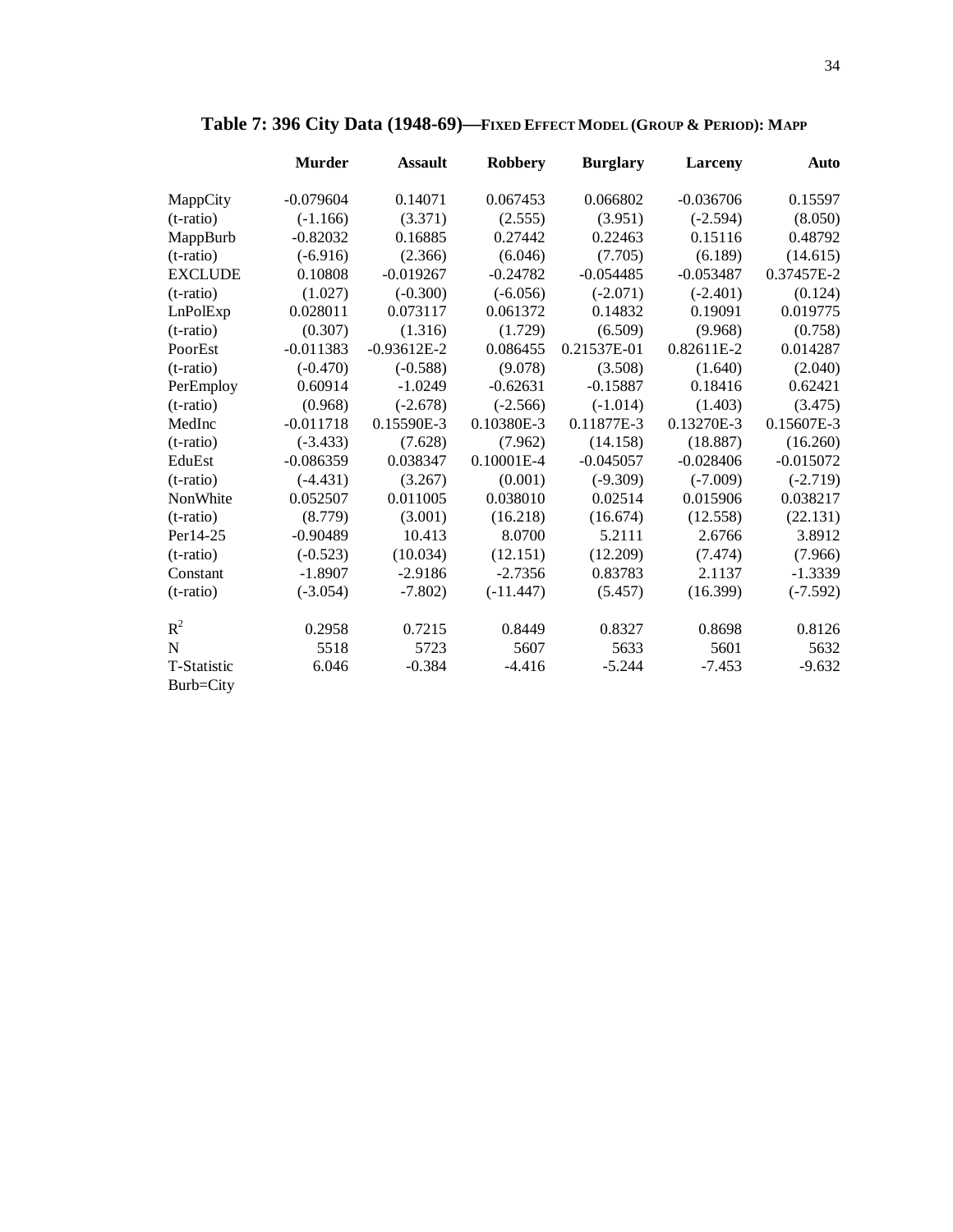| Granted       | Not Automatically Granted |
|---------------|---------------------------|
| Arizona       | Alabama                   |
| Arkansas      | Colorado                  |
| California    | Connecticut               |
| Georgia       | Delaware                  |
| Idaho         | Florida                   |
| Illinois      | Maine                     |
| Indiana       | Maryland                  |
| Iowa          | Michigan                  |
| <b>Kansas</b> | Mississippi               |
| Kentucky      | North Carolina            |
| Louisiana     | Pennsylvania              |
| Massachusetts | Rhode Island              |
| Minnesota     | South Carolina            |
| Missouri      | Vermont                   |
| Montana       | Virginia                  |
| Nebraska      |                           |
| Nevada        |                           |
| New Hampshire |                           |
| New Jersey    |                           |
| New Mexico    |                           |
| New York      |                           |
| North Dakota  |                           |
| Ohio          |                           |
| Oklahoma      |                           |
| Oregon        |                           |
| South Dakota  |                           |
| Tennessee     |                           |
| Texas         |                           |
| Utah          |                           |
| Washington    |                           |
| West Virginia |                           |
| Wisconsin     |                           |
| Wyoming       |                           |

**Table 8: Right to Counsel at Trial, 1962**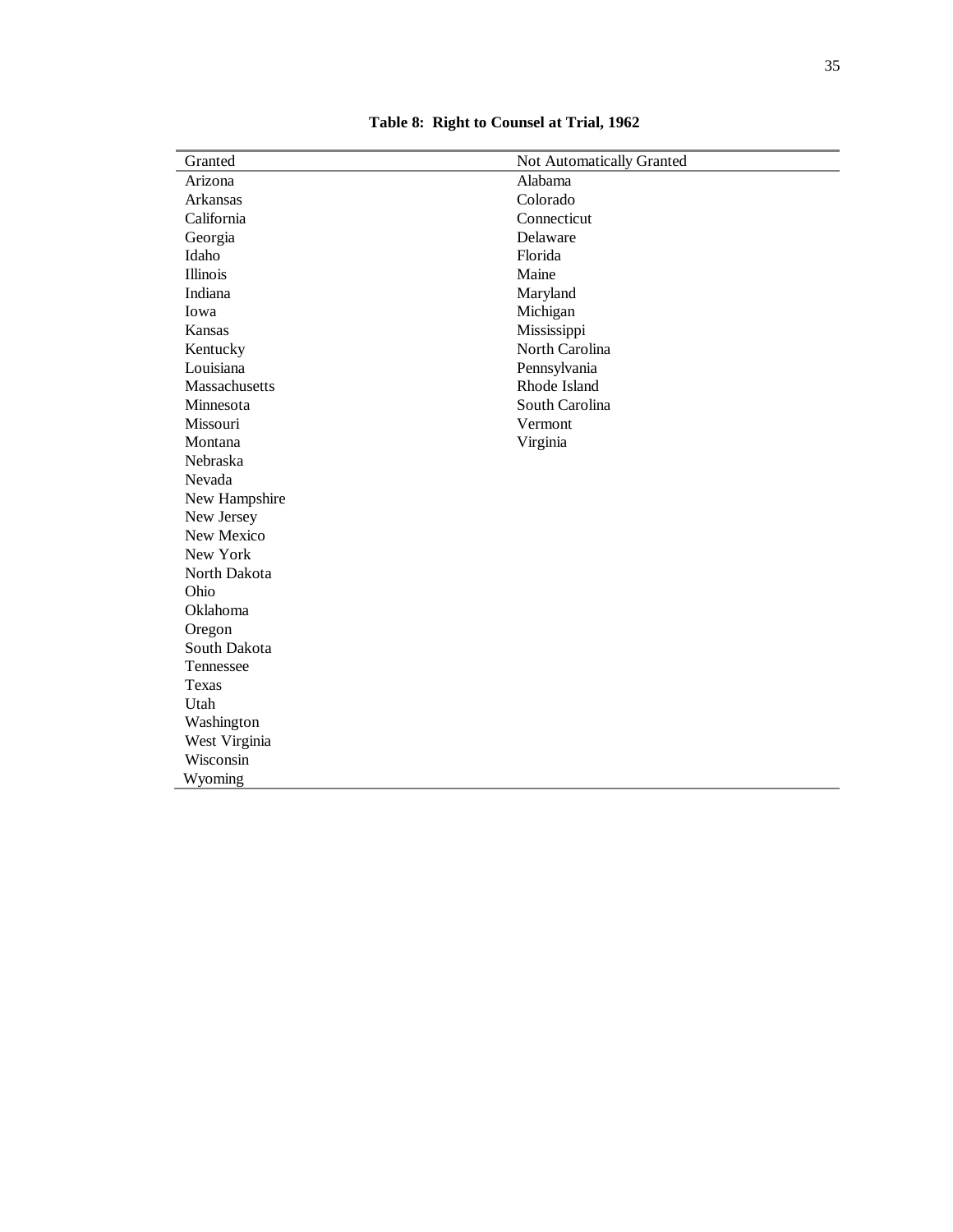|              | <b>Murder</b> | <b>Assault</b> | <b>Robbery</b> | <b>Burglary</b> | Larceny     | Auto        |
|--------------|---------------|----------------|----------------|-----------------|-------------|-------------|
| <b>WOLF</b>  | 0.030247      | $-0.018950$    | $-0.077954$    | $-0.065445$     | $-0.053883$ | $-0.080928$ |
| $(t$ -ratio) | (0.200)       | $(-0.207)$     | $(-1.483)$     | $(-2.005)$      | $(-2.301)$  | $(-2.193)$  |
| PolExp       | $-4.0452$     | 4.3010         | $-2.1796$      | 3.5763          | 0.98636     | 7.6422      |
| $(t-ratio)$  | $(-0.248)$    | (0.438)        | $(-0.386)$     | (1.019)         | (0.398)     | (1.926)     |
| PoorEst      | $-60.397$     | 3.5293         | 31.956         | 70.556          | $-9.4345$   | $-15.576$   |
| $(t$ -ratio) | $(-0.585)$    | (0.059)        | (0.893)        | (3.171)         | $(-0.568)$  | $(-0.619)$  |
| PerEmploy    | $-5.4979$     | 0.92487        | 0.89683        | 2.0579          | 1.9713      | 0.46847     |
| $(t-ratio)$  | $(-1.087)$    | (0.311)        | (0.511)        | (1.888)         | (2.558)     | (0.380)     |
| MedInc       | 0.58731E-3    | $-0.16859E-3$  | 0.96753E-4     | 0.18528E-3      | 0.18753E-4  | 0.64169E-5  |
| $(t-ratio)$  | (1.257)       | $(-0.574)$     | (0.594)        | (1.836)         | (0.266)     | (0.056)     |
| EduEst       | 0.24668       | $-0.11561$     | $-0.017142$    | $-0.13370$      | $-0.019364$ | $-0.11044$  |
| $(t-ratio)$  | (1.564)       | $(-1.191)$     | $(-0.311)$     | $(-3.932)$      | $(-0.787)$  | $(-2.873)$  |
| NonWhite     | $-0.060248$   | 0.11385        | 0.056926       | 0.036000        | 0.037492    | 0.061392    |
| $(t-ratio)$  | $(-0.960)$    | (2.660)        | (2.629)        | (2.678)         | (3.625)     | (4.014)     |
| $Per14-25$   | 16.640        | $-1.8333$      | 5.9161         | 3.8669          | 0.62788     | 9.4158      |
| $(t-ratio)$  | (0.970)       | $(-0.183)$     | (0.996)        | (1.046)         | (0.238)     | (2.252)     |
| $R^2$        | 0.5172        | 0.7969         | 0.8689         | 0.834           | 0.9253      | 0.8258      |
| N            | 1029          | 1055           | 1027           | 1028            | 1010        | 1029        |

# **Table 9: 396 City Data (1948-1952)— FIXED EFFECT MODEL (GROUP & PERIOD): WOLF**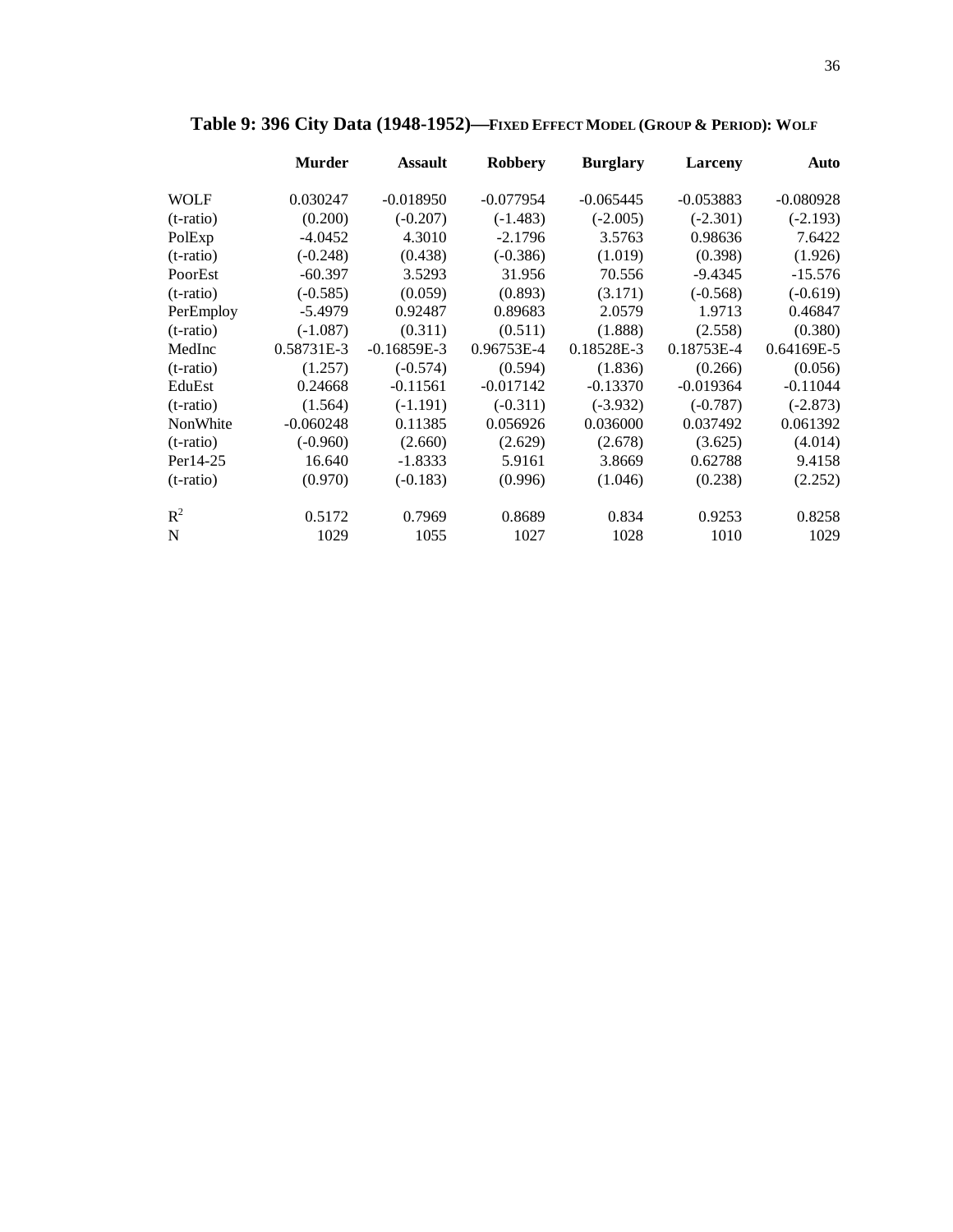|                | <b>Murder</b> | <b>Assault</b> | <b>Robbery</b> | <b>Burglary</b> | Larceny     | Auto        |
|----------------|---------------|----------------|----------------|-----------------|-------------|-------------|
| MappCity       | $-0.088720$   | 0.15767        | 0.095637       | 0.071239        | $-0.028489$ | 0.15424     |
| $(t-ratio)$    | $(-1.316)$    | (3.831)        | (3.666)        | (4.266)         | $(-2.037)$  | (8.062)     |
| MappBurb       | $-0.84389$    | 0.16170        | 0.32781        | 0.23434         | 0.15884     | 0.49089     |
| $(t-ratio)$    | $(-7.141)$    | (2.279)        | (7.253)        | (8.076)         | (6.532)     | (14.779)    |
| <b>BGideon</b> | 0.061780      | 0.38350        | 0.20326        | $-0.085170$     | 0.044756    | 0.041239    |
| $(t-ratio)$    | (0.341)       | (3.603)        | (2.959)        | $(-1.931)$      | (1.212)     | (0.817)     |
| CGideon        | $-0.038173$   | 0.0042736      | 0.14919        | $-0.0052652$    | 0.0048526   | 0.034063    |
| $(t-ratio)$    | $(-0.480)$    | (0.089)        | (4.849)        | $(-0.267)$      | (0.293)     | (1.506)     |
| LogPolExp      | 0.31617E-01   | 0.79912E-01    | 0.57563E-01    | 0.14588         | 0.19080     | 0.19884E-01 |
| $(t-ratio)$    | (0.346)       | (1.439)        | (1.620)        | (6.398)         | (9.951)     | (0.762)     |
| PoorEst        | $-0.012037$   | $-0.011335$    | 0.085247       | 0.022314        | 0.0082282   | 0.013634    |
| $(t-ratio)$    | $(-0.497)$    | $(-0.712)$     | (8.937)        | (3.630)         | (1.631)     | (1.945)     |
| Employ         | 0.59787       | $-1.0513$      | $-0.60929$     | $-0.15717$      | 0.17991     | 0.63160     |
| $(t-ratio)$    | (0.949)       | $(-2.748)$     | $(-2.493)$     | $(-1.002)$      | (1.369)     | (3.514)     |
| MedInc         | $-0.11082E-3$ | 0.14496E-3     | 0.81195E-4     | 0.11707E-3      | 0.12768E-3  | 0.15535E-3  |
| $(t-ratio)$    | $(-3.303)$    | (7.245)        | (6.326)        | (14.182)        | (18.476)    | (16.454)    |
| EduEst         | $-0.087020$   | 0.037584       | 0.037963       | $-0.045578$     | $-0.028708$ | $-0.013689$ |
| $(t-ratio)$    | $(-4.407)$    | (3.164)        | (0.497)        | $(-9.287)$      | $(-6.985)$  | $(-2.437)$  |
| NonWhite       | 0.052484      | 0.010975       | 0.037974       | 0.025167        | 0.015906    | 0.038186    |
| $(t-ratio)$    | (8.773)       | (2.996)        | (16.191)       | (16.689)        | (12.552)    | (22.116)    |
| $Per14-25$     | $-0.84948$    | 10.226         | 7.7555         | 5.2355          | 2.6349      | 3.8455      |
| $(t-ratio)$    | $(-0.490)$    | (9.854)        | (11.651)       | (12.243)        | (7.339)     | (7.859)     |
| Constant       | $-1.8989$     | $-2.7807$      | $-2.6380$      | 0.83200         | 2.1485      | $-1.3374$   |
| $(t-ratio)$    | $(-3.056)$    | $(-7.412)$     | $(-10.982)$    | (5.394)         | (16.583)    | $(-7.579)$  |
| $R^2$          | 0.2958        | 0.7722         | 0.8448         | 0.8328          | 0.8697      | 0.8128      |
| N              | 5518          | 5723           | 5607           | 5633            | 5601        | 5632        |

## **Table 10:** *Gideon***— 396 CITY DATA (GROUP & PERIOD FIXED EFFECTS)**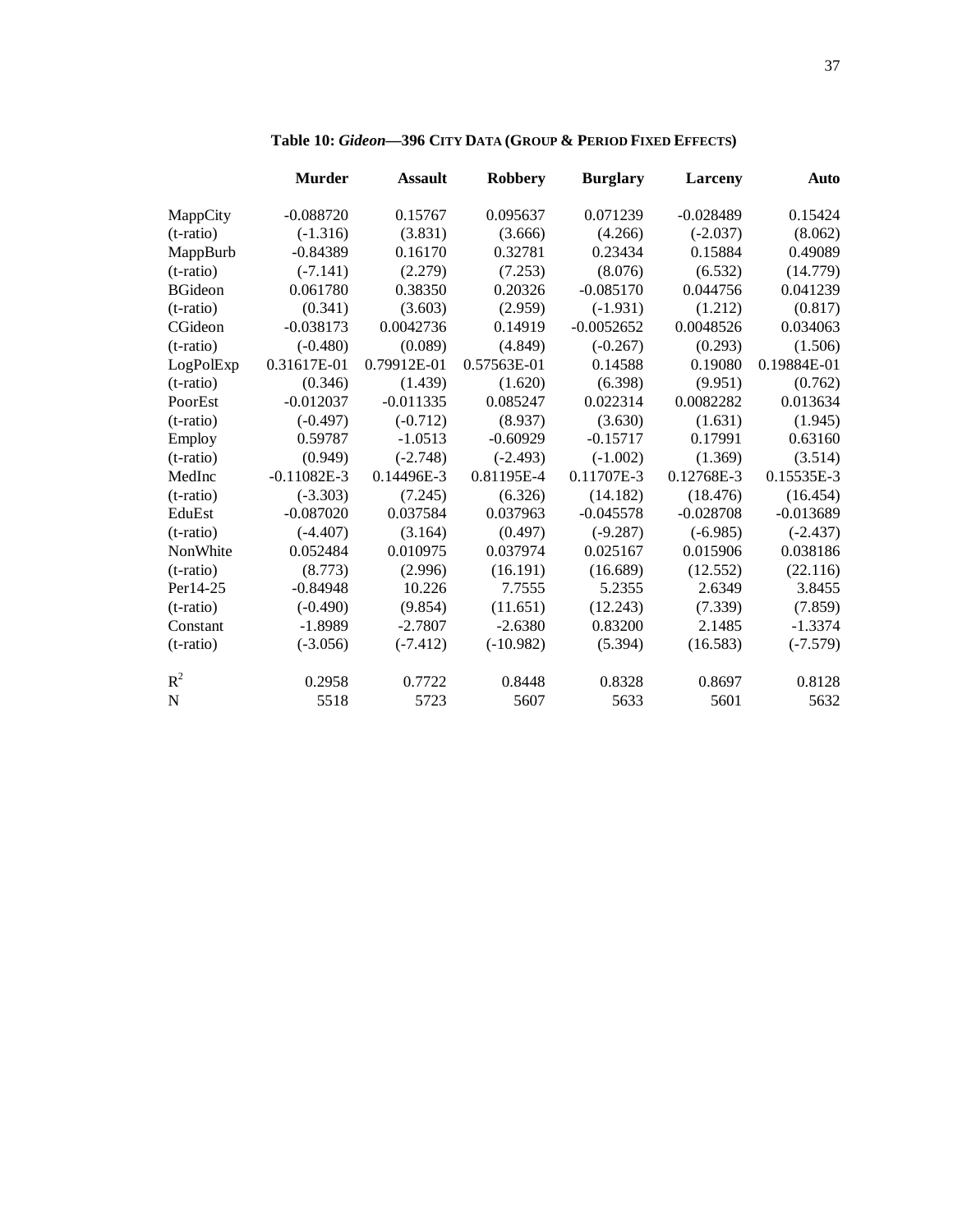|                 | <b>Total Crime</b> | <b>Violent Crimes</b> | <b>Property Crimes</b> |
|-----------------|--------------------|-----------------------|------------------------|
| MappCity        | 0.049462           | 0.17724               | 0.040728               |
| $(t-ratio)$     | (4.274)            | (7.170)               | (3.530)                |
| MappBurb        | 0.22951            | 0.35926               | 0.22649                |
| $(t$ -ratio)    | (11.332)           | (8.298)               | (11.305)               |
| <b>B</b> gideon | 0.020466           | 0.15213               | 0.011762               |
| $(t-ratio)$     | (0.660)            | (2.291)               | (0.387)                |
| Cgideon         | 0.88744E-02        | 0.85945E-01           | $-0.15761E-02$         |
| $(t$ -ratio)    | (0.648)            | (2.947)               | $(-0.115)$             |
| LogPolExp       | 0.14490            | 0.43204E-01           | 0.14042                |
| $(t$ -ratio)    | (9.068)            | (1.269)               | (8.892)                |
| PoorEst         | 0.21018E-01        | 0.41479E-01           | 0.17577E-01            |
| (t-ratio)       | (5.163)            | (4.648)               | (4.245)                |
| Employ          | 0.17205            | $-0.71020$            | 0.20857                |
| $(t-ratio)$     | (1.594)            | $(-3.077)$            | (1.926)                |
| MedInc          | 0.12973E-03        | 0.14187E-03           | 0.13097E-03            |
| $(t-ratio)$     | (22.460)           | (11.489)              | (22.991)               |
| EduEst          | $-0.26375E-01$     | 0.47780E-01           | $-0.32971E-01$         |
| $(t-ratio)$     | $(-7.792)$         | (6.602)               | $(-9.736)$             |
| NonWhite        | 0.23362E-01        | 0.25359E-01           | 0.22641E-01            |
| $(t-ratio)$     | (22.675)           | (11.585)              | (21.679)               |
| Per14-25        | 3.3826             | 8.5481                | 3.2074                 |
| $(t-ratio)$     | (11.341)           | (13.435)              | (10.847)               |
| Constant        | 2.2499             | $-2.3978$             | 2.2255                 |
| $(t-ratio)$     | (20.764)           | $(-10.383)$           | (20.850)               |
| $R^2$           | 0.9008             | 0.8714                | 0.8961                 |
| $\mathbf N$     | 5470               | 5504                  | 5601                   |

## **Table 11:** *Gideon* **and** *Mapp***— 396 CITY DATA (GROUP & PERIOD FIXED EFFECTS)**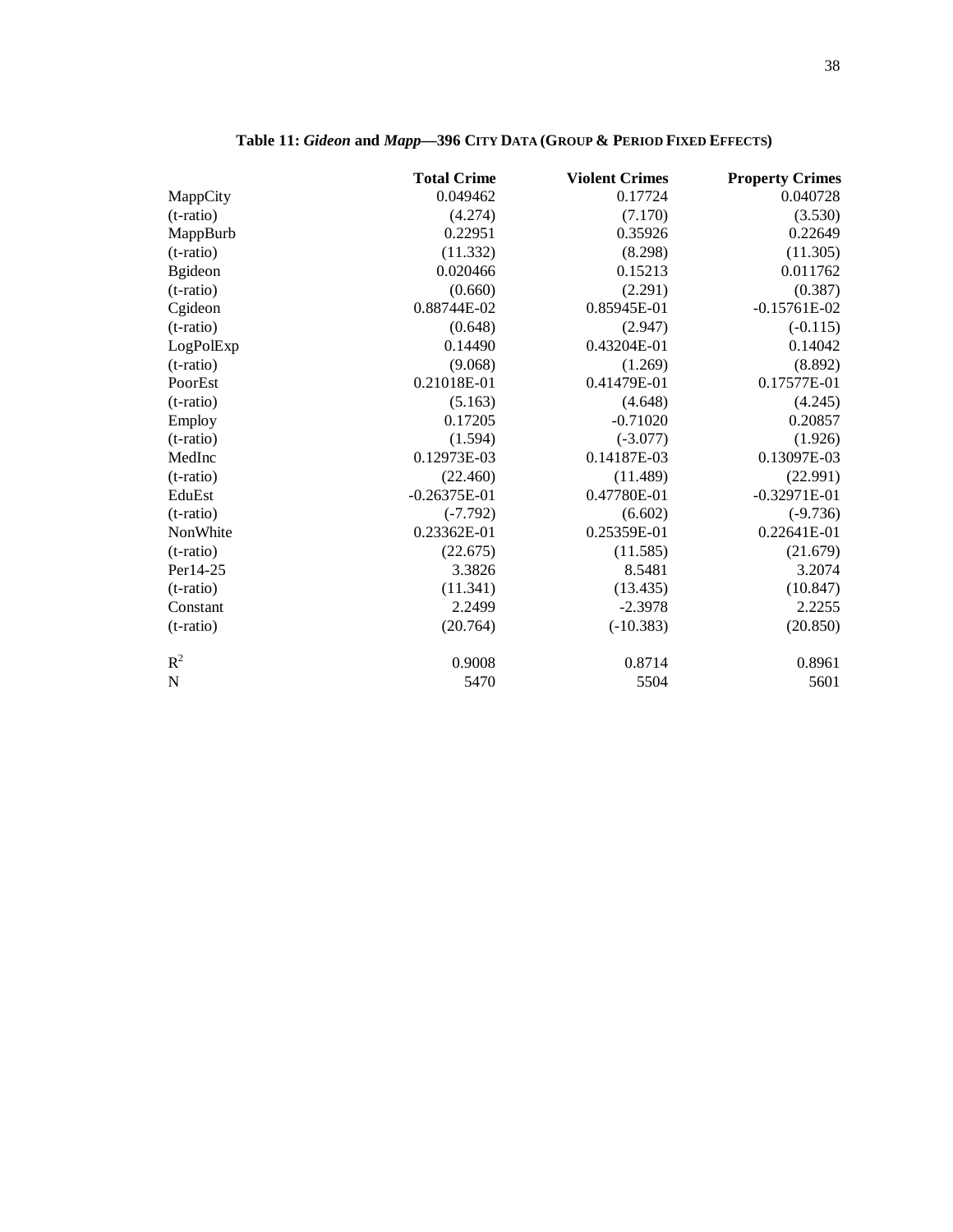|                | <b>Murder</b> | <b>Assault</b>  | <b>Robbery</b> | <b>Burglary</b> | Larceny     | Auto          |
|----------------|---------------|-----------------|----------------|-----------------|-------------|---------------|
| <b>MIRANDA</b> | $-0.26209$    | 0.22537         | 0.40254        | 0.16592         | 0.59272E-01 | 0.18969       |
| $(t$ -ratio)   | $(-3.543)$    | (5.202)         | (14.767)       | (9.358)         | (3.967)     | (9.358)       |
| MappCity       | $-0.039125$   | 0.15437         | 0.087587       | 0.064848        | $-0.021246$ | 0.10972       |
| $(t-ratio)$    | $(-0.606)$    | (3.927)         | (3.554)        | (4.041)         | $(-1.569)$  | (5.976)       |
| MappBurb       | $-0.78221$    | 0.18766         | 0.31859        | 0.21873         | 0.16115     | 0.45007       |
| $(t$ -ratio)   | $(-6.754)$    | (2.696)         | (7.305)        | (7.680)         | (6.715)     | (13.822)      |
| <b>BGideon</b> | $-0.026346$   | 0.35831         | 0.16695        | $-0.12381$      | 0.021408    | 0.012141      |
| $(t-ratio)$    | $(-0.147)$    | (3.378)         | (2.493)        | $(-2.832)$      | (0.581)     | (0.243)       |
| CGideon        | $-0.33153E-2$ | 0.047725        | 0.16232        | $-0.59781E-2$   | 0.88350E-2  | 0.014561      |
| $(t-ratio)$    | $(-0.043)$    | (1.011)         | (5.482)        | $(-0.309)$      | (0.542)     | (0.659)       |
| LogPolExp      | 0.021747      | $-0.43040E-2$   | $-0.021114$    | 0.10396         | 0.19907     | $-0.26461E-2$ |
| $(t-ratio)$    | (0.245)       | $(-0.079)$      | $(-0.622)$     | (4.691)         | (10.633)    | $(-0.104)$    |
| PoorEst        | 0.079971      | $-0.26085E - 2$ | 0.045029       | 0.96729E-2      | 0.013276    | 0.019086      |
| $(t-ratio)$    | (3.571)       | $(-0.194)$      | (5.310)        | (1.750)         | (2.851)     | (3.020)       |
| Employ         | 0.042394      | $-1.3485$       | $-0.63207$     | $-0.095636$     | 0.19948     | 0.74061       |
| $(t-ratio)$    | (0.068)       | $(-3.558)$      | $(-2.667)$     | $(-0.618)$      | (1.530)     | (4.186)       |
| MedInc         | $-0.16042E-3$ | 0.15729E-3      | $0.10043E-3$   | 0.13308E-3      | 0.13247E-3  | 0.18304E-3    |
| $(t-ratio)$    | $(-5.683)$    | (9.226)         | (9.374)        | (19.048)        | (22.470)    | (22.915)      |
| EduEst         | $-0.071784$   | 0.021995        | $-0.011916$    | $-0.050853$     | $-0.026928$ | $-0.021797$   |
| $(t$ -ratio)   | $(-3.644)$    | (1.848)         | $(-1.589)$     | $(-10.394)$     | $(-6.520)$  | $(-3.897)$    |
| NonWhite       | 0.062018      | 0.010713        | 0.036177       | 0.025826        | 0.017319    | 0.036583      |
| $(t-ratio)$    | (10.264)      | (2.928)         | (15.718)       | (17.187)        | (13.654)    | (21.299)      |
| Per14-25       | 2.4016        | 11.500          | 7.1561         | 4.5418          | 2.3634      | 2.9673        |
| $(t-ratio)$    | (1.430)       | (11.300)        | (11.176)       | (10.869)        | (6.689)     | (6.211)       |
| $R^2$          | 0.2971        | 0.7200          | 0.8499         | 0.8329          | 0.8684      | 0.8134        |
| $\mathbf N$    | 5518          | 5723            | 5607           | 5633            | 5601        | 5632          |

**Table 12: 396 City Data (Group Fixed Effect Only): Miranda**